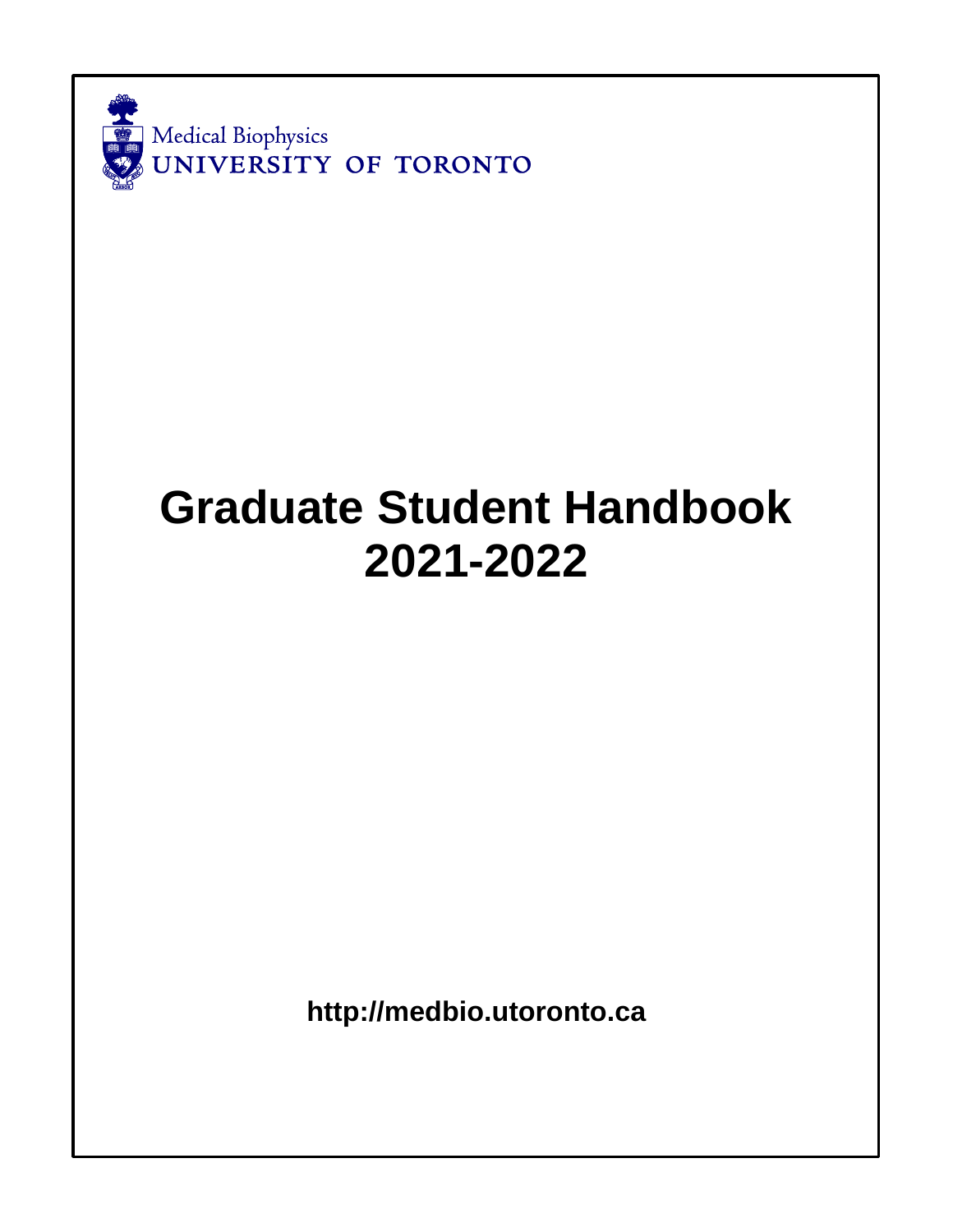I am delighted to welcome you to the Department of Medical Biophysics in the Temerty Faculty of Medicine at the University of Toronto. You are now part of a vibrant, multidisciplinary graduate program in medical research, whose size and diversity can be somewhat daunting to the newly arrived. Although your graduate research will be undertaken in a laboratory in of one of the University affiliated teaching hospitals, your academic home is Medical Biophysics, and it is through this program that you will earn your degree. This Handbook holds much of the important information that you will need to complete your degree successfully, so please refer to it often as you progress through your studies. The Academic Officers and Administrative Staff are listed on the following page. Please do not hesitate to contact us with any questions or concerns. I wish you a happy, stimulating and successful time in Medical Biophysics.

Thomas Kislinger Chair of Medical Biophysics University of Toronto

*\*Note: This document was last updated on March 2, 2022. Some information may have been altered since that time. To download the most up-to-date version, please visit:<https://medbio.utoronto.ca/handbook>*

*Also please note that there are many instances in this handbook where students are instructed to physically visit an MBP or University of Toronto office to speak to a staff member regarding an administrative process. The university has planned to have staff return to on-site work in Fall 2021, but should public health policies change and restrictions be reinstated, university staff may return to working remotely.*

*Due to the future uncertainty surrounding the COVID-19 pandemic, there is a chance that MBP and University of Toronto staff may not always be physically available in their respective offices. We kindly ask all MBP students to contact staff via email before coming to see them in person.*

*Message from the Vice Dean of Graduate Education: Ontario's response to the COVID-19 pandemic continues to evolve. Changes will likely occur as the province and its municipalities adjust to new data about the virus. In these circumstances, please be advised that the manner of delivery of courses, co-curricular opportunities, programs, and services is subject to change, in accordance with university policies. The University thanks its students, faculty, and staff for their flexibility during these challenging times as we work together to maintain the standards of excellence that are the hallmark of the University.*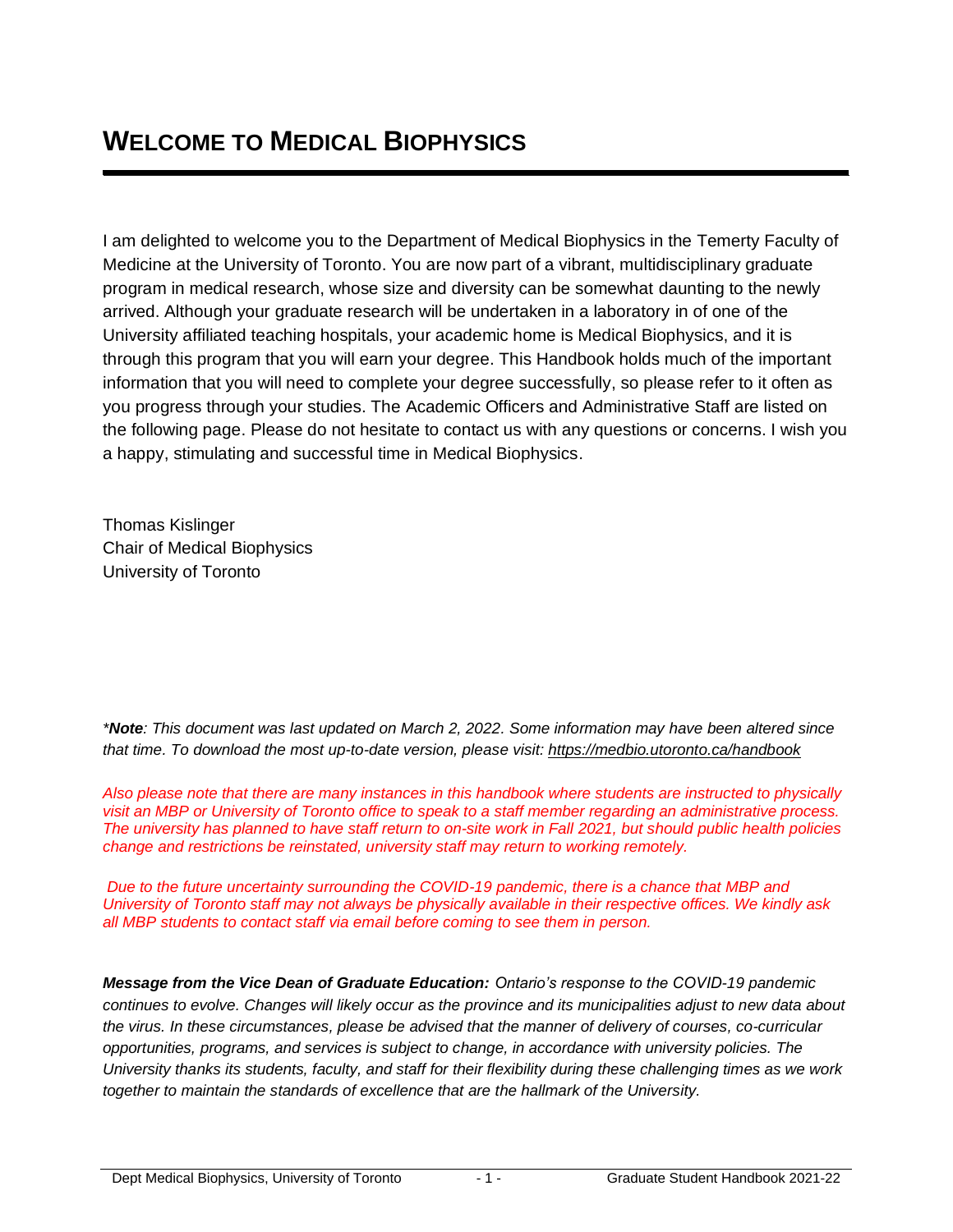# **Table of Contents**

| MBP Student Orientation, Scholarship Workshop and New Student Social 14 |  |
|-------------------------------------------------------------------------|--|
|                                                                         |  |
|                                                                         |  |
|                                                                         |  |
|                                                                         |  |
|                                                                         |  |
|                                                                         |  |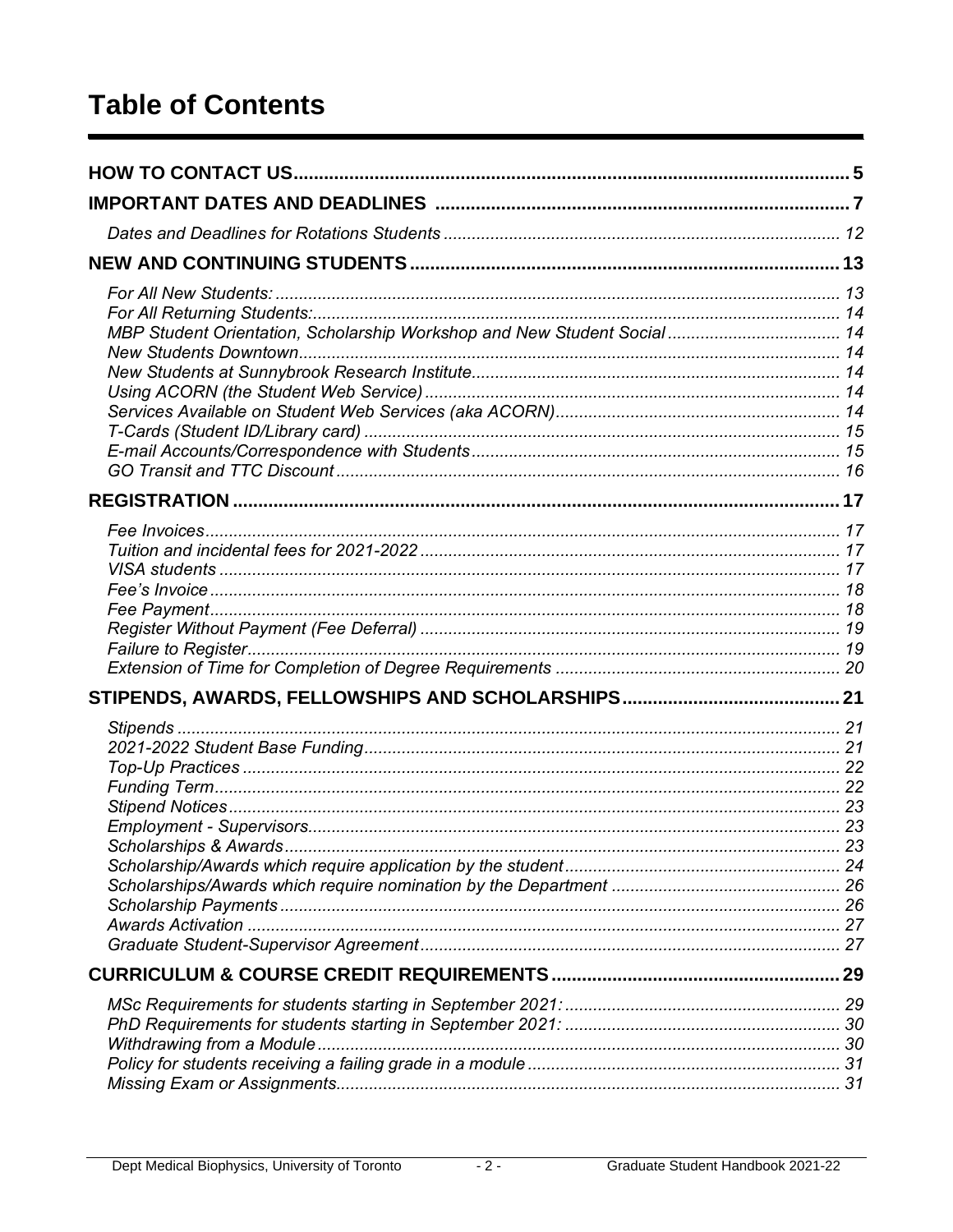| <b>CONFIRMATION OF DEGREE &amp; CONFIRMATION OF REGISTRATION LETTERS  60</b>    |  |
|---------------------------------------------------------------------------------|--|
|                                                                                 |  |
|                                                                                 |  |
|                                                                                 |  |
|                                                                                 |  |
| Termety Faculty of Medicine Guidelines on Graduate Student Personal Time Off 69 |  |
|                                                                                 |  |
|                                                                                 |  |
|                                                                                 |  |
|                                                                                 |  |
|                                                                                 |  |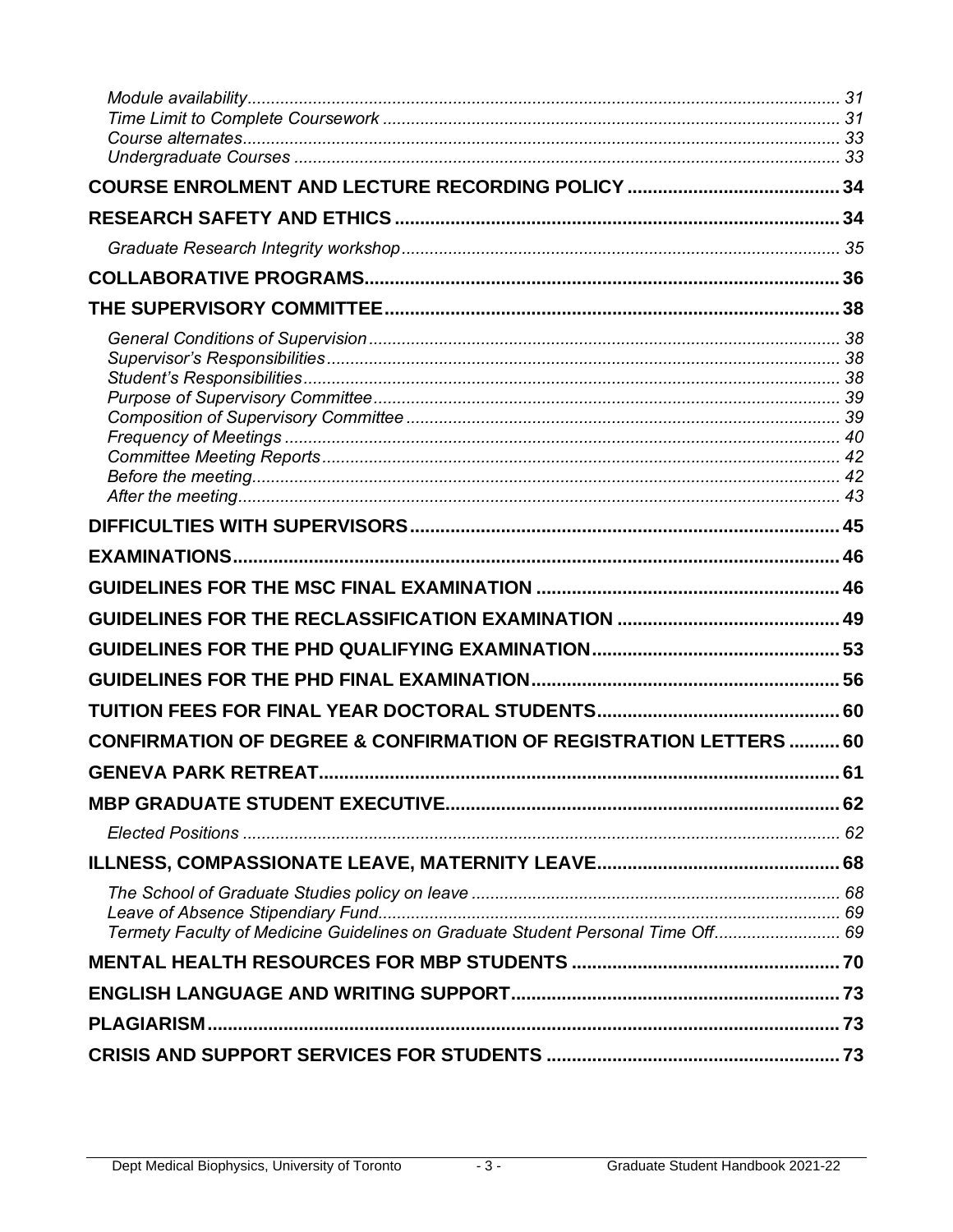# **Appendices**

- Appendix A Course Modules 2021-2022
- Appendix B Research Summary Report
- Appendix C Student Supervisory Committee Meeting Report
- Appendix D Faculty Research Themes
- Appendix E Form 100
- Appendix F Final Committee Meeting Report for PhD Oral
- Appendix G PhD Thesis Defense Form
- Appendix H Degree Completion Guidelines
- Appendix I Time to Completion Plan for MBP PhD Students at End of Year 4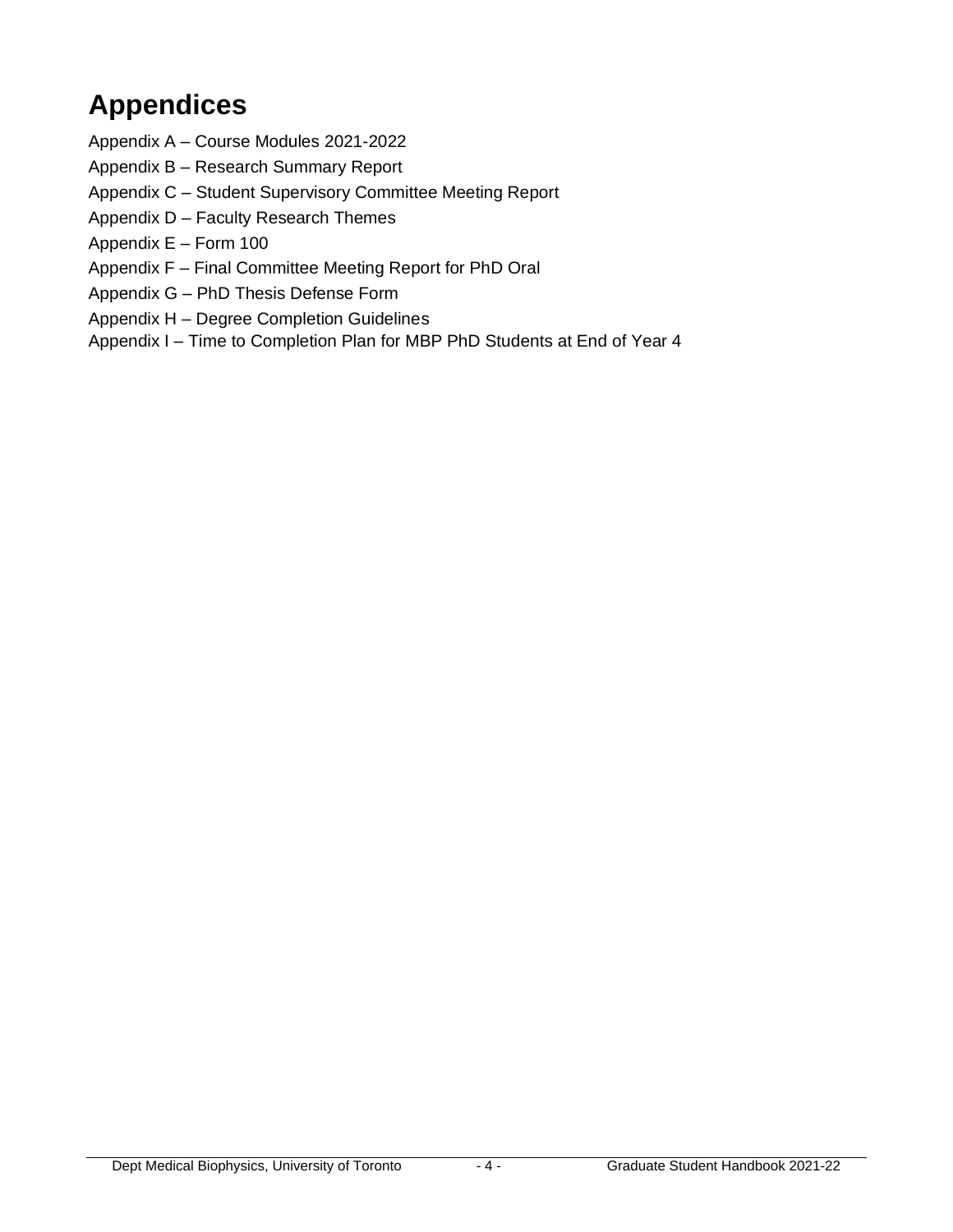# **HOW TO CONTACT US**

### **MBP Office Addresses**

| <b>Princess Margaret Cancer Research Tower</b> | Sunnybrook Research Institute (SRI) |
|------------------------------------------------|-------------------------------------|
| (PMCRT, formerly TMDT)                         | 2075 Bayview Avenue, S670           |
| 101 College Street, 15-701                     | Toronto, ON M4N 3M5                 |
| Toronto, ON M5G 1L7                            | Fax: 416-480-5714                   |

### **Department Officers and Staff**

|                                                                             | <b>LOCATION</b>                   | <b>TELEPHONE</b>             | <b>E-MAIL</b>                  |
|-----------------------------------------------------------------------------|-----------------------------------|------------------------------|--------------------------------|
| Dr. Thomas Kislinger<br>Chair                                               | PMCRT, 9-807                      | 416-581-7627                 | thomas.kislinger@utoronto.ca   |
| Dr. Charles Cunningham<br>Vice-Chair (Sunnybrook)                           | <b>SRI, M326A</b>                 | 416-480-5021                 | charles.cunningham@utoronto.ca |
| Dr. John G. Sled<br>Vice-Chair (Sick Kids)                                  | TCP,<br>25 Orde St.               | 416-813-7654<br>x 309557     | john.sled@utoronto.ca          |
| Dr. David Malkin<br>Associate Chair                                         | PGCRL,<br>686 Bay St.<br>18-9705  | 416-813-5348                 | david.malkin@sickkids.ca       |
| Dr. Lothar Lilge<br><b>Graduate Coordinator</b><br><b>Downtown Students</b> | PMCRT, 15-310                     | 416-581-8642                 | lothar.lilge@uhnresearch.ca    |
| Dr. Greg Stanisz<br><b>Graduate Coordinator</b><br><b>Uptown Students</b>   | <b>SRI, S672</b>                  | 416-480-5725                 | stanisz@sri.utoronto.ca        |
| Ms. Merle Casci<br>Administrator &<br><b>Business Manager</b>               | <b>SRI, S670</b><br>PMCRT, 15-706 | 416-480-5741<br>416-634-8752 | merle.casci@utoronto.ca        |
| Ms. Chau Dang<br>Graduate Program & Special<br><b>Projects Coordinator</b>  | PMCRT, 15-707                     | 416-634-8750                 | chau.dang@utoronto.ca          |
| Ms. Annette Chan<br><b>Graduate Assistant</b><br><b>Downtown Students</b>   | PMCRT, 15-708                     | 416-634-8751                 | acw.chan@utoronto.ca           |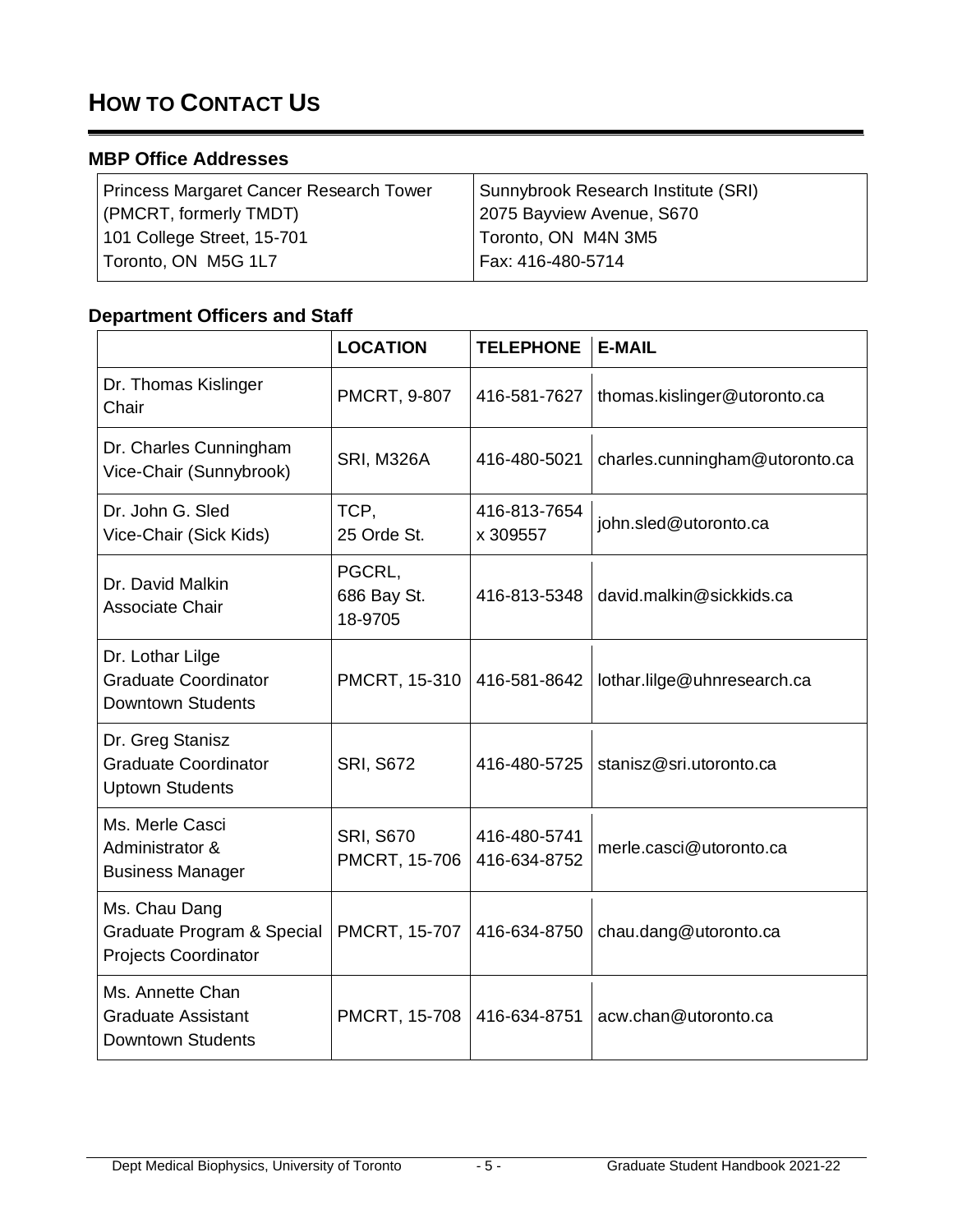| Ms. Donna-Marie Lobo<br><b>Graduate Assistant</b><br><b>Uptown Students</b> | <b>SRI, S655</b>     | 416-480-5496 | donnamarie.pow@utoronto.ca |
|-----------------------------------------------------------------------------|----------------------|--------------|----------------------------|
| Mr. Charlie Berger<br>Recruitment and<br><b>Communication Officer</b>       | <b>PMCRT, 15-306</b> | 416-634-8753 | charlie.berger@utoronto.ca |
| Ms. Daphne Sears<br>Secretary                                               | PMCRT, 15-701        | 416-634-8755 | daphne.sears@utoronto.ca   |

### **School of Graduate Studies** *http:/[/www.sgs.utoronto.ca](http://www.google.com/url?q=http%3A%2F%2Fwww.sgs.utoronto.ca&sa=D&sntz=1&usg=AFQjCNFyaGOqyMmpeoVrwW0snwEAcITKjw)*

| General Inquiries - Student Services | 416-978-6614<br>graduate.information@utoronto.ca<br>graduate.awards@utoronto.ca |
|--------------------------------------|---------------------------------------------------------------------------------|
| <b>MSc Examination Office</b>        | 416-978-2377<br>sgs.masters@utoronto.ca                                         |
| <b>PhD Examination Office</b>        | 416-978-5258<br>sgs.doctoral@utoronto.ca                                        |

### **Other Contacts**

| Convocation/Student Records<br>Information | 416-978-3629 / 416-978-7070<br>convocation.office@utoronto.ca |
|--------------------------------------------|---------------------------------------------------------------|
| Student Accounts Information/Fees          | 416-978-2142<br>Info.studentaccount@utoronto.ca               |
| Graduate Students' Union                   | 416-978-2391<br>info@utgsu.ca                                 |
| Centre for International Experience        | 416-978-2564<br>Cie.information@utoronto.ca                   |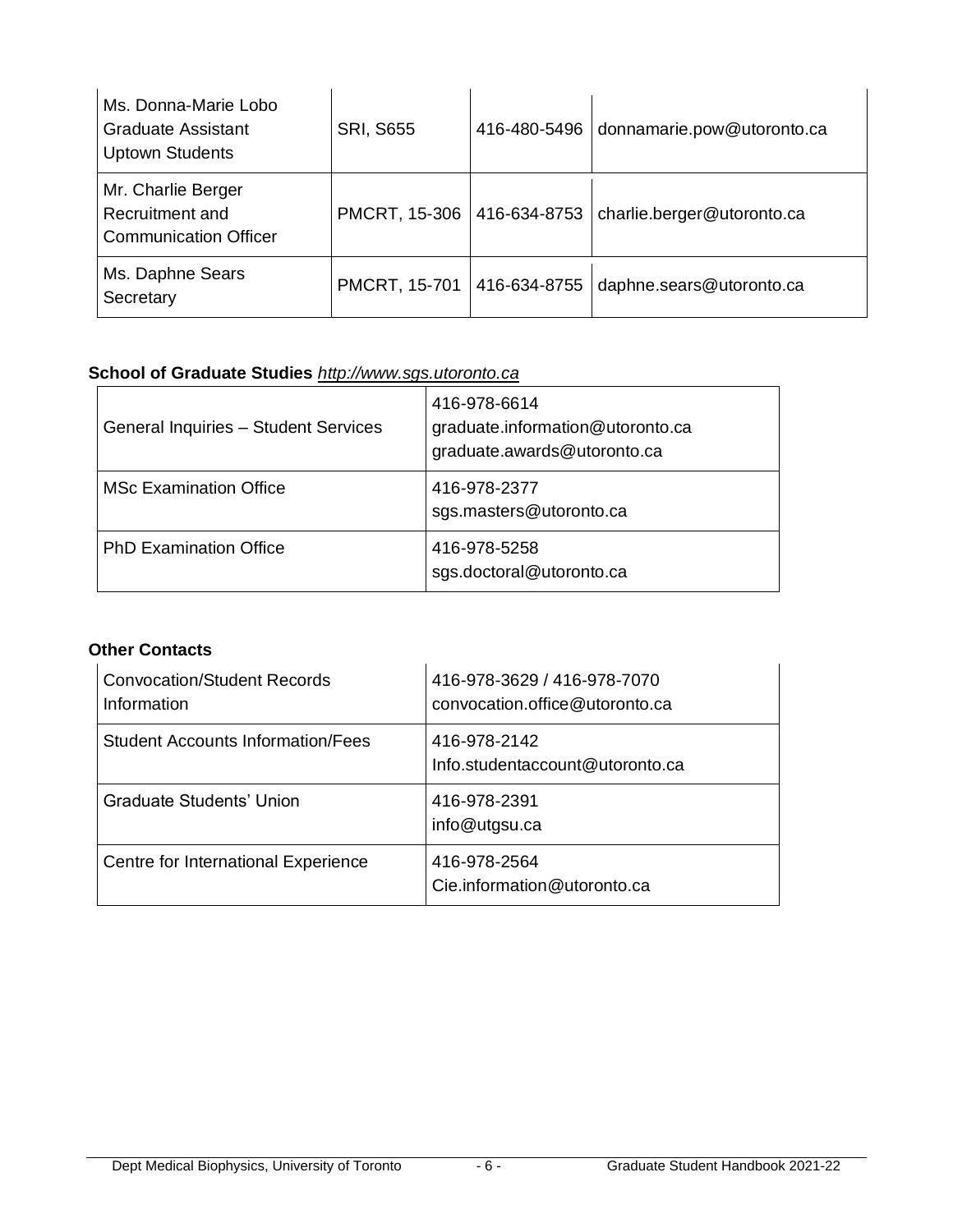### **IMPORTANT DATES AND DEADLINES**

## **2021**

**July**

Mon Jul 19 • Registration for September session begins.

### **August**

| Mon Aug 2                   | Civic Holiday, University closed.<br>$\bullet$                                                                                                                                                                                                                                                                                                                                                                    |
|-----------------------------|-------------------------------------------------------------------------------------------------------------------------------------------------------------------------------------------------------------------------------------------------------------------------------------------------------------------------------------------------------------------------------------------------------------------|
| Mon Aug 23 &<br>Tues Aug 24 | Grad Step Up orientation for all incoming international grad students; A<br>$\bullet$<br>full-day event to help bridge the transition to graduate studies at U of T.<br>Visit: https://studentlife.utoronto.ca/program/grad-step-up/for details.                                                                                                                                                                  |
| Fri Aug 27                  | Recommended tuition fee payment deadline for students registering or<br>$\bullet$<br>starting their program in the Fall session to ensure payment is received by<br>the registration deadline of September 10, and to avoid cancellation of<br>registration and course enrolment. International students must make a<br>payment by this date to ensure they are covered by UHIP at the beginning<br>of September. |
| Mon Aug 30                  | Vanier Scholarships deadline.<br>$\bullet$                                                                                                                                                                                                                                                                                                                                                                        |

### **September**

| Sep $1 - Oct 1$ | New students starting in Fall 2021, and current students who wish to opt<br>$\bullet$<br>out of the supplementary health and dental plans, must do so before<br>October 1.                                                                                                                                 |
|-----------------|------------------------------------------------------------------------------------------------------------------------------------------------------------------------------------------------------------------------------------------------------------------------------------------------------------|
| Mon Sep 6       | Labour Day; University closed.<br>$\bullet$                                                                                                                                                                                                                                                                |
| Wed Sep 8       | <b>MBP Student Orientation</b> at 9:00 am via Zoom. followed by the<br>$\bullet$<br>scholarship Workshop at 10:00 am. Mandatory for all new students.<br>Continuing students are welcome to attend. If students are unable to<br>$\bullet$<br>attend these sessions, they will be recorded for future use. |
| Thurs Sep 9     | SGS Graduate Orientation 2021 for new students. For details, please see:<br>$\bullet$<br>https://www.sgs.utoronto.ca/orientation/                                                                                                                                                                          |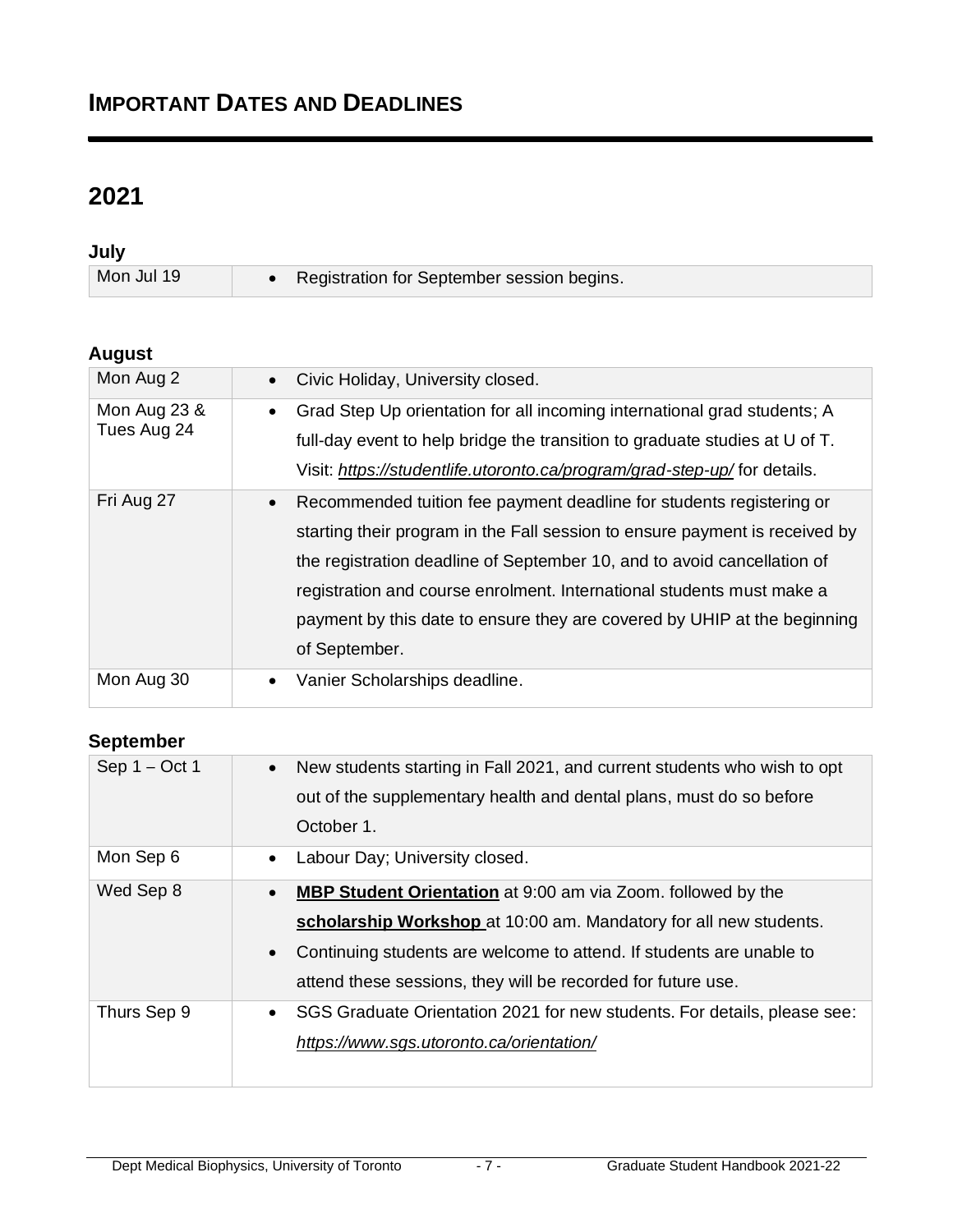| Fri Sep 10                  | Registration deadline for students registering or starting their program in<br>the Fall (September to December) session; after this date a late<br>registration fee will be assessed. Minimum required payment due (unpaid<br>fees from previous session(s) $+$ 100% of current Fall tuition fee charges).                                                                                                                                                                                                        |
|-----------------------------|-------------------------------------------------------------------------------------------------------------------------------------------------------------------------------------------------------------------------------------------------------------------------------------------------------------------------------------------------------------------------------------------------------------------------------------------------------------------------------------------------------------------|
| Wed Sep 15                  | Final date to submit final doctoral theses to SGS to avoid fee charges for<br>$\bullet$<br>2021-22.                                                                                                                                                                                                                                                                                                                                                                                                               |
| Wed Sep 15                  | CGS Doctoral Awards (CIHR/NSERC) applications due. Electronic<br>application submission due Sept 15 <sup>th</sup> . Submit official transcripts for<br>NSERC upload to Annette Chan (Downtown students), Donna Lobo<br>(Uptown students).                                                                                                                                                                                                                                                                         |
| Mon Sep 20                  | Final date to add full-year and Fall session courses.<br>$\bullet$                                                                                                                                                                                                                                                                                                                                                                                                                                                |
| Mon Sept 27-<br>Tues Sep 28 | Virtual MBP Geneva Park Retreat.<br>$\bullet$                                                                                                                                                                                                                                                                                                                                                                                                                                                                     |
| Thurs Sep 30                | Payment deadline to avoid service charges on unpaid Fall session<br>$\bullet$<br>(September to December) tuition and non-tuition fee amounts for all<br>students registered in the Fall session only, except for those who have<br>successfully registered without payment because they are receiving a full<br>funding package via a research stipend, a major award or scholarship,<br>teaching assistantships, tuition waiver, and/or sponsorships. Monthly<br>service charges will incur starting October 15. |

### **October**

| Fri Oct 1  | Final date to submit final doctoral thesis for Fall Convocation.<br>$\bullet$       |
|------------|-------------------------------------------------------------------------------------|
|            | Final date for receipt of degree recommendations and submission of any<br>$\bullet$ |
|            | required theses for master's degrees for Fall Convocation without fees              |
|            | being charged for the Fall session.                                                 |
| Mon Oct 11 | Thanksgiving Day (University closed)<br>$\bullet$                                   |
| Wed Oct 13 | GLSE Grad Student Research Integrity Workshop 1 - Mandatory for First<br>$\bullet$  |
|            | Year, Doctoral Stream MSc and PhD students.                                         |
|            | https://glse.utoronto.ca/graduate-research-integrity-workshop                       |
| Mon Oct 25 | Final date to drop fall session full or half courses without academic<br>$\bullet$  |
|            | penalty.                                                                            |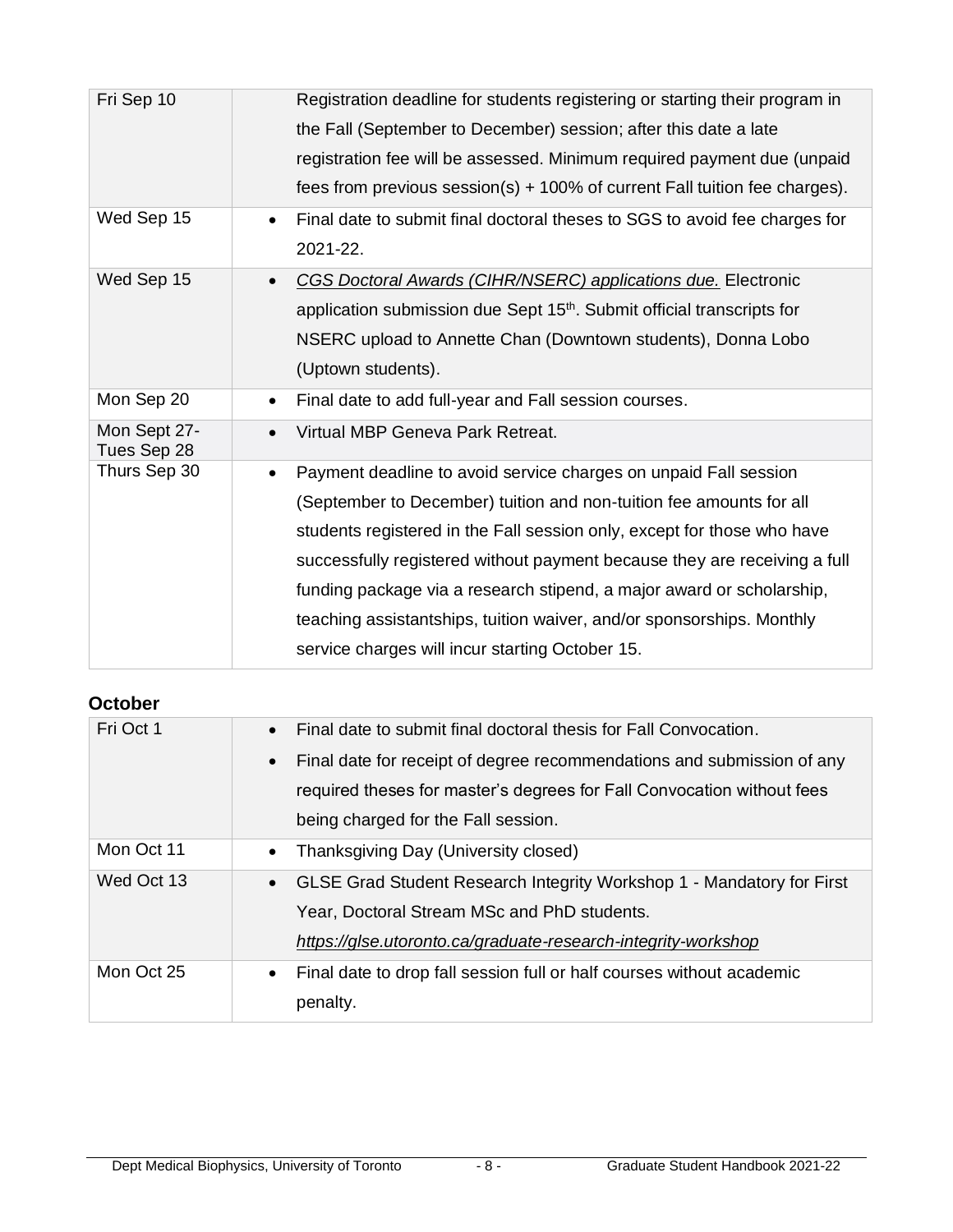### **November**

| November    | • Fall Convocation: Information and dates posted at:                               |
|-------------|------------------------------------------------------------------------------------|
|             | www.convocation.utoronto.ca                                                        |
| Mon Nov 22  | GLSE Grad Student Research Integrity Workshop 2 - Mandatory for First<br>$\bullet$ |
|             | Year, Doctoral Stream MSc and PhD students.                                        |
|             | https://glse.utoronto.ca/graduate-research-integrity-workshop                      |
| Tues Nov 30 | Payment deadline to avoid service charges on unpaid Winter session<br>$\bullet$    |
|             | (January to April) tuition and non-tuition fee amounts for all students            |
|             | registered in both Fall and Winter sessions, except for those who have             |
|             | successfully registered without payment because they are receiving a full          |
|             | funding package via a research stipend, a major award or scholarship,              |
|             | teaching assistantships, tuition waiver, and/or sponsorships. Monthly              |
|             | service charges will incur starting December 15.                                   |
|             |                                                                                    |

| <b>December</b> |                                                                            |
|-----------------|----------------------------------------------------------------------------|
| Wed Dec 1       | • CGS Masters Scholarship (CIHR/NSERC) deadline.                           |
| Wed Dec $22 -$  | • U of T, including the MBP Administrative offices, will be closed for the |
| Fri Dec 31      | holidays. The office will re-open on Monday, January 3, 2022.              |
| (inclusive)     |                                                                            |

# **Winter Session 2022**

### **January**

| Jan $1 -$ Jan 31 | New students who are starting in Winter 2022 who wish to opt out of the<br>$\bullet$<br>supplementary health and dental plans must do so before January 31 <sup>st</sup> .<br>Not applicable to current students. |
|------------------|-------------------------------------------------------------------------------------------------------------------------------------------------------------------------------------------------------------------|
| Mon Jan 3        | • U of T, including the MBP Administrative offices re-opens.                                                                                                                                                      |
| Wed Jan 12       | Fall session grades available for viewing by students on the Student Web<br>$\bullet$<br>Service (ACORN).                                                                                                         |
| Mon Jan 17       | Final date to add Winter session courses<br>$\bullet$                                                                                                                                                             |
| Mon Jan 17       | Registration deadline for students registering or starting their program in<br>$\bullet$<br>the Winter (January to April) session; after this date, a late registration fee                                       |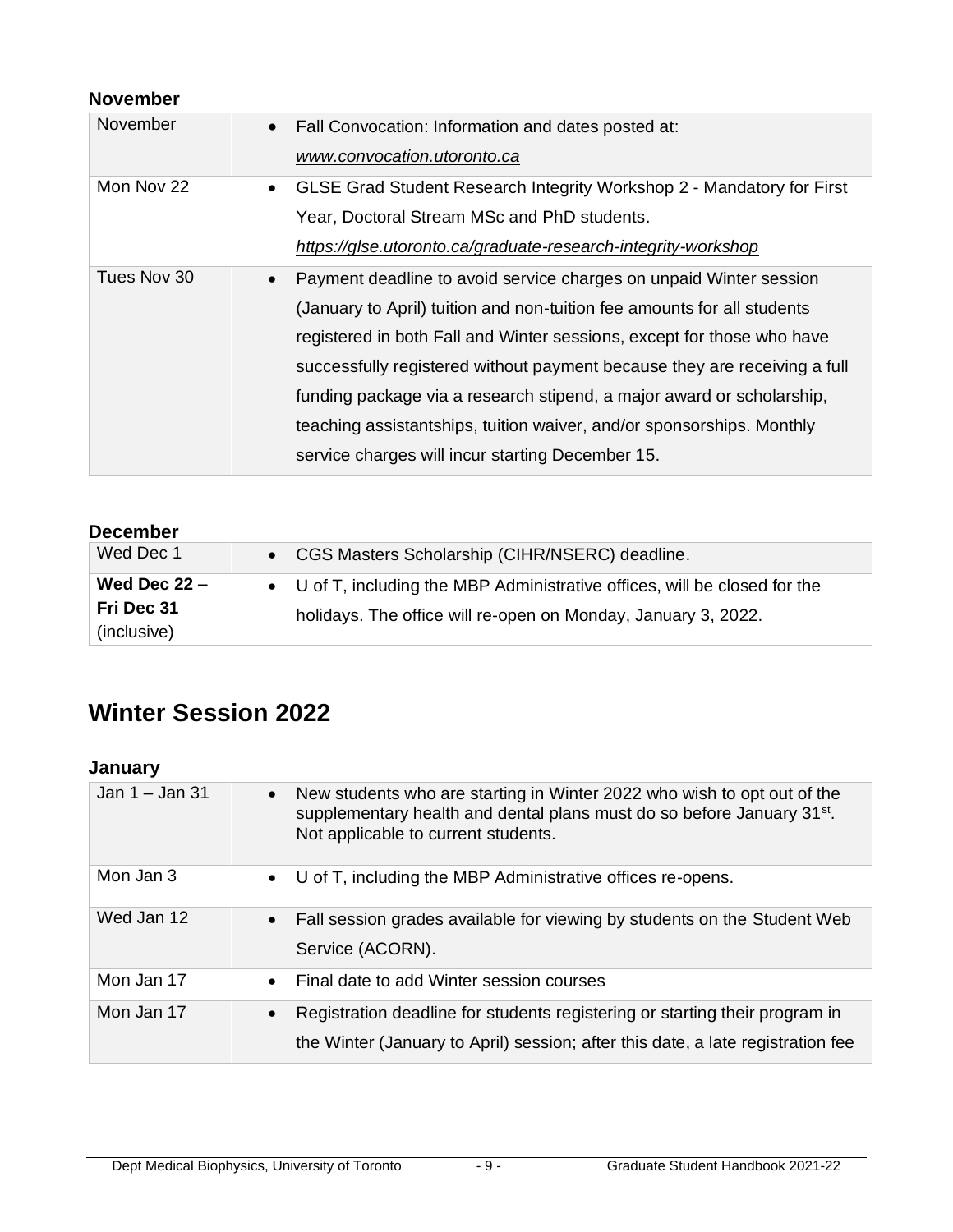| will be assessed. Minimum Required Payment due (unpaid fees from                           |
|--------------------------------------------------------------------------------------------|
| previous session(s) + 100% of current Winter session tuition fee charges).                 |
| Final date to submit doctoral theses without fee payment for Winter<br>$\bullet$           |
| session                                                                                    |
| Final date for receipt of degree recommendations and submission of any<br>$\bullet$        |
| required theses for March or June graduation for master's students without                 |
| fees being charged for the winter session.                                                 |
| Final date for all students to request their degrees be conferred in absentia<br>$\bullet$ |
| in March.                                                                                  |
| Final Date to submit final doctoral theses for March Convocation in<br>$\bullet$           |
| absentia.                                                                                  |
| Students dually registered in the Fall session must be recommended for<br>$\bullet$        |
| the master's degree by this date to maintain their PhD registration.                       |
| Payment deadline to avoid service charges on unpaid Winter session<br>$\bullet$            |
| (January to April) tuition and non-tuition fee amounts for all students                    |
| registered in the Winter session only, except for those who have                           |
| successfully registered without payment because they are receiving a full                  |
| funding package via a research stipend, a major award or scholarship,                      |
| teaching assistantships, tuition waiver, and/or sponsorships. Monthly                      |
| service charges will incur starting February 15.                                           |
|                                                                                            |

### **February**

| Fri Feb 11 | Students who started in September 2021 and joined their lab in<br>$\bullet$ |
|------------|-----------------------------------------------------------------------------|
|            | December 2021 should form their Supervisory Committee and submit the        |
|            | names to the MBP Office for approval.                                       |
| Sun Feb 20 | • Final date to drop full-year or Winter session courses without academic   |
|            | penalty.                                                                    |
| Mon Feb 21 | • Family Day (University closed).                                           |

### **March**

| March | March Graduation In Absentia Information is posted at: |
|-------|--------------------------------------------------------|
|       | www.convocation.utoronto.ca                            |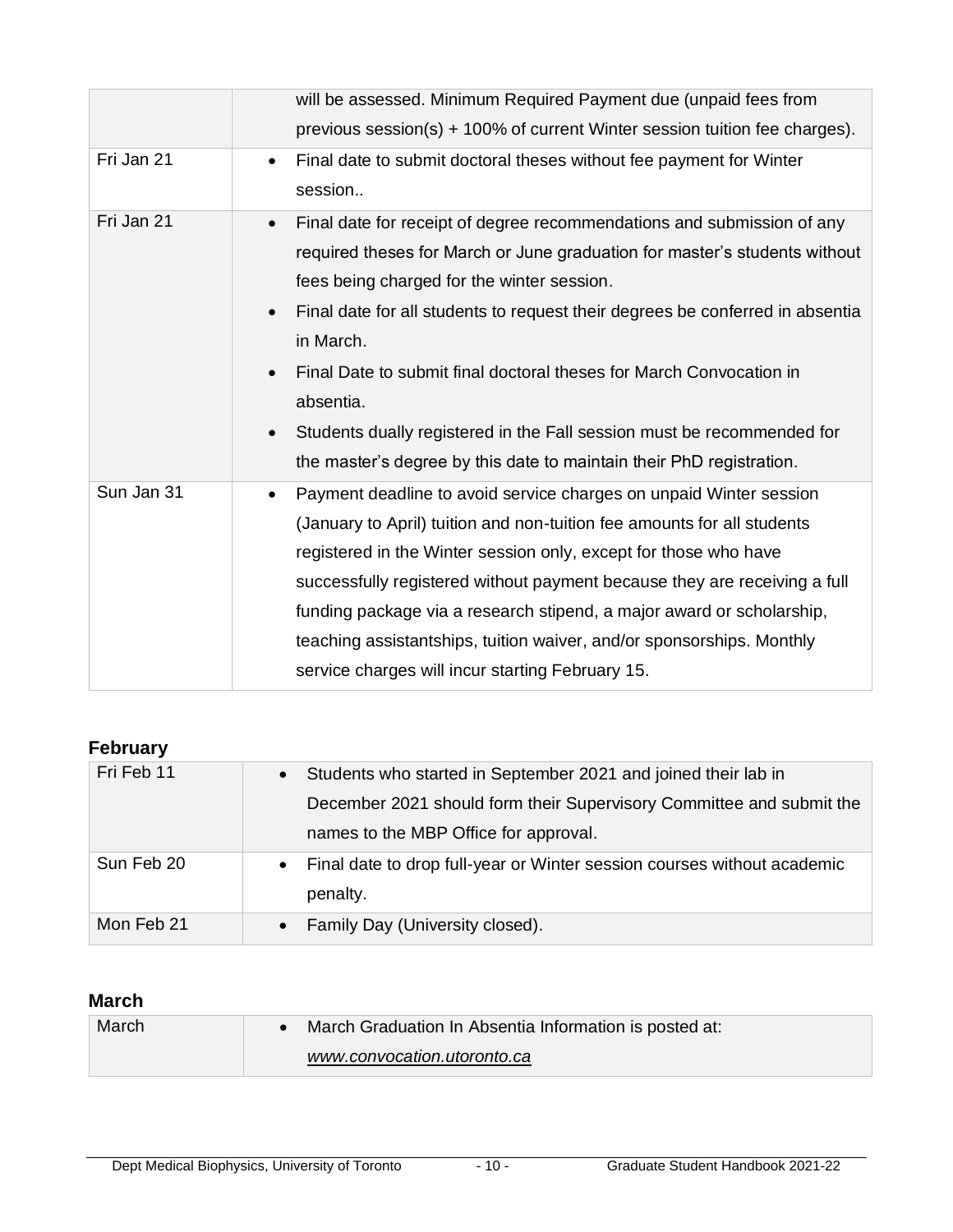| Students admitted into the PhD program in September 2020 must have<br>$\bullet$                                                                              |
|--------------------------------------------------------------------------------------------------------------------------------------------------------------|
| their Qualifying Exam by the end of March.                                                                                                                   |
| OGS deadline for Domestic and Visa students.<br>$\bullet$                                                                                                    |
| Deadline for students who started in September 2021 and joined their lab<br>$\bullet$<br>in November 2021 to have their first Supervisory Committee Meeting. |
|                                                                                                                                                              |

| ٠ |
|---|

| . .p.        |                                                                                                                                                                                                                                                                                                                                                                                                                                                                                                                                                                                                                                           |
|--------------|-------------------------------------------------------------------------------------------------------------------------------------------------------------------------------------------------------------------------------------------------------------------------------------------------------------------------------------------------------------------------------------------------------------------------------------------------------------------------------------------------------------------------------------------------------------------------------------------------------------------------------------------|
| Thurs Apr 14 | For students obtaining degrees at June convocation, course work must<br>$\bullet$<br>be completed, and grades submitted for full-year and Winter session<br>courses.<br>Final date for receipt of degree recommendations and submission of any<br>$\bullet$<br>required theses for master's degree for June Convocation.<br>Final date for submission of final doctoral thesis for students whose<br>$\bullet$<br>degrees are to be conferred at the June Convocation.*<br>Students dually registered in the Winter session must be recommended.<br>$\bullet$<br>for the master's degree by this date to maintain their PhD registration. |
| Fri Apr 15   | Good Friday (University closed)<br>$\bullet$                                                                                                                                                                                                                                                                                                                                                                                                                                                                                                                                                                                              |
| Sun Apr 30   | Payment deadline to avoid service charges on unpaid Fall/Winter session<br>$\bullet$<br>(September to April) tuition and non-tuition fee amounts for all students<br>who have successfully registered without payment. Monthly service<br>charges will incur starting May 15.                                                                                                                                                                                                                                                                                                                                                             |

### **May**

| May        | All M.Sc. students who started in September 2020 and wish to reclassify<br>$\bullet$ |
|------------|--------------------------------------------------------------------------------------|
|            | into the Ph.D. program must reclassify by the end of May.                            |
| Mon May 9  | Final date to enroll in May-June or May-August session courses.<br>$\bullet$         |
| Wed May 18 | Winter session grades available for viewing by students on the Student<br>$\bullet$  |
|            | Web Service (ACORN).                                                                 |
| Mon May 23 | Victoria Day, University closed.<br>$\bullet$                                        |
| Fri May 27 | Final date to drop May-June F section courses without academic penalty.<br>$\bullet$ |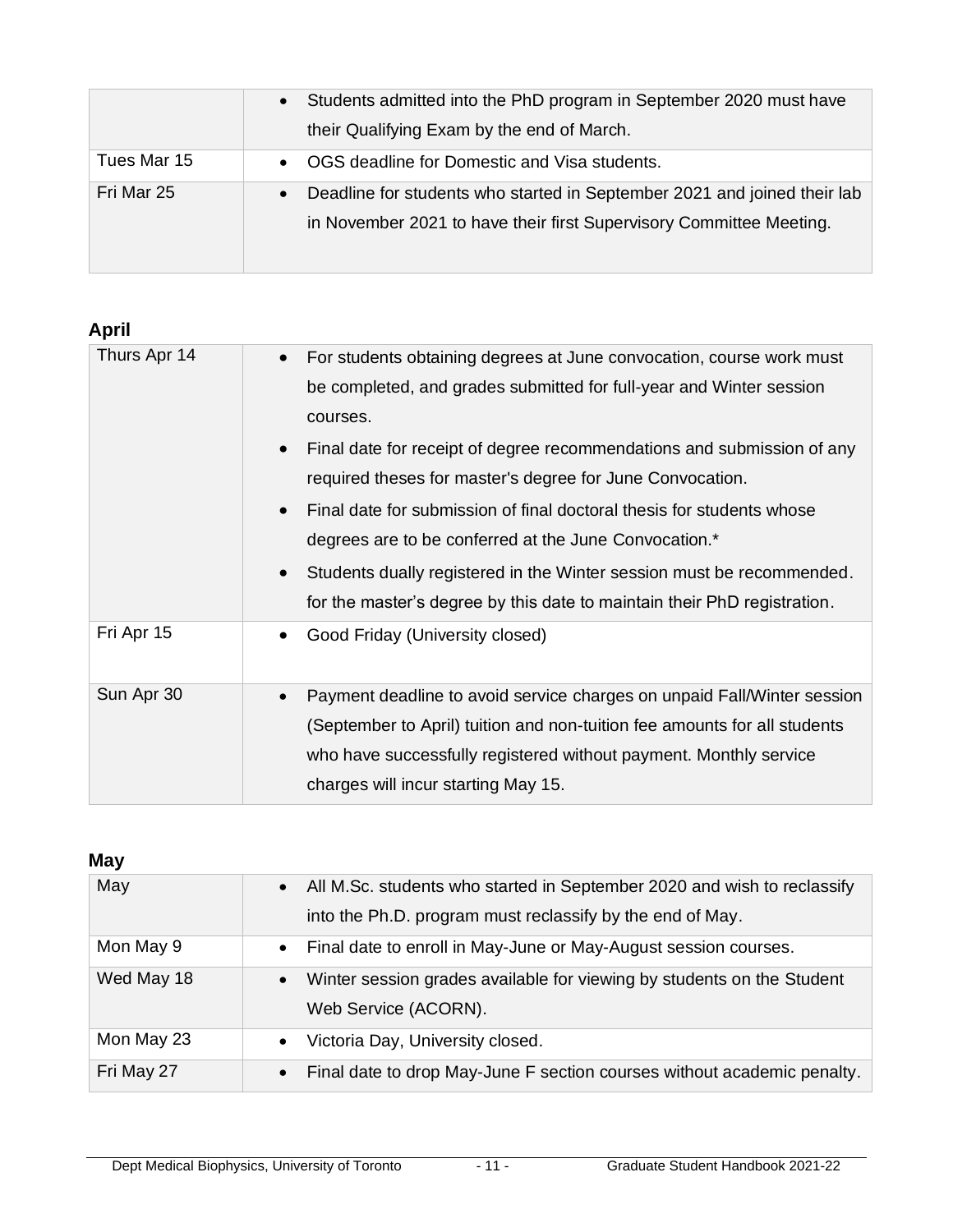### **June**

| June       | Students admitted into the PhD program in January 2021 must have their<br>$\bullet$ |
|------------|-------------------------------------------------------------------------------------|
|            | Qualifying Exam by the end of June.                                                 |
|            | June convocation information and dates are posted at:<br>$\bullet$                  |
|            | www.convocation.utoronto.ca                                                         |
| Mon Jun 13 | Final date to drop May-August session Y section courses without<br>$\bullet$        |
|            | academic penalty.                                                                   |

### **July**

| Fri Jul 1   | Canada Day (University closed)<br>$\bullet$                                                                                 |
|-------------|-----------------------------------------------------------------------------------------------------------------------------|
| Mon Jul 4   | Final date to enroll in July-August courses.<br>$\bullet$                                                                   |
| Wed July 13 | Grades for May/June F section courses available for viewing by students<br>$\bullet$<br>on the Student Web Service (ACORN). |
| Fri Jul 22  | Final date to drop July-august S section courses without academic<br>$\bullet$<br>penalty.                                  |

\*A final thesis is the corrected, approved version of thesis which is submitted to ProQuest (formerly T-Space)

### **Dates and Deadlines for Rotations Students**

| Sep 9 - Oct 14, 2021  | <b>First Rotation</b>                                                                                                                            |
|-----------------------|--------------------------------------------------------------------------------------------------------------------------------------------------|
| Oct 15 - Nov 17, 2021 | <b>Second Rotation</b>                                                                                                                           |
| Nov 18 - Dec 21, 2021 | <b>Third Rotation</b>                                                                                                                            |
| Dec 9, 2021           | Students to advise Annette or Donna of permanent lab placement<br>selections                                                                     |
| Dec 16, 2021          | Students will be advised of their permanent lab placement                                                                                        |
| Jan 3, 2022           | Placement with permanent supervisor begins                                                                                                       |
| Jan 3 - Feb 4, 2022   | Fourth rotation for students who have not received a permanent lab<br>assignment                                                                 |
| Jan 3 – Feb 4, 2022   | First Rotation for students starting in January 2022                                                                                             |
| Feb 7 – Mar 11, 2022  | Second Rotation for students starting in January 2022                                                                                            |
| Mar 14 – Apr 15, 2022 | Third Rotation for students starting in January 2022                                                                                             |
| <b>April 2023</b>     | MSc students who started in September 2021 and wish to reclassify into<br>the PhD program must submit Form 100 to Annette or Donna by April 2023 |
| May 2023              | Reclass examinations this month for students who started September<br>2021                                                                       |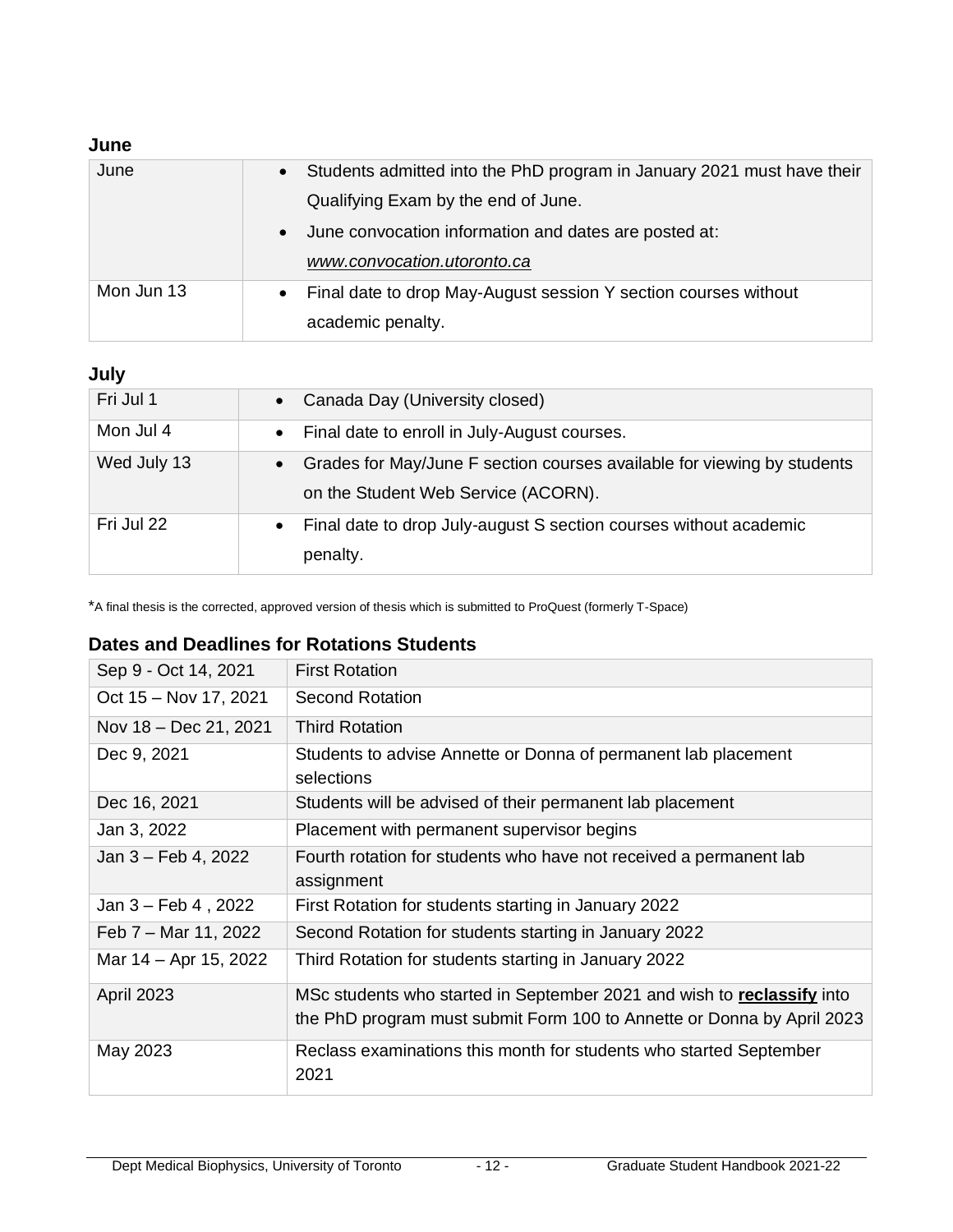### **Rotation Supervisors and Your First Day**

All entering students (Biology, Physics, MSc and direct entry PhD) participate in the Rotations program. First year students should have been informed of their first rotation supervisors during the summer. Students will choose the supervisor for their second rotation after the Geneva Park Rotations Market and will be able to choose their third rotation during the course of their second rotation. Students must be present in the lab for the duration of each rotation.

If the rotation is at SRI, please see Donna in room S655. If the student is at any other location, the student should go directly to the rotation lab/supervisor or the administrative assistant, who will help with the necessary paperwork on the first day. At Princess Margaret/PMCRT, the administrative assistant will help students obtain their Photo ID card, computer account, Occupation Health Assessment and Safety Training, key, elevator access card and any additional training that may be necessary. Students should keep in mind that when they complete each rotation, they will need to hand in their keys and access card and obtain new access materials at the next rotation.

Rotation students will receive a payment covering their stipend from September 1<sup>st</sup>, 2021 to December  $31<sup>st</sup>$ , 2022, which is paid by the Department in monthly installments. This is paid out from the University of Toronto Fellowship fund via their ACORN account with the University of Toronto. In order to receive the payment by direct deposit, it is important that both the student's mailing address and banking information is current in ACORN.

### **For All New Students:**

If students received other offers of admission from the University of Toronto, it is their responsibility to cancel those offers, as fees will be assessed for those programs. The *Cancel Program of Study* function is available on ACORN (*[www.acorn.utoronto.ca](http://www.acorn.utoronto.ca/)*).

September registrants will receive information on registration procedures in mid-July from the School of Graduate Studies (SGS). Graduate Students Information booklets will not be mailed for January registrants or current students. Please refer to *[http://www.sgs.utoronto.ca](http://www.google.com/url?q=http%3A%2F%2Fwww.sgs.utoronto.ca&sa=D&sntz=1&usg=AFQjCNFyaGOqyMmpeoVrwW0snwEAcITKjw)* for instructions.

All students must attend General Lab Safety, Fire Safety and Radiation Safety seminars offered by their respective research institutes.

Students would typically drop by Chau Dang's office (PMCRT, Rm 15-707) to have their photo taken. However, during the office closure, student should email a headshot of themselves preferably with a white/light background to Chau Dang. The photo will only be used internally.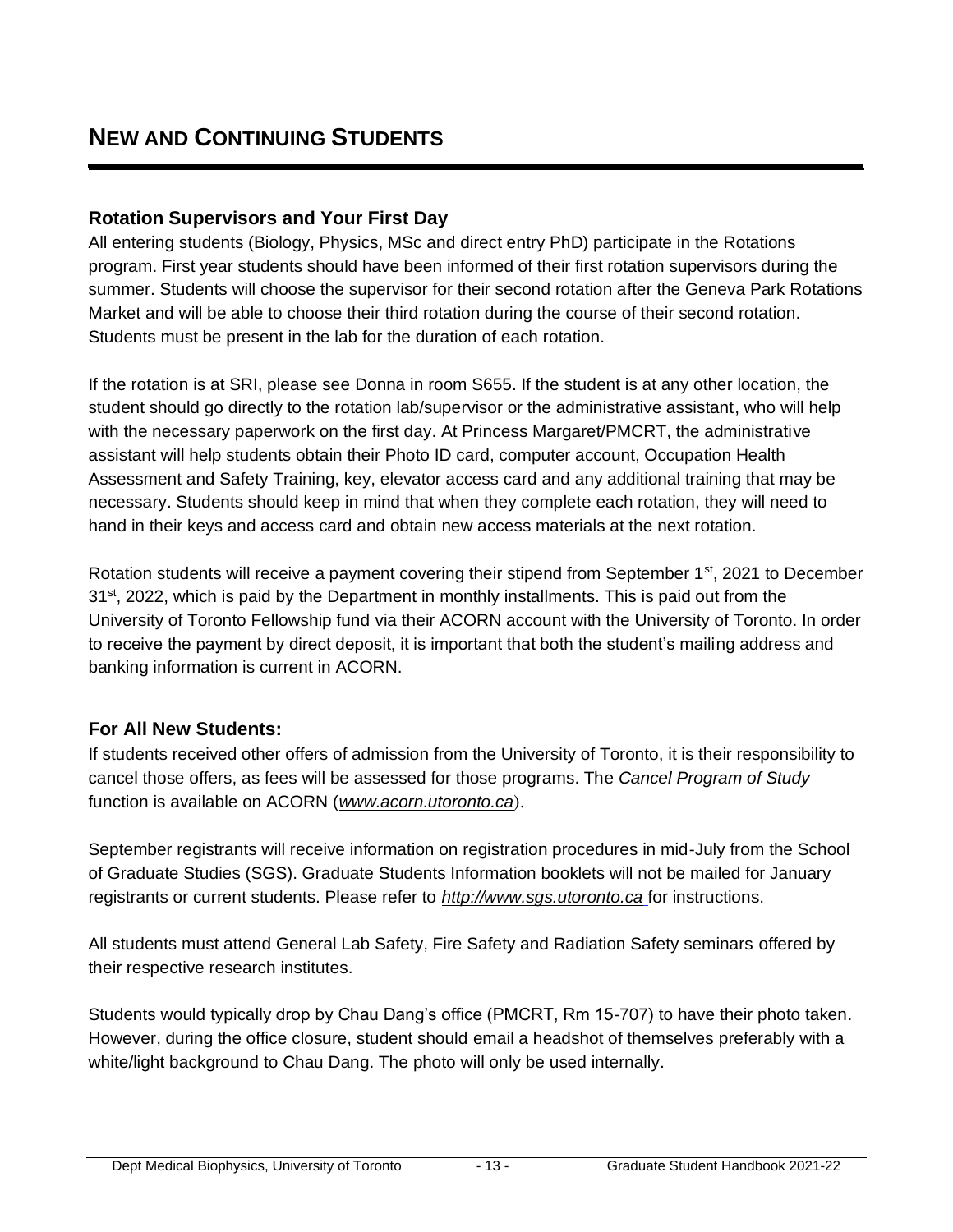### **For All Returning Students:**

MBP Student Orientation, Scholarship Workshop. There will be a Medical Biophysics New Student Orientation Session on Wednesday, September 8th, 2021, at 9:00 am via Zoom. **All new students must attend**. Returning students are also welcomed to attend the session. A Scholarship Workshop will follow the orientation at 10:00 am via Zoom. All new students should attend the Scholarship Workshop, which is open to all MBP students. Returning students are encouraged to attend.

### **New Students Downtown**

When students are assigned an email address, the student should send an email to Chau Dang (chau.dang@utoronto.ca) to update the student email distribution list. The Department encourages students to use their U of T account or the email account assigned by the research institute, rather than a personal account. Students are responsible for checking their utoronto email account regularly. Once the student's permanent supervisor/lab has been confirmed, the student should ensure that they see their Supervisor's administrative assistant for the New Hire package, keys (they may still have these from an earlier rotation in the lab), ID badge (students will need to hand in their old ID badge to the respective administrative assistant), new email accounts (unless the student uses their U of T account), etc. This is especially important if the student's permanent lab is at a different location from the one in which they started.

### **New Students at Sunnybrook Research Institute**

Upon arrival in the Department, please see Donna Lobo, S-wing, S655. Please email Chau Dang (chau.dang@utoronto.ca) with the utoronto or institute email address as soon it has been assigned, so that it can be added to the departmental email distribution list.

### **Using ACORN (the Student Web Service)**

Accessible Campus Online Resource Network (ACORN) is the new student web interface to the University's student information system. ACORN can be accessed at *<http://www.acorn.utoronto.ca/>* with a UTORid and password.

### **Services Available on Student Web Services (aka ACORN)**

- view/change both mailing and permanent addresses, telephone number, e-mail addresses (NOTE: It is the student's responsibility to keep this information up-to-date on ACORN)
- view final grades
- view academic history
- add/request/drop courses
- view current courses or course request status
- view fees account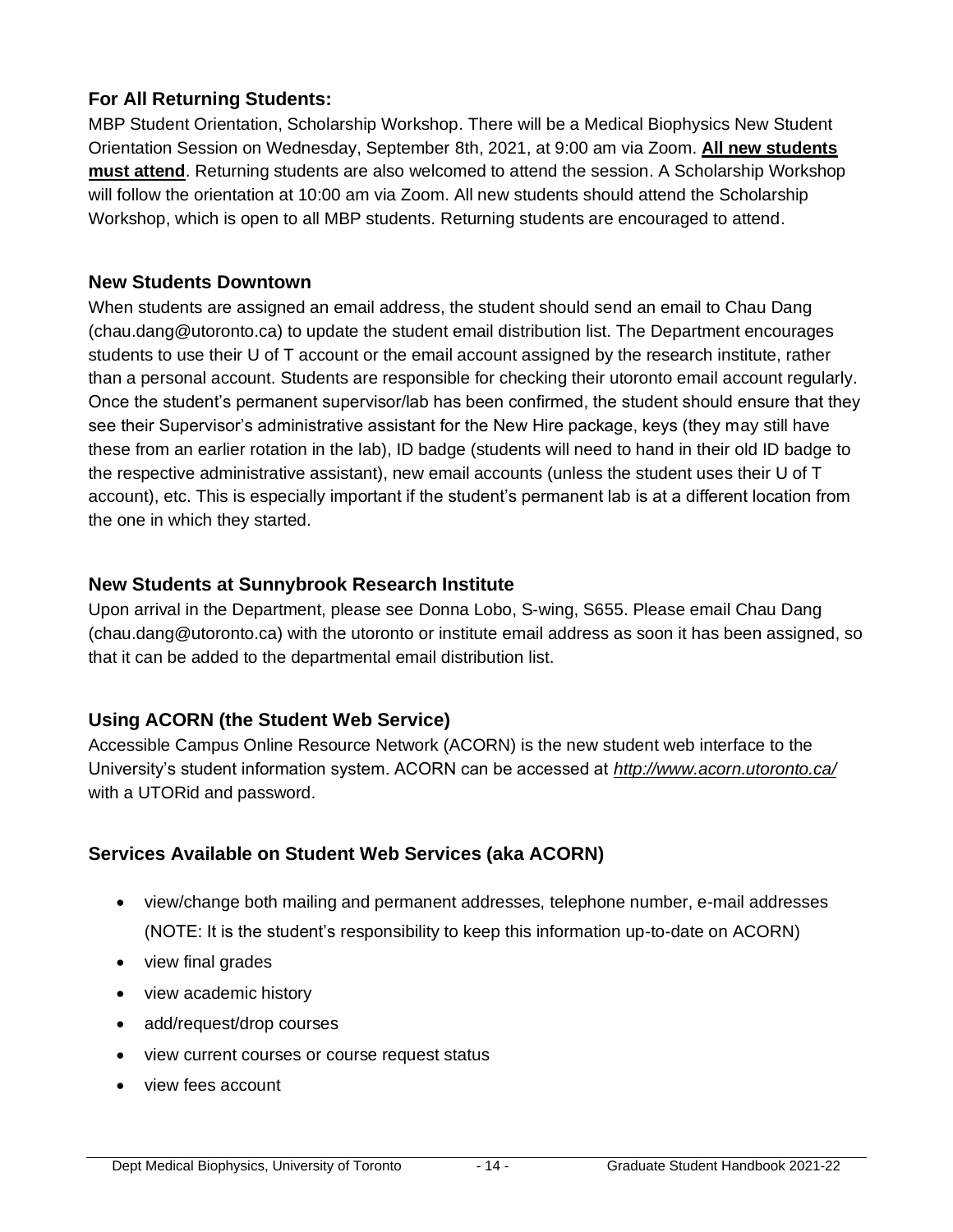- defer tuition fees
- set up direct deposit
- order transcripts (Students can also order transcripts from the University of Toronto Transcript Office, 100 St. George Street, Sidney Smith Hall, 1st Floor, Tel: 416-978-3384)
- order graduation tickets
- print T2202A tuition tax slips

### **T-Cards (Student ID/Library card)**

All students are required to have a T-Card, which serves as student identification as well as a library card. Cards can be obtained at Koffler Student Services Centre, 214 College Street, Room 102. Students will need to show two pieces of identification: 1. student number or Letter of Admission or your UTOR/JOINID, 2. valid government issued photo ID (e.g. Driver's License) and 3. citizenship documents. Note, if the student already has a T-Card from their undergraduate program here at U of T, they do not need to obtain another T-Card. For further information and hours of service, please refer to: *<http://tcard.utoronto.ca/>*

### **E-mail Accounts/Correspondence with Students**

The university offices will send students important information by email. Only email addresses ending in 'utoronto.ca' and 'toronto.edu' are accepted on ACORN. All other addresses (e.g. sickkids.ca, sunnybrook.ca, hotmail.com, gmail.com, etc.) are not accepted on ACORN. Students can obtain a university-based email account through *[https://www.utorid.utoronto.ca/](http://www.google.com/url?q=https%3A%2F%2Fwww.utorid.utoronto.ca%2F&sa=D&sntz=1&usg=AFQjCNEqmNl9PNDl4ZckGWH410FrE_TXWw)*.

The Department will also communicate essential and timely information to MBP students through their official utoronto.ca email accounts. Because of this, **all MBP students are required to read and respond (where applicable) to all email correspondence sent by the Department to their official student email accounts.** Students have the right to forward their University-issued electronic mail account to another email address but remain responsible for ensuring that all University electronic communications sent to the official University-issued account is received and read.

Students are also responsible for verifying and ensuring that all personal contact information in ACORN is correct and up-to-date at all times. This includes activated UTmail+ email address, mailing/permanent addresses, phone numbers and legal status. The University and Department only use the information entered in ACORN to contact students.

For the complete policy on Correspondence with Students, please go to *<http://www.acorn.utoronto.ca/policy.php>*.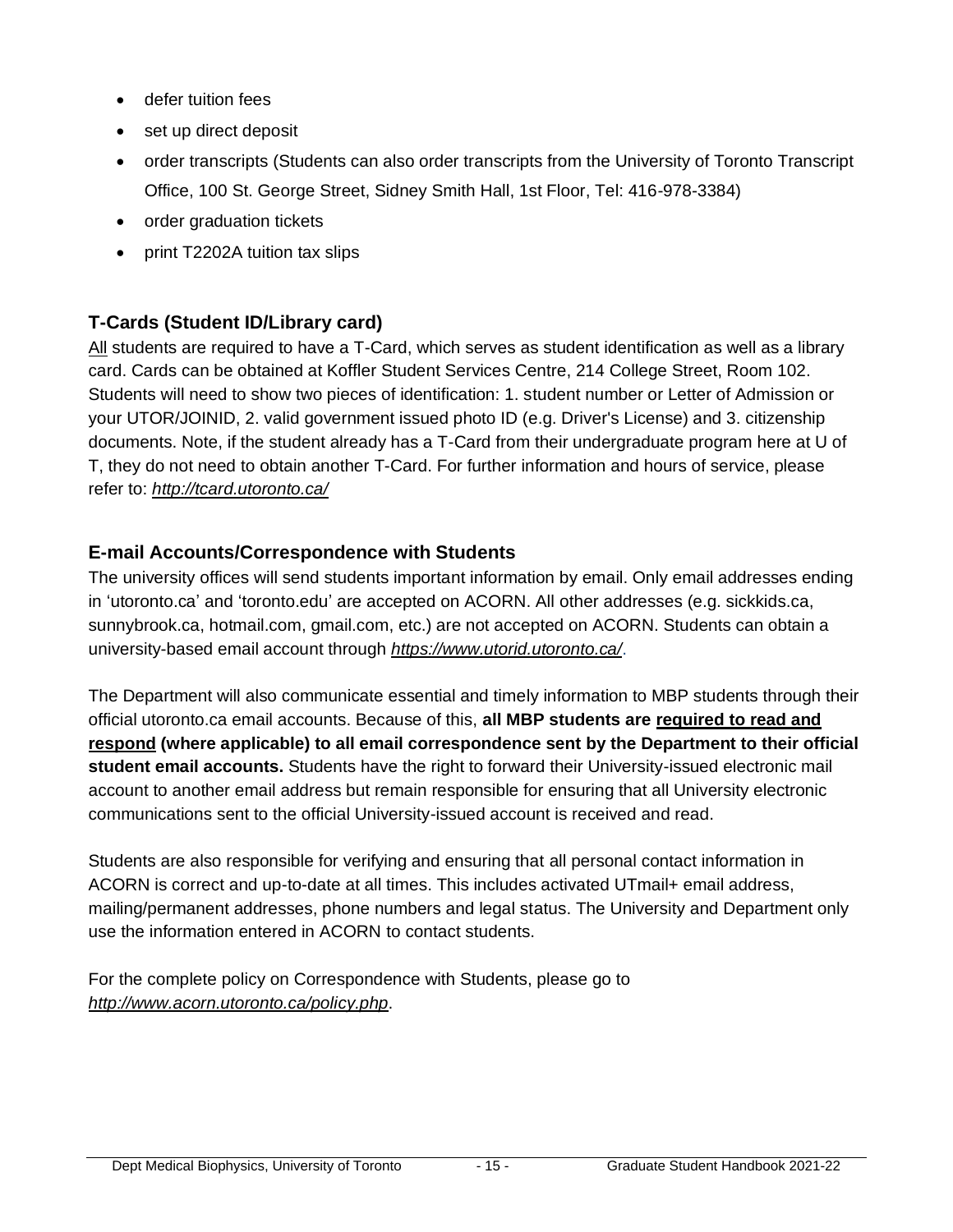### **GO Transit and TTC Discount**

Registered full-time students can get their GO Student ID by bringing their T-Card to the T-Card Office at Koffler Student Services Centre, 214 College Street, Room 102.

### **TTC**

The TTC will be issuing TTC Student ID cards on campus, please refer to *<https://www.utsu.ca/>* for more information. Students can also obtain a card at Sherbourne station. The hours of operation of the Sherbourne subway station can be found at *[https://www.ttc.ca.](https://www.ttc.ca/)* This card is required to use the TTC Post-Secondary Student Metropass.

### **Shuttle Bus**

A shuttle bus routinely runs between Sunnybrook Hospital and Women's College. This service is available to students who hold a Sunnybrook ID Badge. Students without a Sunnybrook ID Badge who need to attend courses, seminars, etc., held at Sunnybrook, can contact Donna (Sunnybrook) or Annette Chan (PMCRT) for a shuttle pass.

### **Graduate Student Union Health and Dental Plans**

The Graduate Student' Union, University of Toronto (UTGSU) Health Plan automatically covers all fulltime graduate students. The plan was designed to provide many important services and cover expenses not covered by basic health-care plans (OHIP, UHIP) such as prescription drugs, health practitioners, medical equipment, and travel health coverage. For more information on the benefits plan, please visit: *[www.ihaveaplan.ca](http://www.ihaveaplan.ca/)*. Students may opt out of the health and dental plans if they are covered by another comparable plan. Please visit: *https://utgsu.ca/health-and-dental/opting-outopting-in/ for information about opt-out deadlines.*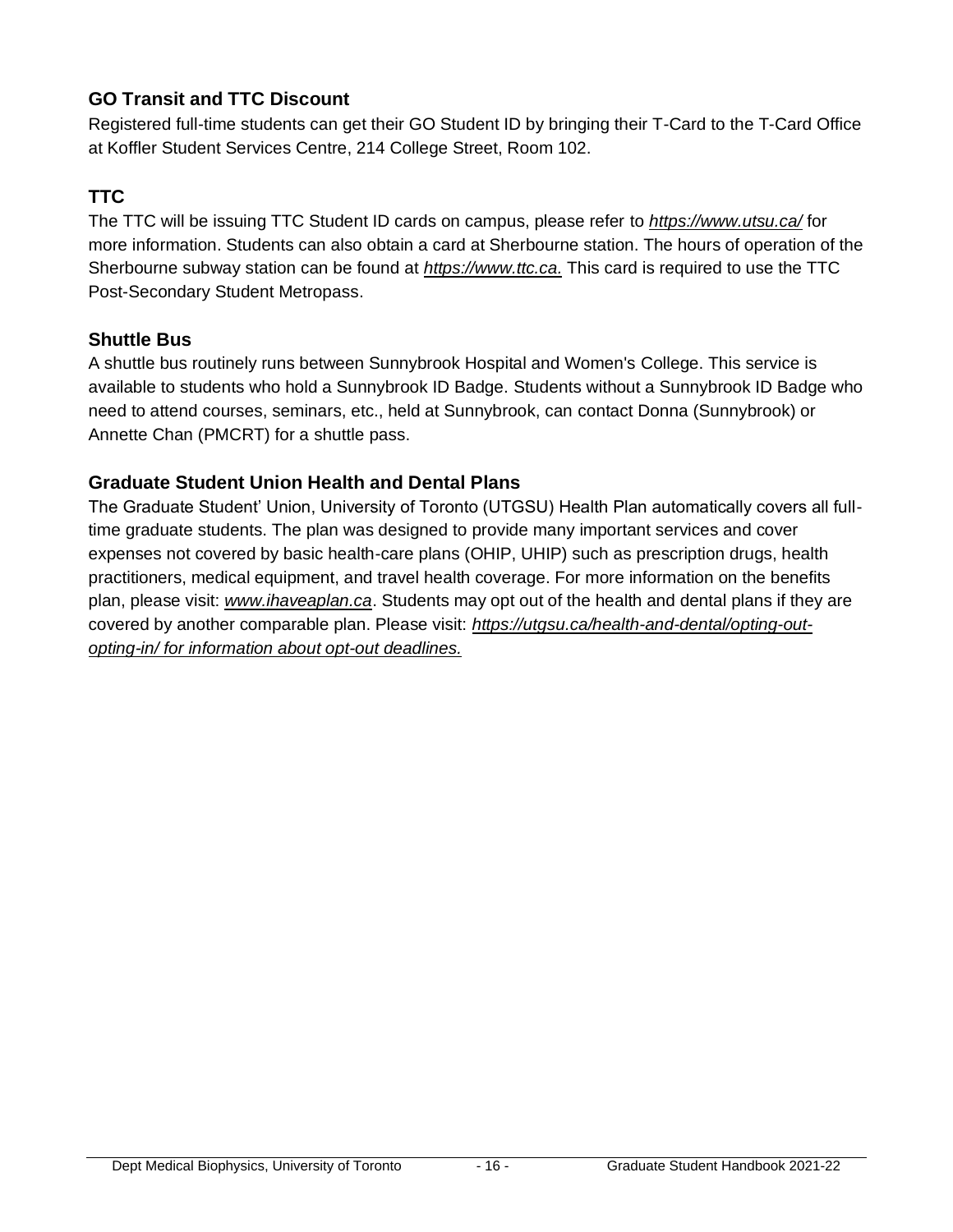All new and continuing students MUST REGISTER at the beginning of each academic year. Registration must be completed before students can attend classes or otherwise make use of university facilities. A student is considered to be registered as soon as all tuition and incidental fees have been paid, or appropriate arrangements for deferral of payment have been made. For more information on deferral of payment, please refer to the Fee Deferral Section of the handbook.

A late registration fee of \$44 will be charged for students registering after the September 10<sup>th</sup> deadline. Students will be required to register and pay the late fee at SGS after this date. Note, students who did not register by the deadline will not receive T2202A tuition credit for the month of September.

### **Continued Registration**

All students in MBP must have a supervisor in order to continue their registration within our program. If students do not have a supervisor upon completion of lab rotations, their candidacy may be terminated / cancelled.

### **SGS GradHub**

To prepare for your graduate experience at the University of Toronto, please explore the SGS *GradHub*  (*<www.sgs.utoronto.ca/gradhub>*).

#### **Fee Invoices**

Students will be reminded by email of their account balance on ACORN and other important information that is required for registration. Students should be aware that they will still receive these emails even if their fees have been deferred.

### **Tuition and incidental fees for 2021-2022**

| Domestic MSc, PhD and International PhD Students   \$7,979.99 |                             |
|---------------------------------------------------------------|-----------------------------|
| International MSc Students                                    | $\frac{1}{2}$ \$ 28,735.99* |

\*Includes University Health Insurance Plan (UHIP) insurance premium of \$756. UHIP is compulsory for all international students as well as recent permanent residents and returning Canadian Citizens who are in their 3 months OHIP wait period. For more information, see *[http://www.fees.utoronto.ca/.](http://www.fees.utoronto.ca/)*

#### **VISA students**

VISA students are responsible for paying from their stipend only the portion equivalent to the domestic student tuition fee\*. The difference between the visa and domestic tuition fee (known as the visa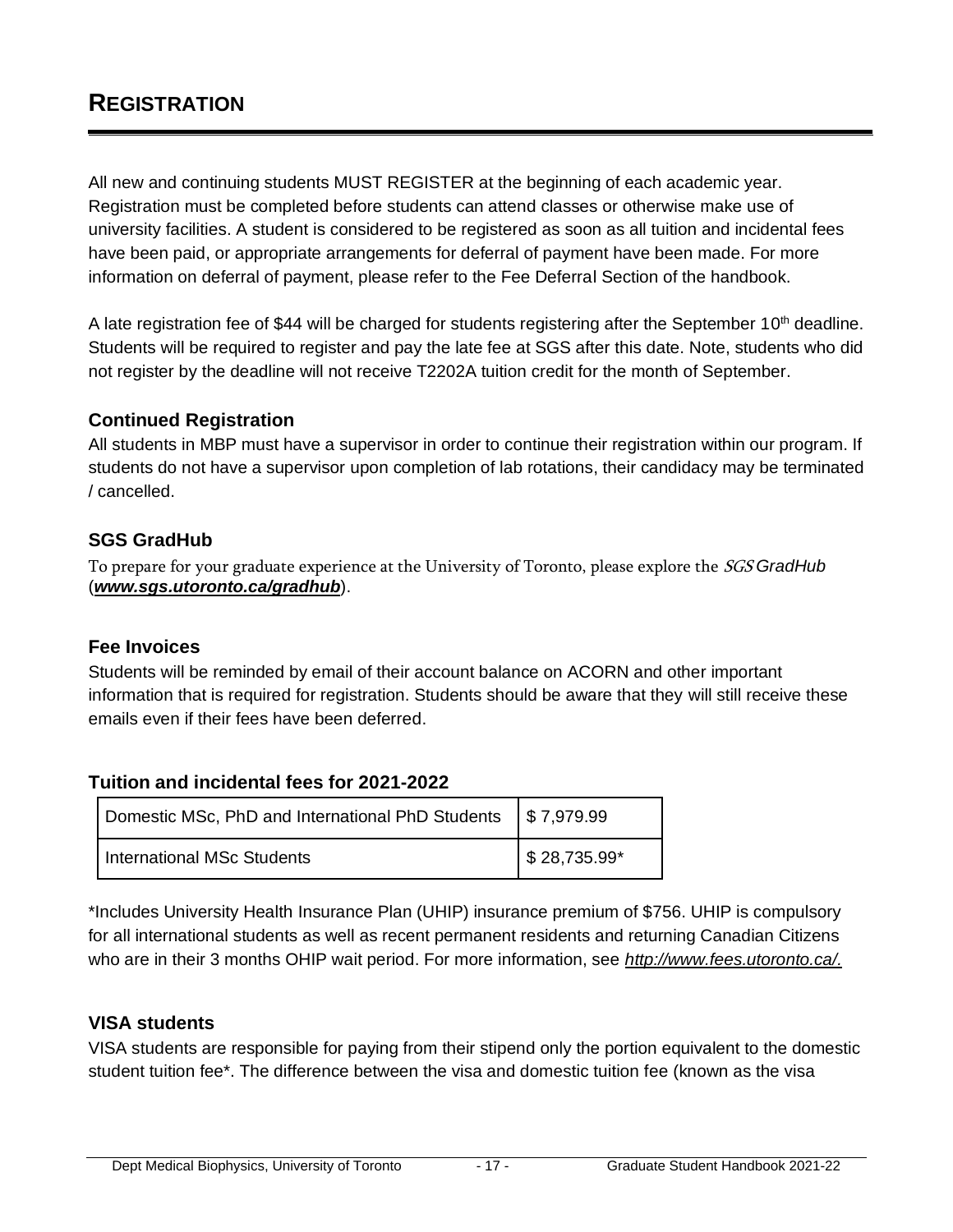tuition differential) is paid by the supervisor. The supervisor is also responsible for paying the student's health insurance premium (UHIP). It is the student's responsibility to pay their tuition from their stipend.

*\*At no time will the student be responsible for more than the current Domestic tuition fee unless the student is the recipient of the Ontario Trillium Scholarship valued at \$40,000. This scholarship is awarded to international students and explicitly states that students must pay their international tuition fees from this scholarship.*

All VISA students must apply for an Ontario Graduate Scholarship (OGS). Their applications will be ranked by the MBP Scholarship Ranking Committee, which will also give the VISA student the opportunity to be considered for an MBP Excellence Award.

### **Fee's Invoice**

By the end of July, if a student's financial account does not reflect the amount owed for tuition, it may be due to one of the following reasons:

- The student's mailing address (both current and permanent) are not up-to-date or are incorrect in ACORN (fees accounts may be viewed in ACORN) *[www.acorn.utoronto.ca/](http://www.acorn.utoronto.ca/)*
- The student is continuing, and the conditions have not been cleared from the previous year.
- The student is continuing and entering the  $4<sup>th</sup>$  year of a PhD and has not completed all required courses.
- The student is continuing, and their registration has lapsed because they have reached the registration time limit.
- The student is new, and the conditions of admission have not been cleared.

### **Fee Payment**

It is recommended that students pay fees or make fees arrangements by **August 27th** to ensure that the payment or fees arrangement is processed by the deadline of September 10th. Instead of being asked to complete a paper form to be submitted in person or by email to SGS, students are now able to complete an online form and submit the \$44.00 late fee electronically using their credit card.

Students may access the SGS Portal through the following link: *[https://apps.sgs.utoronto.ca](https://apps.sgs.utoronto.ca/)*. Once there, students will be asked to login using their UTORid and start a new form which will be prepopulated with their degree information from ACORN. Once submitted, the SGS academic student services team will electronically receive the request and change the student's registration status from "FINCA" to "INVIT".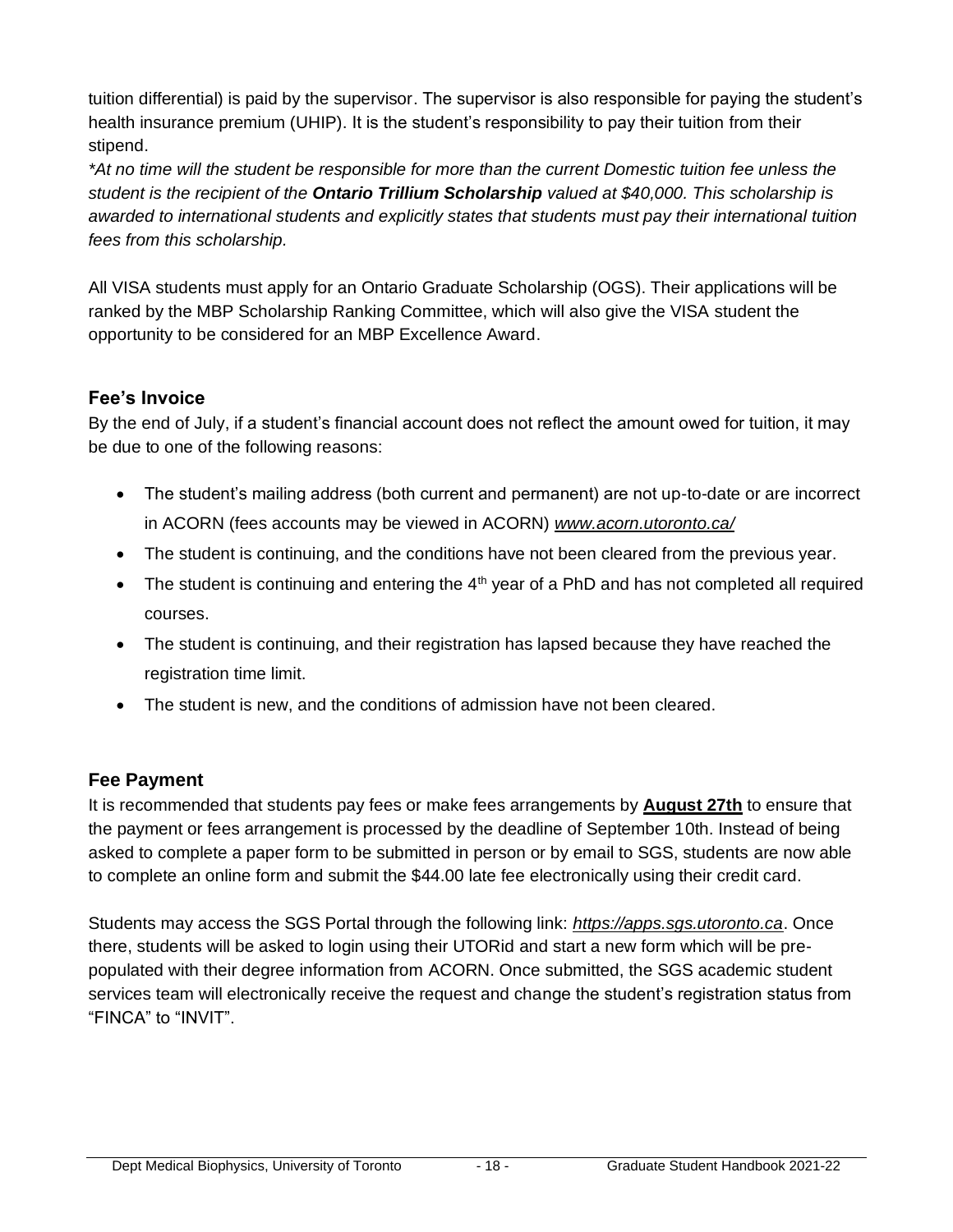### **Register Without Payment (Fee Deferral)**

All MBP students may register without payment (fee deferral) through ACORN if the student has no outstanding fees from a previous session.

Please note the following information from Student Accounts:

- Students must make a payment to receive the tuition credit for income tax purposes. The Income Tax Act requires that the University receipt the payments for the tax year in which the registration took place, so payments applied to the fall 2021 session will be receipted on a T2202A for 2021 and payments applied to winter 2022 session charges will be receipted on a T2202A for 2022. If students make a payment to cover the fall session charges by December 2021, they will receive the tax credit on their T2202A for 2021 which will be issued in mid-February.
- All accounts must be paid in full by April 30, 2022. Effective May 1, 2022, academic sanctions are applied for outstanding accounts, which means transcripts are blocked. Service charges will also begin in May (consider that it takes anywhere between 3-7 business days for the payment to reach the university).
- Students are encouraged to make monthly installments towards their account to spread the financial impact of fees.
- Students will periodically receive email notices from Student Accounts regarding an outstanding balance until the balance is paid in full even if the fees are deferred.

### **Failure to Register**

Students will not receive credit for work completed during a session in which they have not registered. Students who fail to register during a program requiring continuity of registration and who do not have an approved leave may only apply to re-register if, at the time of application, they are still within the maximum allowable time for the degree program (normal time limit plus maximum extension years). A student wishing to re-register must apply to the relevant graduate unit. Reinstatement requires approval from both the graduate unit and SGS. The program's normal requirements and time limits will apply to reinstated students as if they had been continuously registered; **reinstated students must pay fees owing for any session(s) in which they did not register**. Non-registered students forfeit any funding that would have been available had they been registered.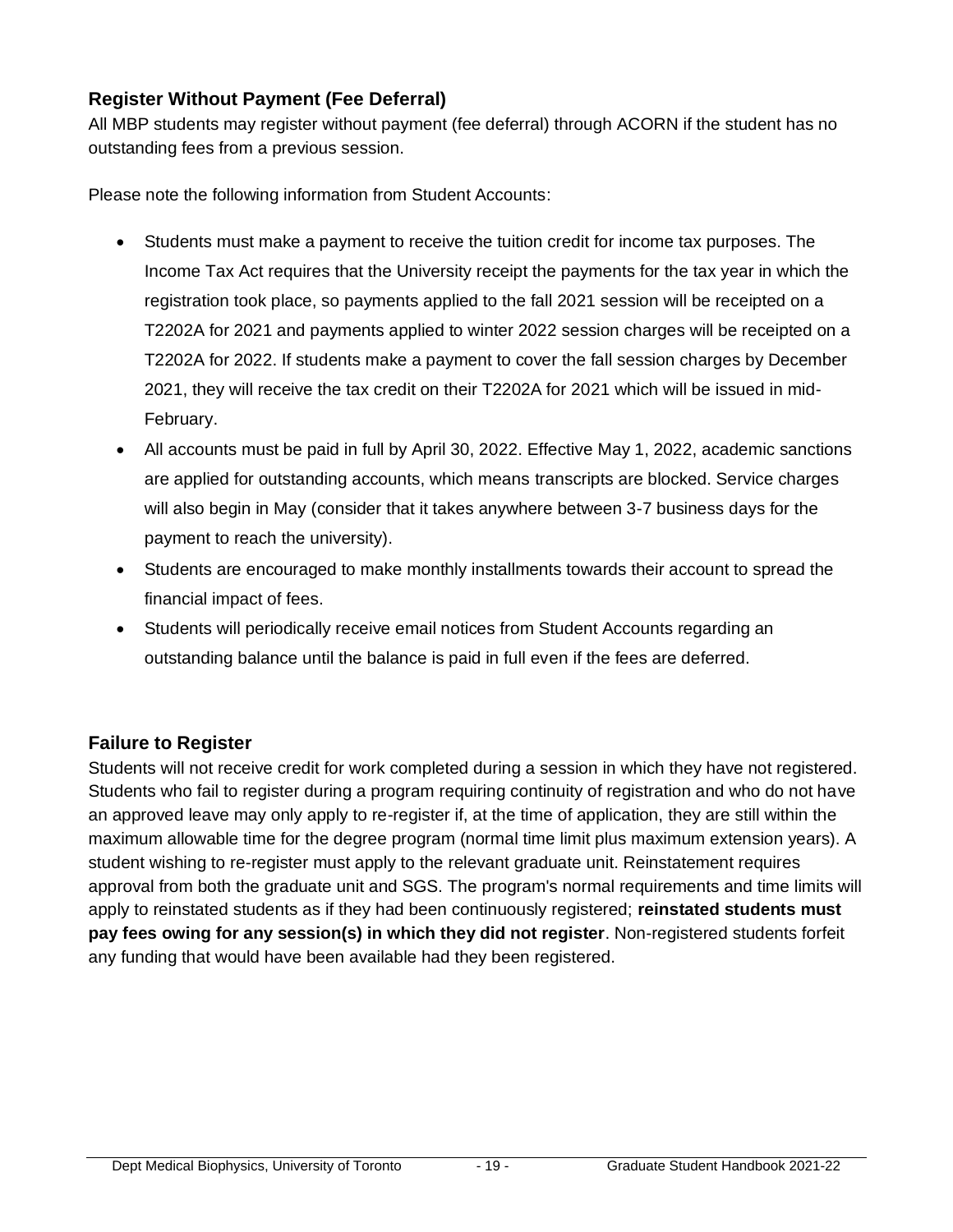### **Extension of Time for Completion of Degree Requirements**

### **Master's Students**

In exceptional circumstances, a master's student who did not complete all the requirements for the degree within the time limit specified in the degree regulations may be considered for a maximum of three one-year extensions provided that the graduate unit concerned so approves. The first two extension requests require departmental approvals; the third requires departmental and School of Graduate Studies approvals.

To apply for an extension, the student must complete the Program Extension form and present to the graduate unit concerned the causes for the delay. If an extension request is made for a third and final extension, the student and the department must each provide confirmation that the degree requirements can be met within the time limits of the final extension. No registration beyond the extension period will be permitted.

### **Doctoral Students**

In exceptional circumstances, a doctoral student who has not completed all the requirements for the degree within the time limit for the doctoral degree is eligible to apply for four one-year extensions. The first two extension requests require graduate unit approvals; the second two require graduate unit and School of Graduate Studies approvals.

To qualify for an extension, the student must complete the Program Extension form and present to the graduate unit concerned the causes for the delay. If an extension request is made for a fourth and final extension, the student, the supervisor, and the department must each provide confirmation that the degree requirements can be met within the time limits of the final extension. No registration beyond the four-year extension period will be permitted.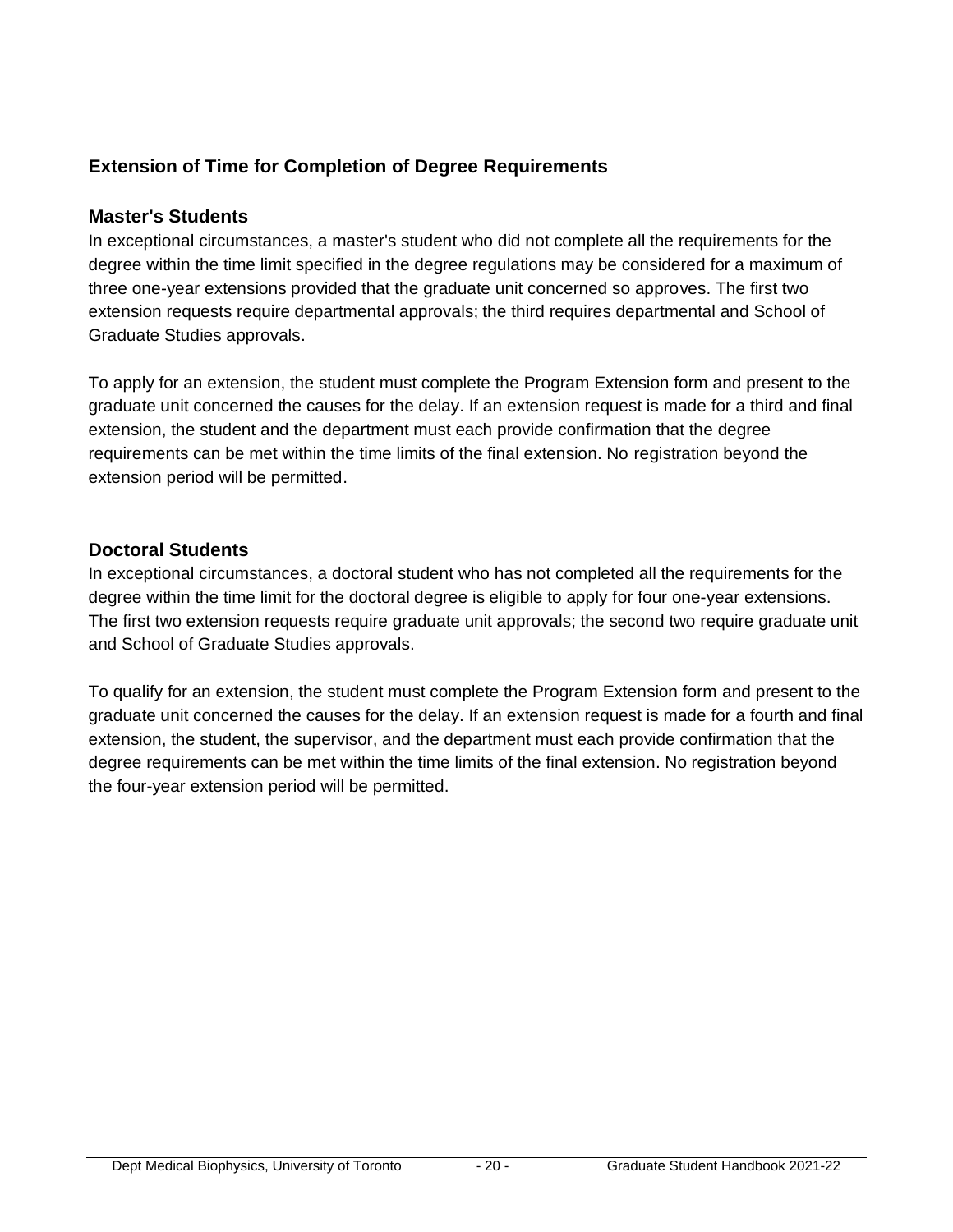### **Stipends**

All graduate students in MBP are guaranteed a minimum stipend. The minimum stipend is comprised of living allowance and tuition. The supervisor is responsible for ensuring that this support is received. The student living allowance is increased by 5.0% in 2021-2022.

### **2021-2022 Student Base Funding**

| Domestic   |            |                      | International |            |
|------------|------------|----------------------|---------------|------------|
| <b>MSc</b> | <b>PhD</b> |                      | <b>MSc</b>    | <b>PhD</b> |
| 22,599.60  | 25,111.21  | Living Allowance     | 22,599.60     | 25,111.21  |
| 7,979.99   | 7,979.99   | 2020-21 Tuition Fees | 27,797.99     | *7,979.99  |
| N/A        | N/A        | UHIP                 | 756.00        | 756.00     |
| 30,579.59  | 33,091.20  | Total (Base Funding) | 51,355.59     | 33,847.20  |

\*Effective Fall 2018, International PhD students were subject to the same tuition fees as domestic PhD students.

All paid as T4A income.

### **The stipend for students who are in program extension will be:**

- MSc \$27,474.59 (\$22,599.60 living allowance plus 50% tuition and incidental fees);
- PhD \$29,986.20 (\$25,111.21 living allowance plus 50% tuition and incidental fees)

All students are expected to apply for external and internal scholarships to offset the cost of their stipend to their supervisor. Those who are successful in obtaining certain competitive external awards (e.g., CIHR and NSERC) will receive an additional 'top-up' to their stipend, currently set at up to \$4,000 maximum. If, however, the scholarship (e.g., a Canada Graduate Doctoral Scholarship) is of greater value than the minimum stipend plus the top-up, the student will keep the full value of the award as stipend. At present, the highest award stipend is the Vanier Scholarship at \$50,000 per year.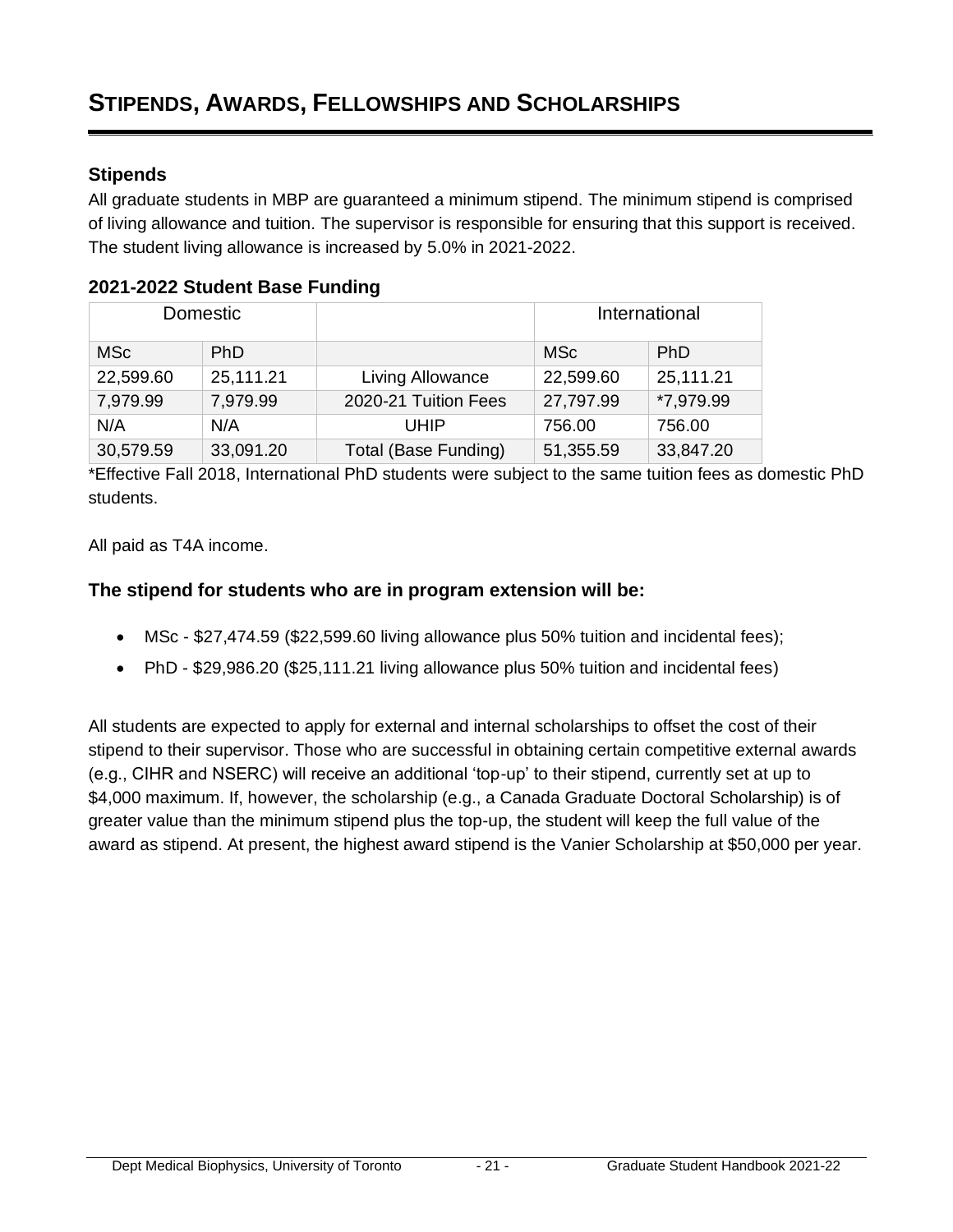### **Top-Up Practices**

Most awards that require student applications are eligible for a top-up from their supervisor. For a list of Awards Eligible for Top-up, please go to *<http://glse.utoronto.ca/graduate-student-financial-support>*

The top-up amounts are as follows:

| <b>Award Amount</b>                                      | Top-Up*                                                                                                                                                                           |
|----------------------------------------------------------|-----------------------------------------------------------------------------------------------------------------------------------------------------------------------------------|
| \$0.00 to \$2,000                                        | There will be no top-up but the student gets to keep the award(s), up to a<br>combined maximum of \$2,000. The amount of the award will not be<br>deducted from the base funding. |
| Between \$2,001 to<br>\$9,999 (cumulative<br>awards)     | Award goes towards the base funding and the student receives a \$2,000<br>top-up over their base funding.                                                                         |
| Between \$10,000 to<br>\$15,000 (cumulative<br>awards)   | Award goes towards the base funding and the student receives a \$3,000<br>top-up over their base funding.                                                                         |
| Over \$15,000<br>(cumulative awards<br>$$15,001$ and up) | Award goes towards the base funding and student receives a \$4,000 top-<br>up over their base funding.                                                                            |

### **\*Note:**

- Within an academic year (or 12 months period), the total cumulative top-up maximum is \$4,000. That is, if a student holds an award of \$5,000 and another award of \$17,500, their total top-up is \$4,000.
- The top-up is only provided in amounts of \$2,000, \$3,000 or \$4,000 per year (does not exceed 12 months) and is added above the base funding amount.
- A student, who receives award(s) exceeding the amount equivalent to the base funding and maximum top-up of \$4,000, will not be eligible to receive a top-up for these award(s).
- Payment of top-ups will occur annually for the duration of the award. Thereafter, the student will revert back to the appropriate base graduate student funding package amount.
- Top-up eligibility excludes University of Toronto Fellowship (e.g, UTF Open), Doctoral Completion Awards, travel awards, and bursaries.

### **Funding Term**

In general, a student who remains "in good standing" will be funded for the duration of the program. MSc students are normally expected to complete and defend their thesis within 2-3 years. PhD students are expected to complete and defend their thesis within 5-6 years. If a student accepts fulltime employment, the stipend is terminated. Tuition continues until the student has completed all requirements for the degree. As well, students are expected to be present full-time in their lab unless special permission is granted from the supervisor.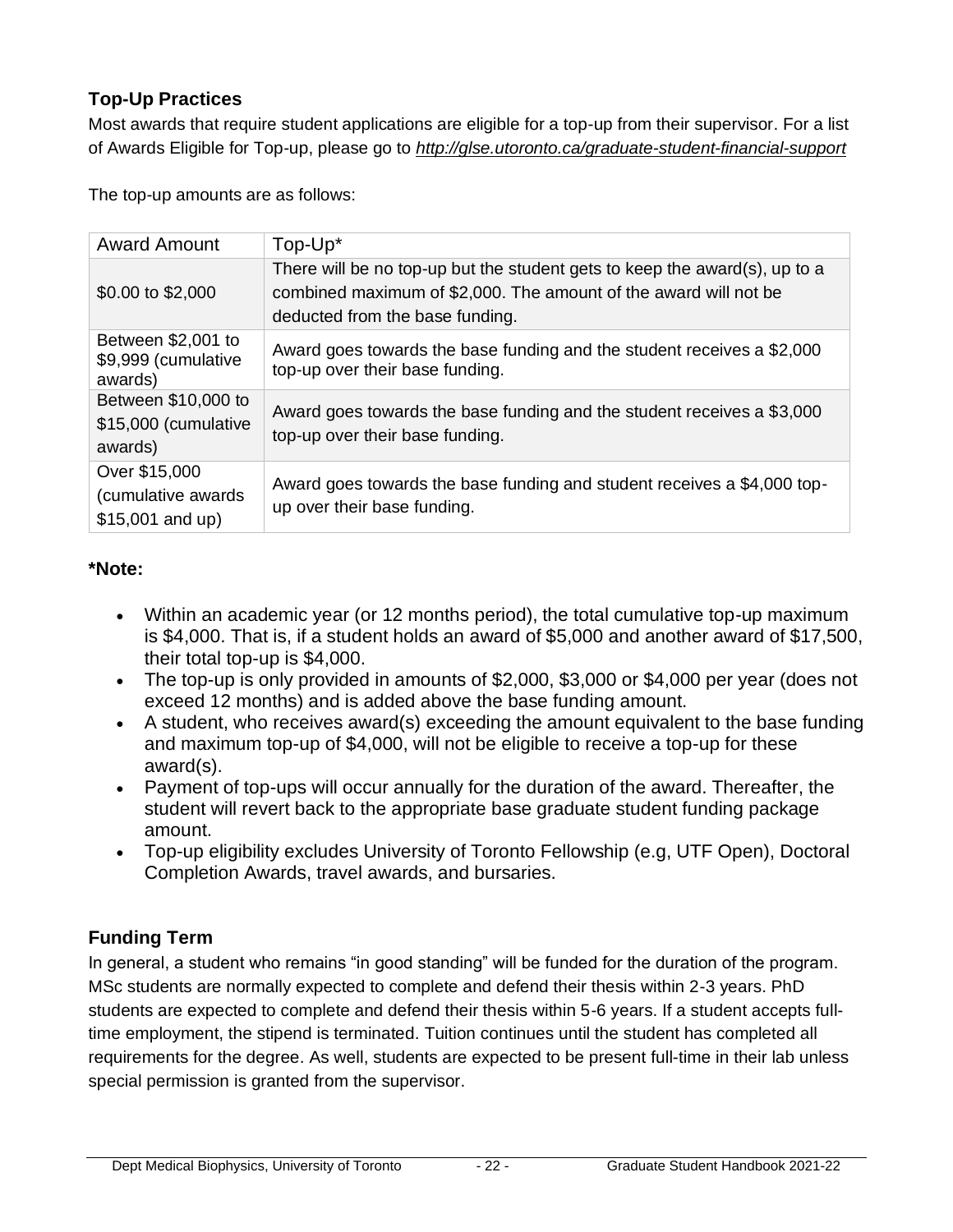Awards (OGS, CIHR, NSERC, etc.) cannot be held in the  $3<sup>rd</sup>$  year of the MSc program. Please check the requirements of the funding agency. Once the supervisory committee has agreed that the student has completed all necessary laboratory experiments needed for writing their thesis, MSc students will have a maximum of 4 months and PhD students a maximum of 6 months in which to write the thesis and schedule the defense. The stipend will continue to be paid to the student during this period. If the thesis is not completed within the four (for MSc) or six (for PhD) months, as described above, student funding will cease at the end of the defined period. The continuation of stipend payments is not guaranteed and is at the discretion of the supervisor and approval of the Department. In the event that the stipend payment continued until the examination, the student can expect the stipend to terminate one month after the examination.

### **Stipend Notices**

In August every year, the MBP Departmental office sends out stipend notices via email to all students, with copies to their supervisors, and administrators, indicating their stipend and explaining its sources.

### **Employment - Supervisors**

A student cannot be an employee of their supervisor or member of the supervisory committee before completing their degree. A degree is considered complete when the student has successfully defended and submitted a final thesis to ProQuest.

### **Scholarships & Awards**

All MBP students are encouraged and expected to apply for external and internal scholarships for which they qualify: please check each award for its eligibility criteria. External awards both offset the Department's and the supervisor's support of the stipend and can also result in an increase to the student's stipend, which is quite substantial.

Note that internal awards granted by the Department are based on a ranking of the OGS, CGS Masters and CGS Doctoral applications. ALL ELIGIBLE students for OGS, CGS Masters and CGS Doctoral must apply. Students who are not successful in obtaining these competitive awards are automatically considered for an internal award such as the MBP Excellence Award. Students who do not apply for OGS, CGS Master's or CGS Doctoral 's awards are not ranked and are not eligible for these internal awards. It is therefore very important to apply to OGS, CGS Masters and CGS Doctoral.

Most awards are for the full academic year (Sept  $1 - Aug 31$ ) and are paid in three installments. Students should seek awards for this period. If the student completes the program early (before Aug. 31) or leaves the program, the student will be required to pay back a partial or full amount of the award.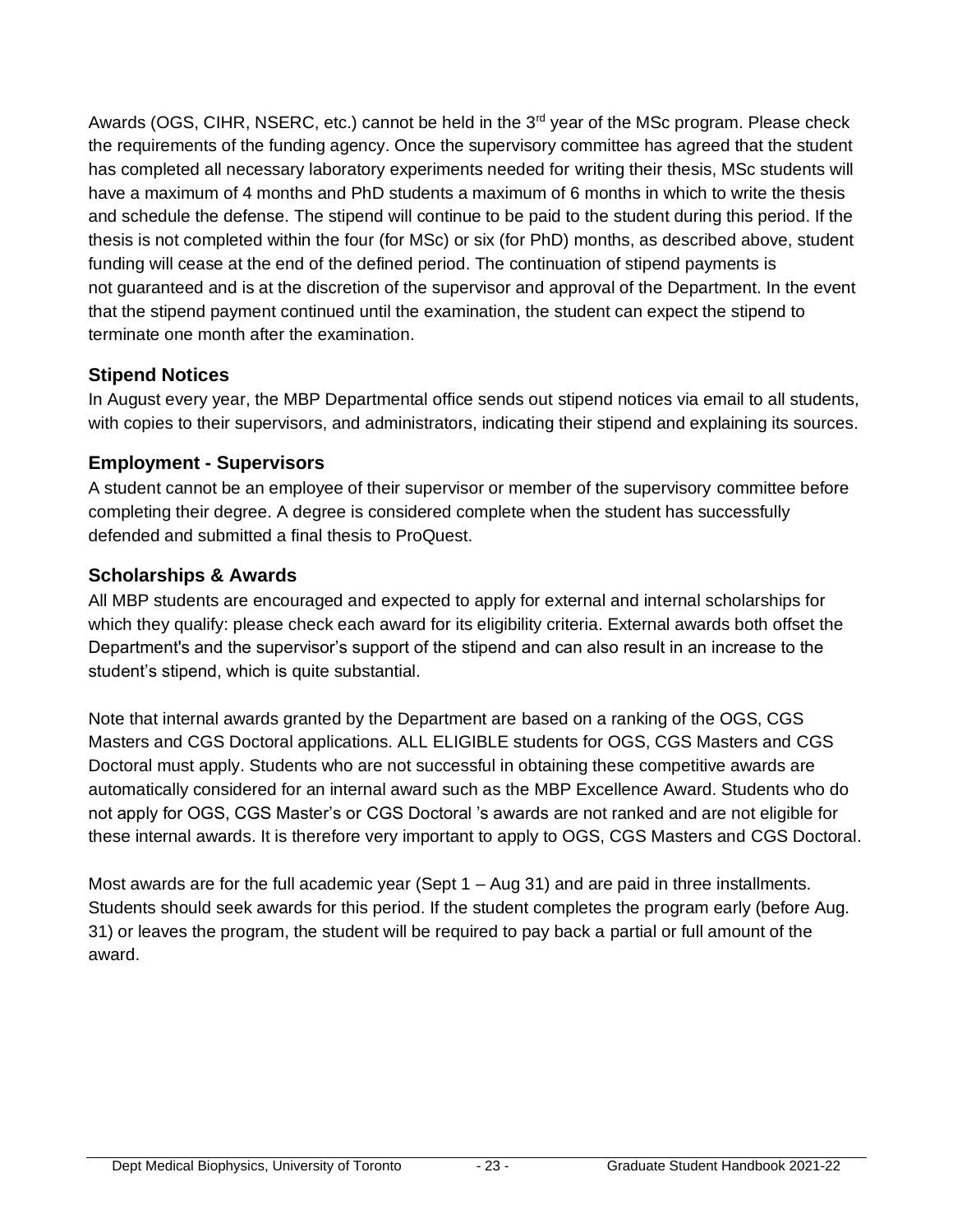| <b>Agency</b>          | <b>Deadline</b>    | <b>Where</b>      | <b>Website</b>                                 |
|------------------------|--------------------|-------------------|------------------------------------------------|
| Vanier                 | Mon Aug 30         | <b>MBP</b> Office | https://www.sgs.utoronto.ca/awards/vanier-     |
|                        |                    |                   | canada-graduate-scholarship/                   |
| <b>CGS Doctoral</b>    | Wed Sep 15         | <b>CIHR</b>       | http://www.nserc-crsng.gc.ca/Students-         |
| Awards (CIHR,          |                    | ResearchNet       | Etudiants/PG-CS/CGSD-BESCD_eng.asp             |
| NSERC)                 |                    |                   |                                                |
| <b>CGS Masters</b>     | Wed Dec 1          | Application       | https://www.sgs.utoronto.ca/awards/canada-     |
| Award                  |                    | closes to         | graduate-scholarships-cgs-m-program/           |
| (CIHR/NSERC)           |                    | students          |                                                |
| OGS (Visa              | <b>Tues March</b>  | <b>MBP Office</b> | https://www.sgs.utoronto.ca/awards/ontario-    |
| Students)              | 15                 |                   | graduate-scholarship/                          |
| <b>OGS (Domestic</b>   | <b>Tues March</b>  | <b>MBP Office</b> | https://www.sgs.utoronto.ca/awards/ontario-    |
| Students)              | 15                 |                   | graduate-scholarship/                          |
| <b>QEII-GSST</b>       | <b>Thurs March</b> | <b>GLSE</b>       | http://glse.utoronto.ca/fom-qeii-gsst-         |
| (formerly              | 31                 |                   | competition                                    |
| OGSST)                 |                    |                   |                                                |
| <b>SGS University-</b> | April 2022         | <b>MBP Office</b> | https://www.sgs.utoronto.ca/awards/university- |
| wide                   |                    |                   | wide-awards/                                   |
| Scholarships           |                    |                   |                                                |
| <b>GLSE OSOTF and</b>  | April 2022         | <b>GLSE</b>       | https://www.glse.utoronto.ca/faculty-wide-     |
| <b>Other Endowed</b>   |                    |                   | osotf-and-other-endowed-awards                 |
| Awards                 |                    |                   |                                                |
| Competition            |                    |                   |                                                |

### **Scholarship/Awards which require application by the student**

SGS offers scholarship workshops for OGS, NSERC and CIHR. When these workshops are announced, emails will be sent to all students.

### **NSERC (Natural Science and Engineering Research Council)**

Postgraduate scholarships are available to students in three categories: CGS M, PGS D and CGS D. CGS M scholarships (valued \$17,500) are for a maximum duration of 12 months and must be held during either the first or second years of graduate study. PGS D scholarships (valued at \$21,000 / year) are for a maximum duration of 36 months and must be held during either the third and fourth years of graduate study or the fourth and fifth years of graduate study. Current NSERC CGS D awards are for \$35,000 / year.

### **CIHR (Canadian Institutes of Health Research)**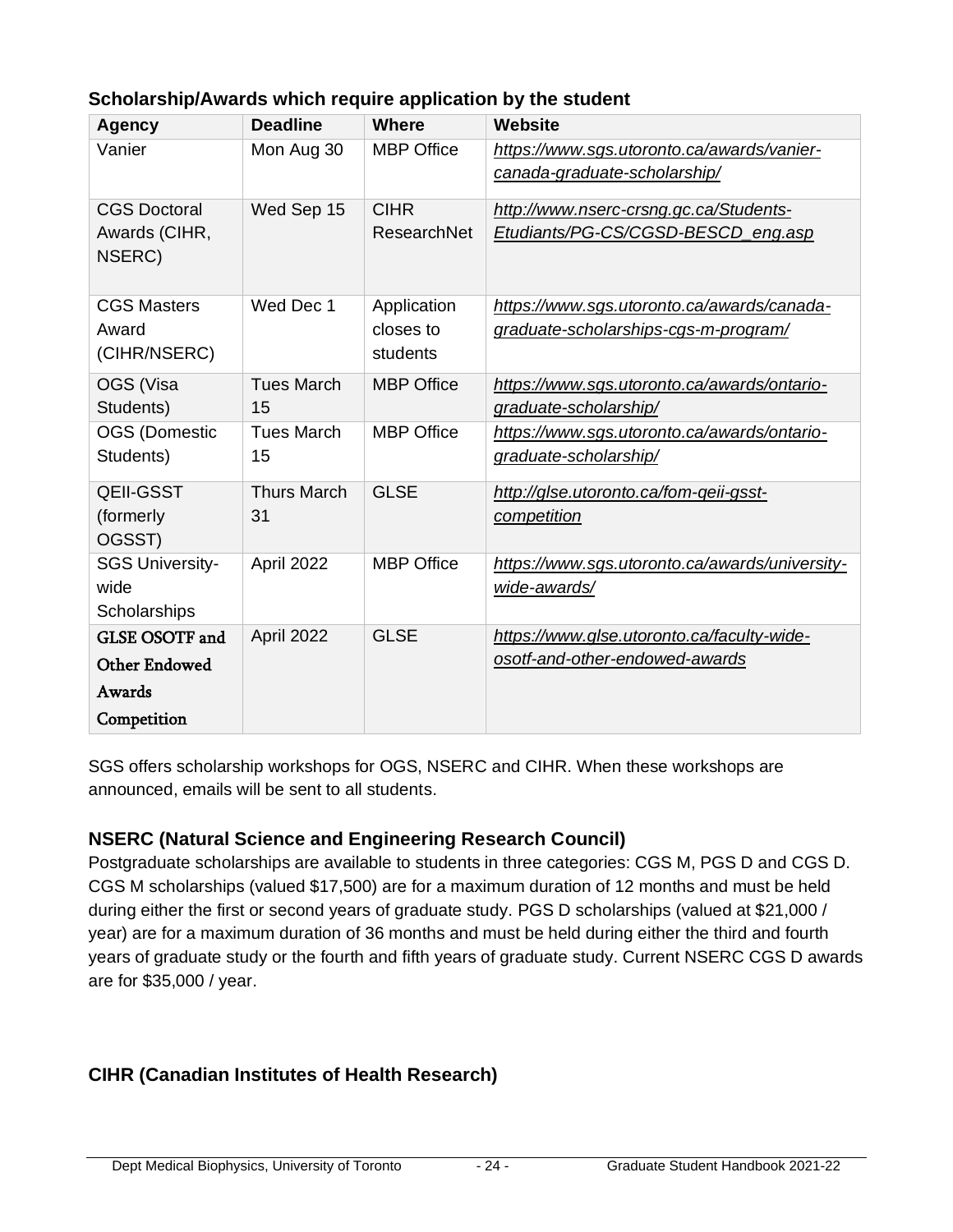Applicants must be Canadian citizens or permanent residents and have been registered for no more than ten months at the Master's level, and/or have been registered for no more than ten months as a full-time PhD student if admitted to the PhD program directly from an undergraduate degree. Applicants may not have already held an award from SSHRC, NSERC, CIHR or any other federal source for MSc or PhD degree. For the PhD awards, the maximum duration of award funding from all federal sources to undertake graduate studies is four years, including a maximum one year at the Master's level. Current CIHR CGS D awards are for \$30,000, with some additional funding for travel and laboratory expenses.

### **OGS (Ontario Graduate Scholarship)**

MBP students are eligible to hold an OGS award during their first two years of MSc studies and during their first five years of PhD studies. Doctoral students who are beyond their 5<sup>th</sup> year cannot hold an OGS award in MBP.

### **QEII-GSST (formerly OGSST (Ontario Graduate Scholarship in Science and Technology/Sunnybrook Health Sciences Centre))**

This award is available to students *located at Sunnybrook*. Students who applied for an OGS will be considered automatically. Details of eligibility are the same as for an OGS. QEII-GSST is eligible for top-up money.

### **OSOTF (Ontario Student Opportunity Trust Funds)**

This is a class of awards which have resulted from Ontario government's "matching" program, under which endowments for student assistance have been matched by the government as well as the University. Recipients must be Ontario residents and demonstrate financial need.

### **The Doctoral Completion Award**

The Doctoral Completion Award (DCA) is available to help meritorious PhD students who are beyond the normal funding period to complete their degree program within the degree time limit. Students may receive a Doctoral Completion Award only once during their program. To be eligible, a student must be granted permission to "write-up" their thesis as indicated on supervisory committee report. Other criteria include academic merit and quality of research, the availability of alternative funding, and, if appropriate, special aspects of the research program that require more time than usual. As MBP provides a guaranteed stipend from Years 1-5, only students in Year 6 of their PhD studies are eligible for a Doctoral Completion Award and cannot be concurrently holding a paid continuing professional position. Students who are on an approved program extension are NOT eligible for DCA awards.

Students who have experienced a delay in their program due to special personal circumstances are referred to the Emergency Grant program at the School of Graduate Studies. The application form is available on the SGS website *[www.sgs.utoronto.ca.](http://www.sgs.utoronto.ca/)*

### **MBP Student Travel Awards**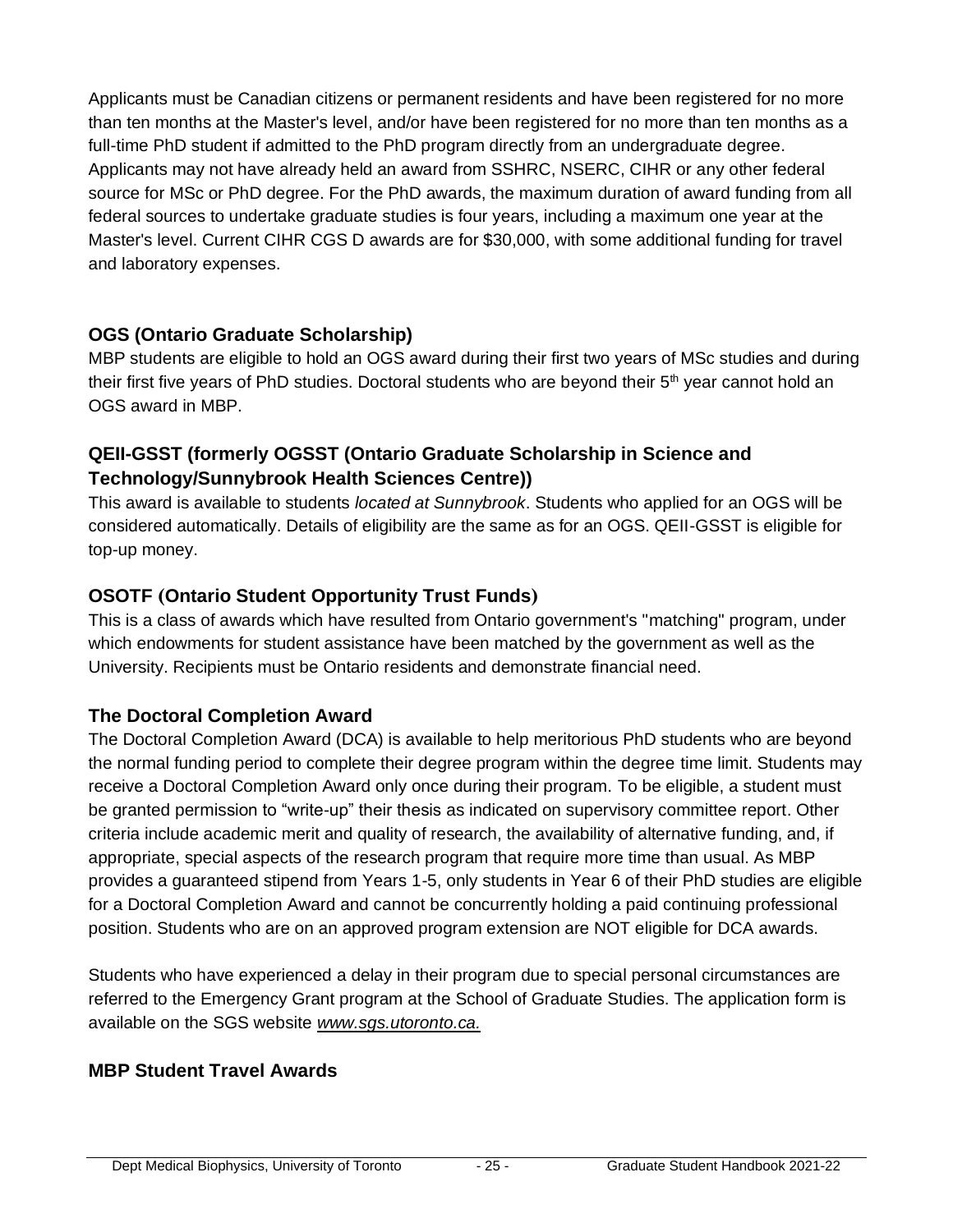The Department of Medical Biophysics has established the Student Travel Award. All students studying for a degree in Medical Biophysics whose supervisor's graduate appointment is in Medical Biophysics are eligible to apply. The department will sponsor a maximum of 16 awards per year (a maximum of 8 awards every six months: July 1 to Dec 31 and Jan 1 to June 30).

The MBP Student Travel Award supports MBP students to travel to academic meetings that will enhance their research training. Reimbursement will be awarded for expenses related to travel to national or international conferences at which the student presents their work. For more information, please refer to *<http://medbio.utoronto.ca/handbook-and-forms>*

### **Scholarships/Awards which require nomination by the Department**

### **Connaught Scholarships**

### **Ontario Trillium Scholarships**

### **Medical Biophysics Excellence Awards**

All MBP students who applied for a competitive scholarship are eligible for MBP Excellence Awards. Eligible students are considered by the MBP Scholarship Committee on the basis of the ranking of their OGS application. All students are therefore strongly recommended to apply for an OGS award each year, so that they may be eligible for an MBP Excellence Award.

### **Scholarship Payments**

- Award payments (for internal and external awards) will be directly deposited into the student's bank account upon registration via the Student Web Service (*[http://www.acorn.utoronto.ca](http://www.acorn.utoronto.ca/)*) or, if the student chooses not to have direct deposit, a cheque will be mailed to the student by Student Accounts.
- To ensure that the student receives their award payments in a timely fashion, please be reminded of the following:
	- o Students must have a status of REG on ACORN.
	- o Students must have BOTH their Mailing Address and Permanent Address up-to-date on ACORN.

ACORN will NOT process a student's award installment unless the student's ACORN "Mailing Address" is active.

### **Please NOTE:**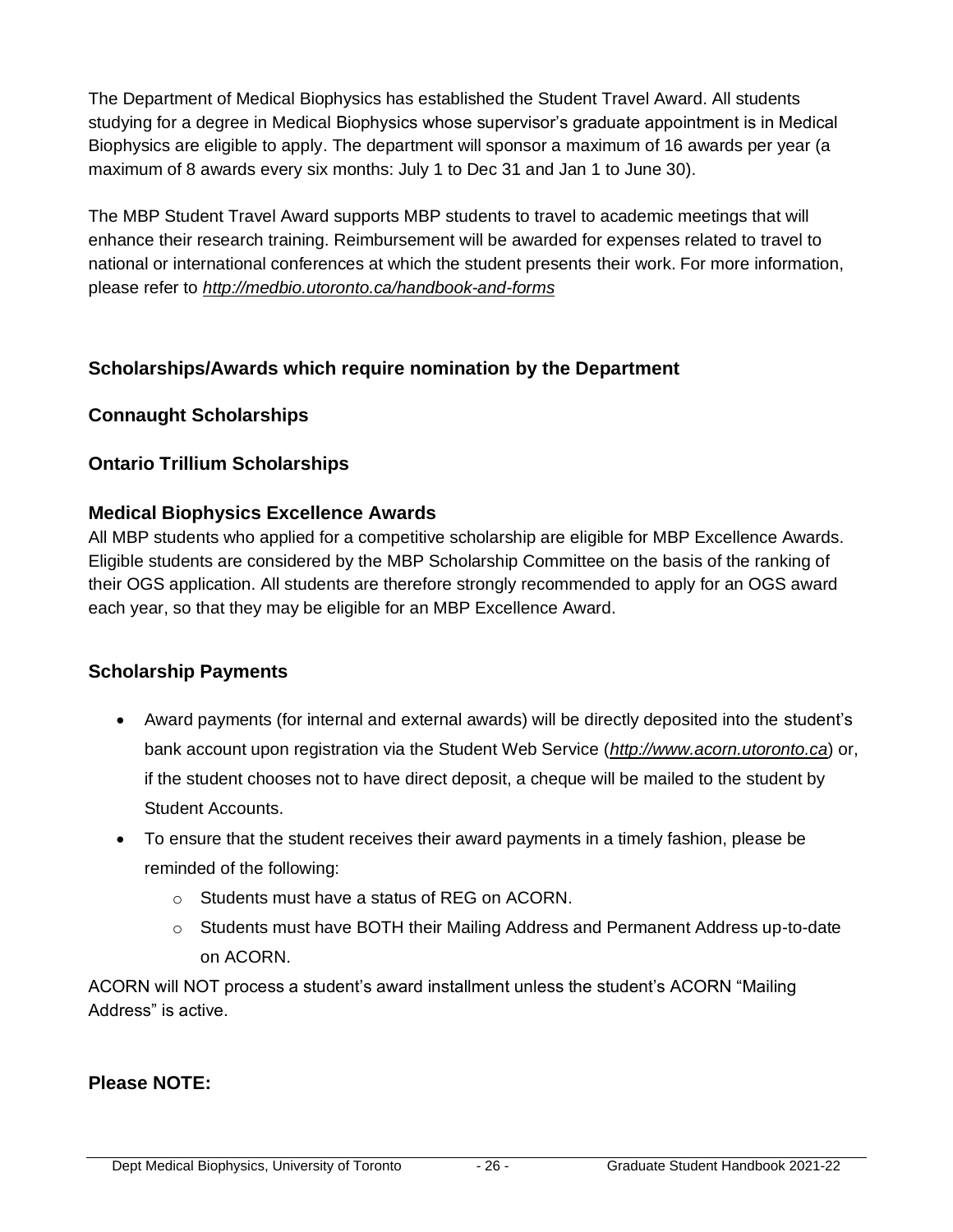**September installments** will be paid directly to the student. **January and May installments** will have outstanding tuition fees deducted first, and the remaining amount will be paid to the student.

For more updates on awards information, please visit *[https://medbio.utoronto.ca/awards-and](https://medbio.utoronto.ca/awards-and-scholarships)[scholarships](https://medbio.utoronto.ca/awards-and-scholarships)*

### **Other Awards**

SGS Restricted Awards are posted online at the SGS website: *<https://www.sgs.utoronto.ca/awards/>*

OSOTF'S, e.g., the Joseph Bazyewicz Fellowship, the Agnes M. Freland Award, and the Kwok Sau Po Scholarship, are only available to students with Canadian citizenship or permanent residence status.

### *GLSE OSOTF and Other Endowed Awards Competition*

Applications will be made by electronic submission via an online application system Information is available at: *<http://www.glse.utoronto.ca/faculty-wide-osotf-and-other-endowed-awards>*. These awards include the Dr. Joe A. Connolly Memorial Award, The Frank Fletcher Memorial Fund, Peterborough K.M. Hunter Graduate Scholarships, etc.

### *Temerty Faculty of Medicine QEII-GSST Competition*

There are generally 2 lists of QEII-GSST awards

(1) List A consists of QEII-GSST's open to everyone. Applications are sent directly to the Temerty Faculty of Medicine. The deadline is March 2022.

(2) List B consists of Departmental OGSST (QEII-GSST) awards. These are only available to students at SRI.

Students must submit a complete OGS application by March 15, 2022. More information is available at *<http://glse.utoronto.ca/fom-qeii-gsst-competition>*.

Students cannot hold an OGS award and any other government-funded award.

### **Awards Activation**

NSERC PGS D and CGS D recipients must submit their Request for First Instalment Form to Chau Dang and a copy of their award letter.

Connaught, OGS, Vanier, QEII-GSST and CGS Masters Award recipients must submit the online SGS Award payment activation form at *<https://apps.sgs.utoronto.ca/>*.

### **Graduate Student-Supervisor Agreement**

Completion of the Graduate Student-Supervisor Agreement is required annually, prior to initial and annual enrollment, for all doctoral (MSc or PhD) students admitted to Graduate Departments in the Temerty Faculty of Medicine. The Agreement outlines the following policies: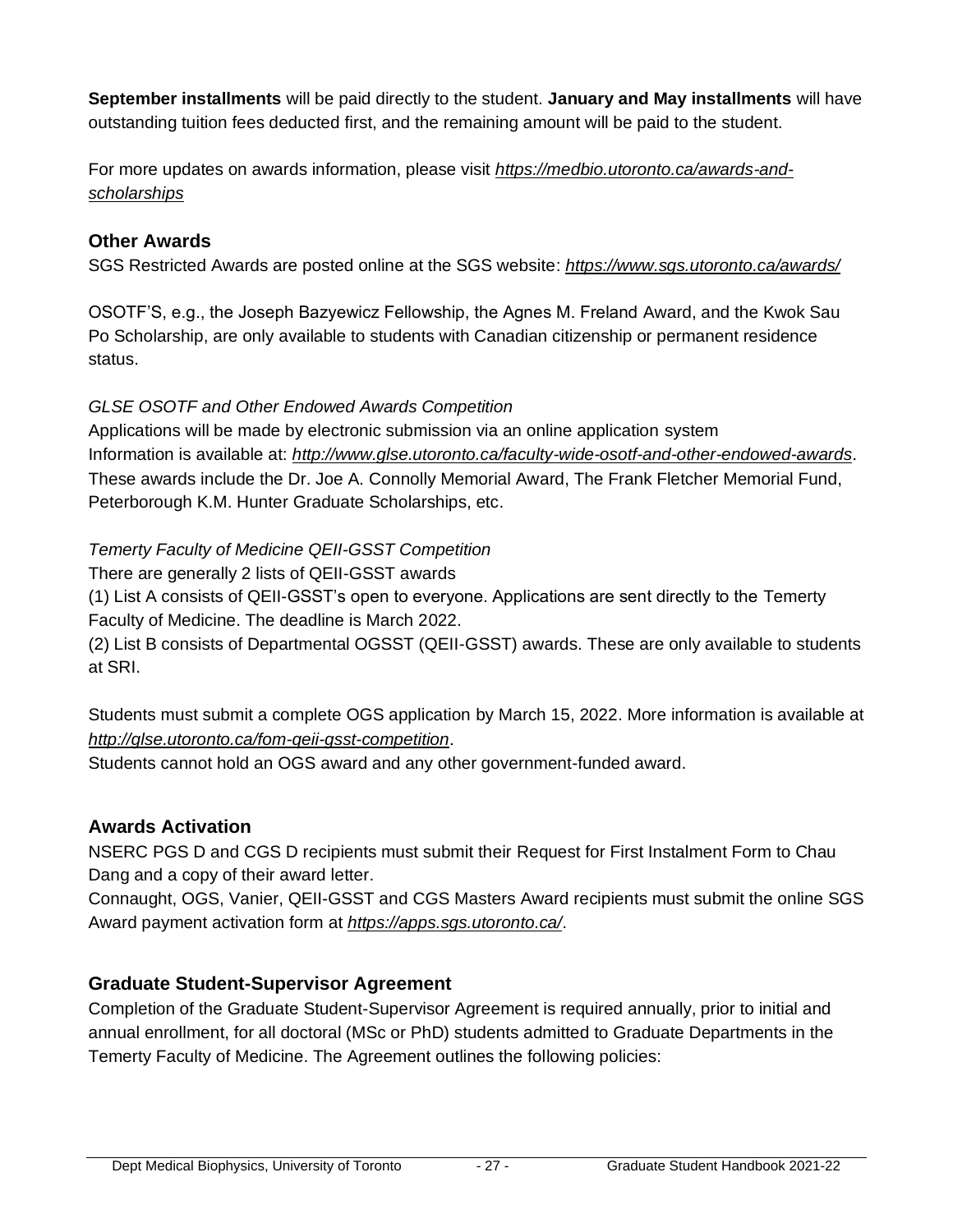- General Conditions of Supervision
- Research Safety and Ethics
- Intellectual Property
- Graduate Student Stipend

In September students will receive an email inviting them to review their agreement at *<http://www.glse.utoronto.ca/graduate-education-management-system-gems>*. It is very important for students to review the policies in this agreement with their supervisor.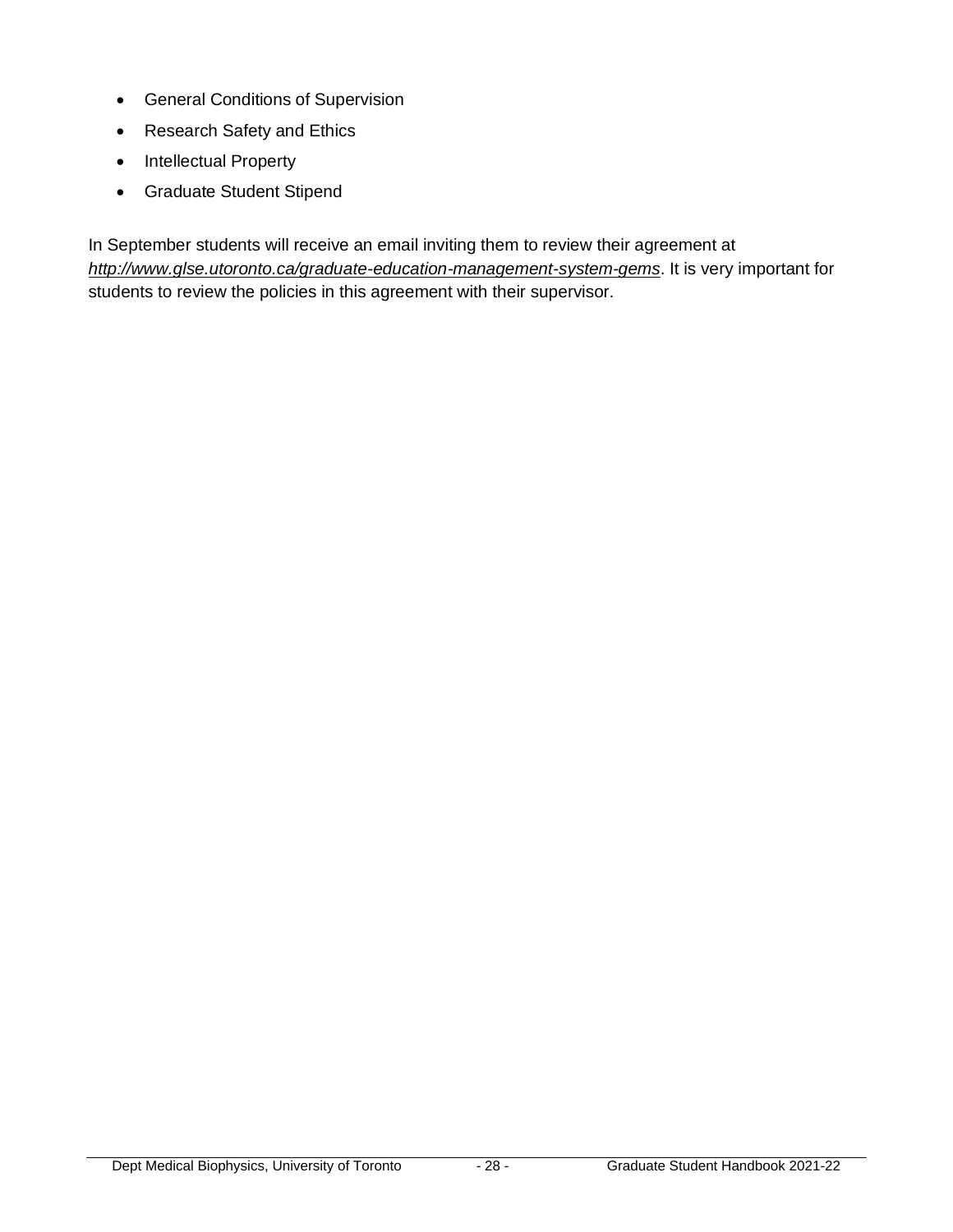### **CURRICULUM & COURSE CREDIT REQUIREMENTS**

The curriculum is structured as course modules and full-length courses. A course module is 7 weeks in duration and will typically have one 2-hour lecture per week for 6 consecutive weeks. Some modules will also include a written exam (in week 7), seminar presentation, or a lab.

Overview of requirements:

MSc: 6 modules (0.25 credit) + MBP1015Y Biophysics Seminar course (1 credit) = 2.5 credits PhD: MSc requirements plus an additional 4 modules (0.25 credits  $x$  4 = 1 credit) = 3.5 credits

Course enrollment and grading:

Each course module completed is worth 0.25 credit and will appear on the student's transcript as a 0.25 credit course. It is essential that a student enroll using ACORN for their module selection. Please note that students can only add a course if no more than 15% of the course had been completed.

#### **MSc Requirements for students starting in September 2021:**

- MBP 1015Y Biophysics Seminar (this is a continuous course which students must attend until their degree is completed)
- 6 modules selected as follows:
	- o Introductory Biostatistics is required
	- o Scientific Exposition & Ethics is required.
	- o Choose one *biology stream course module* (see Appendix A) or a 0.5 or 1 credit graduate course chosen in consultation with the department that provides a foundation in biology. One such substitute is *JNR1444Y - Fundamentals of Neuroscience: Cellular and Molecular* (see course alternates section below)*.* Students whose undergraduate training is not in the biological sciences may choose the course module Basics of Cell and Molecular Biology (referred as **"***Cell & Molecular Biology for Physicists – Introduction" in ACORN)* to fulfil this requirement*.*
- Choose the balance from: MBP physics or biology course modules; or department approved graduate courses in another department.

For example, a MSc student with an interest in cancer biology might choose to complete the required and elective course requirements as follows:

MBP1015Y Biophysics Seminar Course - 1.0 credit (enroll 2021-2022)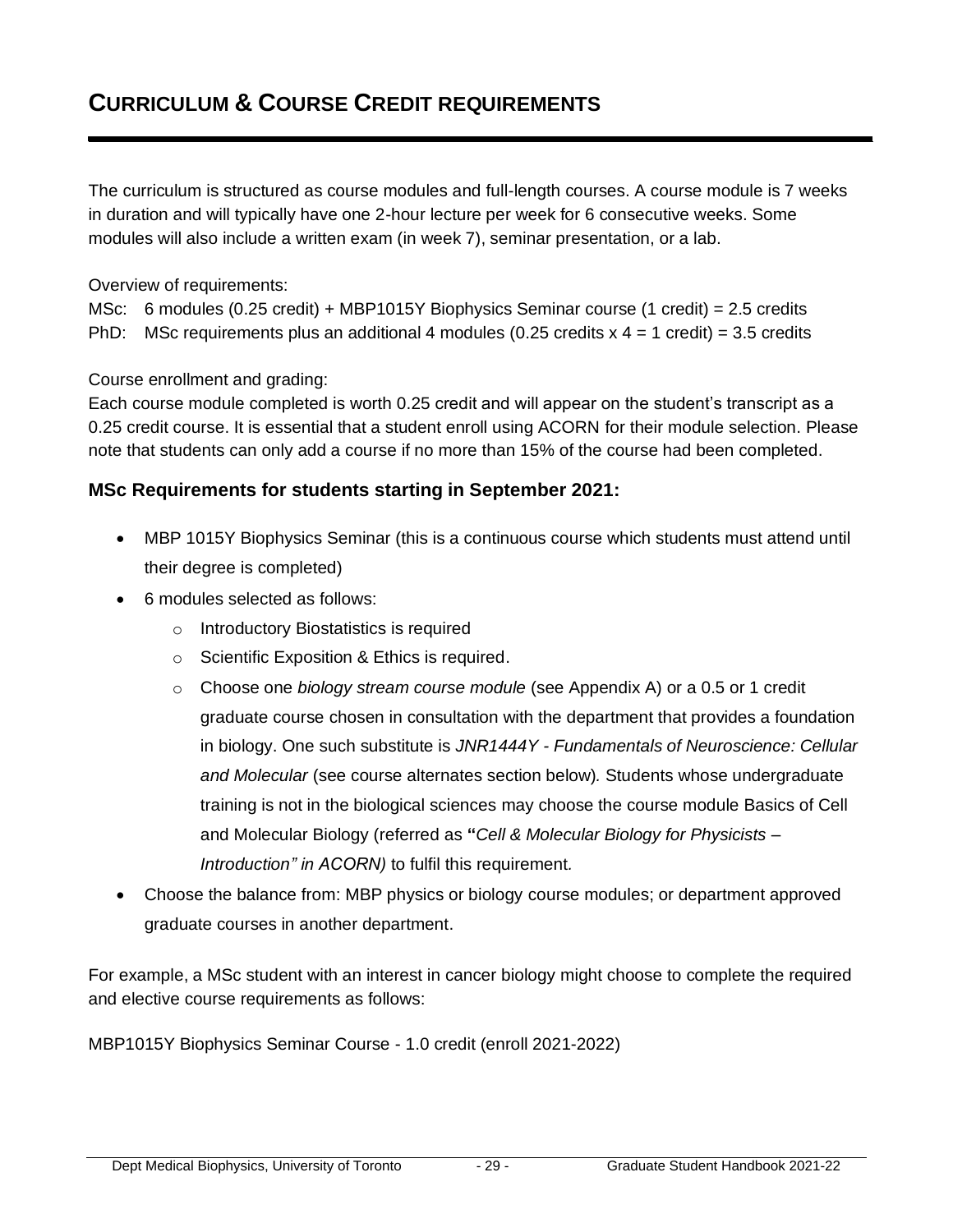MBP1200H Scientific Exposition & Ethics (0.25 credit) required (offered in fall, enroll 2021-2022) MBP 1201H Biostatistics (0.25 credit) required (offered in fall, enroll 2021-22) MBP 1402H Biological Imaging (0.25 credit, offered 2021-22) MBP 1311H Tumour Microenvironment Research (0.25 credit, offered 2021-22)

MBP 1304H Predictive Oncology and Therapeutics (offered every other year; enroll 2022-23) MBP 1305H Experimental Models for Cancer (offered every other year; enroll 2022-23)

Similarly, a MSc student with an interest in medical imaging might choose to complete the required and elective course requirements as follows:

MBP1015Y Biophysics Seminar Course - 1.0 credit (enroll 2021-2022)

MBP1200H Scientific Exposition & Ethics (0.25 credit) required (offered in fall, enroll 2021-2022) MBP1201H Biostatistics (0.25 credit) required (offered in fall, enroll 2021-22)

MBP1411H Overview of Medical Imaging (0.25 credit, offered every year, enroll 2021-22) MBP1404H Basics of Cell and Molecular Biology **(**Cell and Molecular Biology for Physicists – Introduction) (0.25 credit, offered every year, enroll 2021-22)

MBP1412H Ultrasound Overview (0.25 credit, offered every year, enroll 2022-23) MBP1400H Advanced Magnetic Resonance Imaging (0.25 credit, offered every other year; enroll 2022-23)

### **PhD Requirements for students starting in September 2021:**

Requirements for the PhD include the course requirements of the MSc plus one full credit which is the equivalent of 4 modules selected from the following:

- MBP biology or physics course modules
- Department approved graduate courses in another department  $(0.5 \text{ credit} = 2 \text{ modules})$
- MBP1023H Clinical Radiation Physics and Dosimetry (0.5 credit = 2 modules)

### **Withdrawing from a Module**

Students can withdraw from a module up until the end of the 3rd class, or if no more than 50% of the module has been completed. While many instructors and programs consider it best practice to provide students with an interim evaluation of their performance in the course prior to the drop date, this is not a requirement for graduate courses (as per the *[University Assessment and Grading Practices Policy](https://governingcouncil.utoronto.ca/secretariat/policies/grading-practices-policy-university-assessment-and-january-1-2020)  [2020](https://governingcouncil.utoronto.ca/secretariat/policies/grading-practices-policy-university-assessment-and-january-1-2020)*). To request withdrawal from a module, please email the respective Module Coordinator and withdraw from the course in ACORN and cc Chau Dang (*[chau.dang@utoronto.ca](mailto:chau.dang@utoronto.ca)*). **If students are**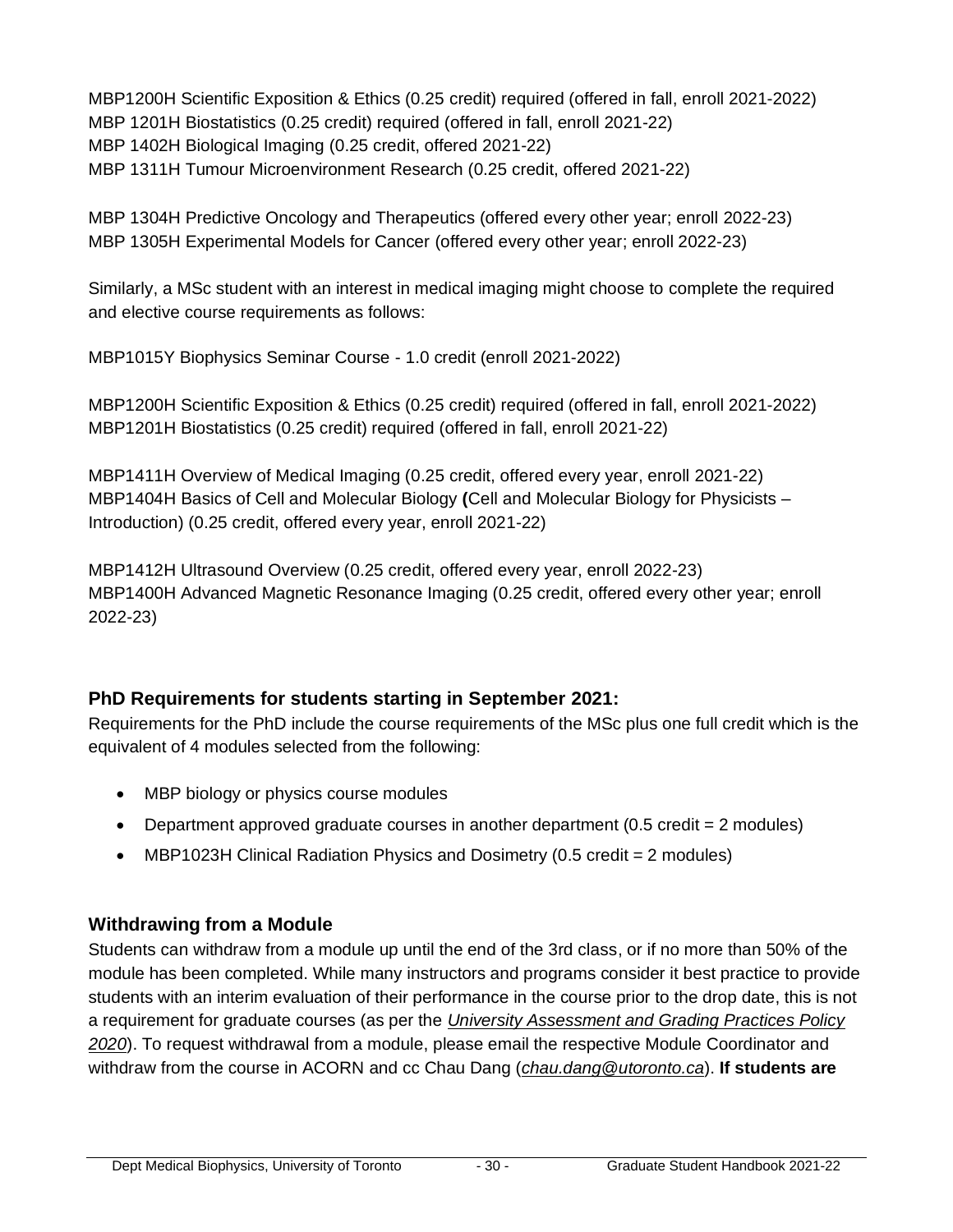**unable to withdraw in ACORN, they must complete the Drop Course form and email it to Chau Dang.**

### **Policy for students receiving a failing grade in a module**

In the case where a student receives a failing grade in a module (less than 70%), the failing grade will appear on the student's transcript. If the module is one of the required modules MBP1200H or MBP1201H, the student will need to retake the module the following year. A passing grade is required for a module to count toward the graduation requirements.

### **Missing Exam or Assignments**

Medical Biophysics follows the SGS policy as follows:

*Exceptional Circumstances Affecting Student Performance* - Students with health problems or other personal circumstances which may adversely affect their performance in, or their ability to complete coursework, examinations, or other departmental or graduate program assessments may request special consideration. Written requests, supported by a medical certificate or other appropriate evidence, must be submitted to the instructor or the Coordinator of Graduate Studies as soon as possible or no later than two business days following the deadline or date of assessment. If a medical certificate is submitted, it must confirm the student was adversely affected by health problems and must show the dates of illness and that the physician was consulted at the time of the illness. If a student is affected by health problems or other personal circumstances during an examination that impact the completion of the examination, the student must notify the instructor or invigilator immediately; that is, the student should not wait until the end of the examination. Such notification must be followed up with a written request for special consideration as above.

### **Module availability**

All biology course modules will be offered in alternate years. A core set of physics course modules is offered every year while more specialized topics will be offered in alternate years or based on student and faculty response to the new curriculum.

### **Time Limit to Complete Coursework**

Direct entry PhD students must complete all required courses by the end of their third year in the program. For example, students who started in September 2021 must complete course requirements by August 2024. Those whose coursework is not completed by this time are required to complete the "Request for Extension to Achieve Candidacy" form. Failure to do so may result in termination of registration by the School of Graduate Studies.

Students who reclassified into the PhD Program have 4 years to complete the required coursework. Those whose coursework is not completed by this time are required to complete the "Request for Extension to Achieve Candidacy" form. Failure to do so may result in termination of registration by the School of Graduate Studies.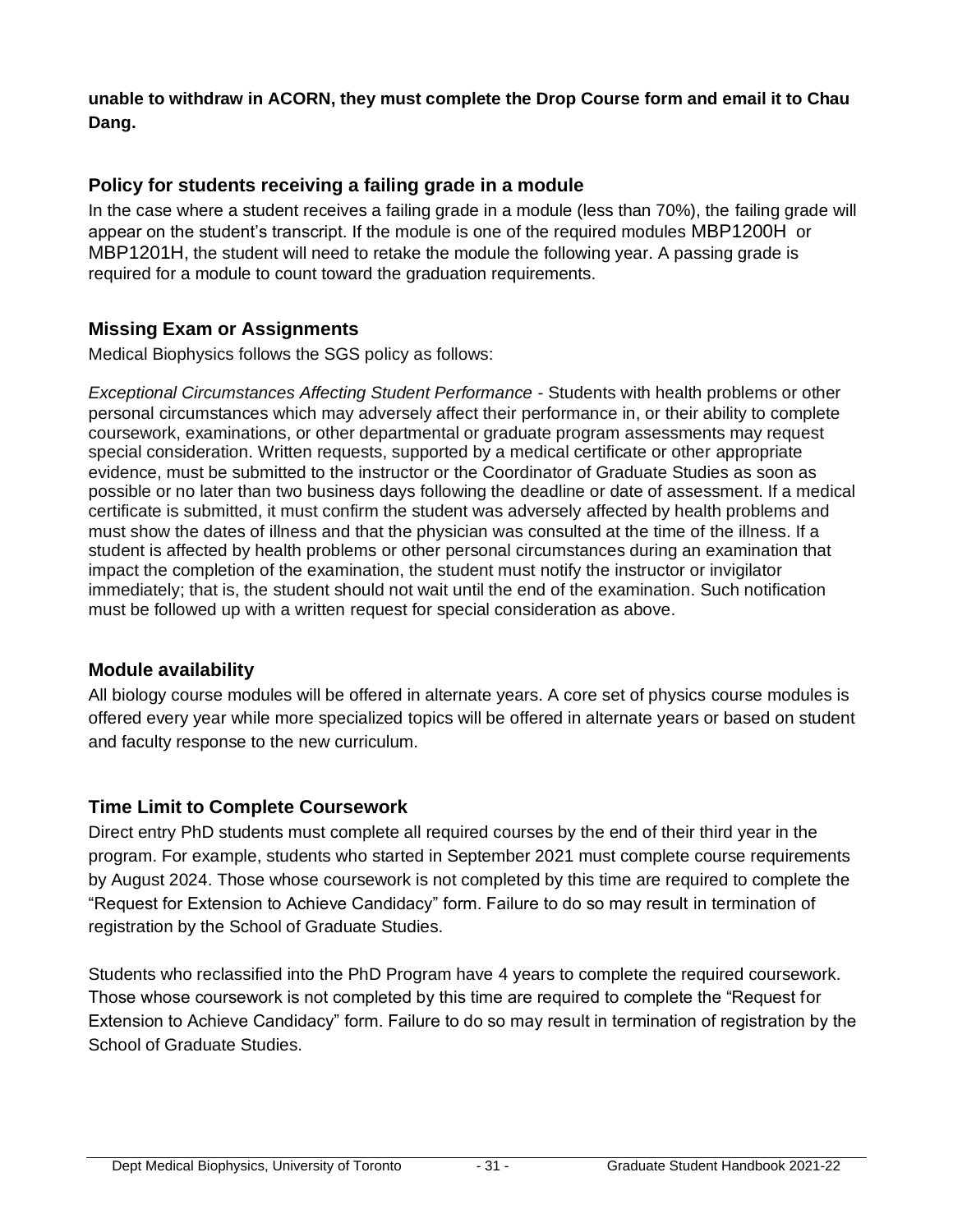### **Full length courses:**

*MBP 1015Y Biophysics Seminar Course*

- The Biophysics Graduate Student Seminar Course is a core course for all students and continues throughout the program. It is held at two locations. Credit is given on the basis of a graded seminar and on attendance of the student at the weekly seminars. Student attendance is expected: students should note that failing this course through lack of attendance in the series may result in failure to obtain a degree.
- MSc students are required to give a seminar in both their first and second years. However, only the second-year seminar will be graded. The Course Coordinator will give critical feedback from faculty to the student following all seminars.
- Students are asked to complete an evaluation form when they attend the seminar. This form includes space for feedback, which is compiled and given to the presenter.
- MSc students must be registered in MBP1015Y for the duration of their degree studies.
- All MBP students will receive a credit for MBP1015Y, including direct entry PhD students.
- PhD students who have completed the MSc degree in the Department need to enroll in MBP1015Y and will be graded on their seminar in year 2.
- Students who have reclassified to the PhD program, no longer need to enroll in MBP1015Y, but are required to attend all seminars and give at least one seminar themselves.
- PhD students who are Direct Entry (who do not yet have a credit for this course) need to enroll.
- Direct Entry PhD students give a seminar in year 2 and will be graded.
- All PhD students give a seminar in year 2.

### **MBP1015Y Graduate Student Seminar Attendance**

It is expected that MBP students attend all student seminars. In years where a student is required to present (usually years 1 and 2 of the student's MBP graduate studies, and year 4 if they are a PhD student), the student is required to be available for any assigned presentation date unless they are on a department-approved leave of absence. In years 5 or above the student is required to be available for any assigned date to review 1st year seminars unless they are on a department-approved leave of absence.

On other dates, students are **required** to attend a minimum of 80% of seminars for 2 years of their MSc and 4 years of their PhD. Students must attend seminars in person and complete an evaluation form for each speaker. No student is to complete an evaluation form on behalf of another student.

### **MBP1023H Clinical Radiation Physics and Dosimetry**

This course is designed to serve as a comprehensive introduction to the physics of radiation, their interaction with matter and the calculation/estimation and measurement of absorbed dose. This is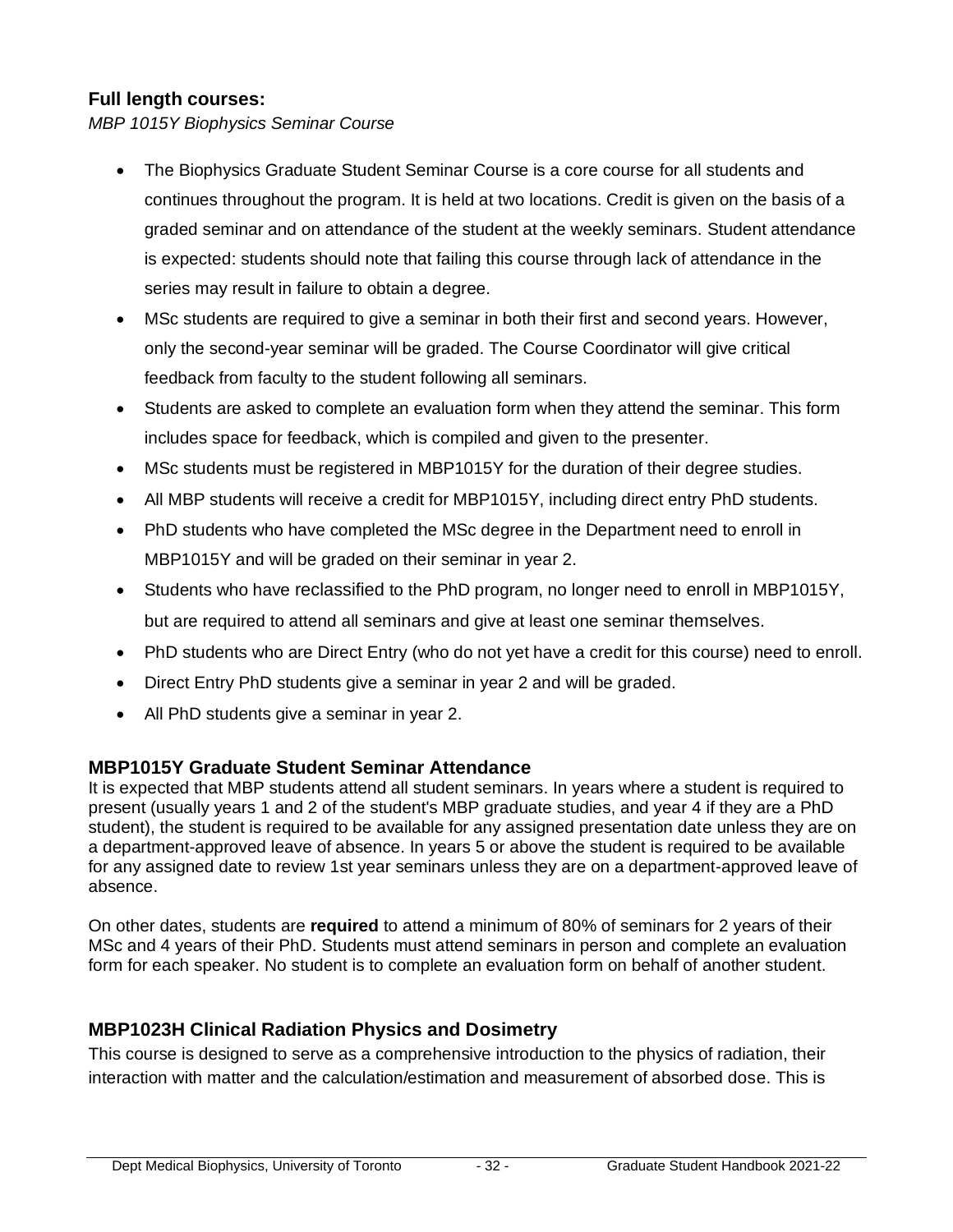usually considered the "bread and butter" for students pursuing a career in Clinical Medical Physics. However, this course also discusses modern applications outside dosimetry, such as in Medical Imaging. This course does not cover biological implications of radiation dose in living matter (radiobiology). Students are evaluated on the basis of a mid-term, final exam and class participation. *For further information on this course, please contact Daphne in the MBP office.*

### **Course alternates**

Graduate students at the University of Toronto can take graduate courses offered in any department, subject to availability and approval of their home department; the latter is given by the MBP graduate coordinators (Dr. Greg Stanisz or Dr. Lothar Lilge) on a case-by-case basis with approval of the student's supervisor and the course coordinator. Please provide Annette (Downtown Students) or Donna (Uptown Students) with a copy of the required approvals. If the student misses the deadline for course registration online, they will need to fill out an Add/Drop Course form:

*<https://www.sgs.utoronto.ca/wp-content/uploads/sites/253/2019/06/AddDropCourses.pdf>*

Some examples of courses that may be of interest to MBP graduate students are listed below. Courses that fulfill specific requirements of the curriculum such as [biology foundation] are noted.

- *1. IMM1431H – Immunotherapy*
- 2. *JNR1444Y Fundamentals of Neuroscience: Cellular and Molecular [biology foundation]*
- *3. JEB1365H – Ultrasound: Theory and Applications in Biology and Medicine*
- *4. BME1460H – Quantitative Fluorescence Microscopy: Theory and Application to Live Cell Imaging*
- *5. JYG1555H – Advanced Topics: Cellular and Molecular Neurobiology*
- *6. PSL1026H – Advanced Topics: Experimental Cell Physiology*
- *7. CSC2515H – Introduction to Machine Learning*
- *8. PSY5110H – Advanced Topics in Behavioural Neuroscience: Imaging Techniques in Preclinical Research*
- *9. MSC1006H - Neuroanatomy – Introduction to Anatomical Organization of the Brain*
- *10. PSY4706HS - Human Brain Anatomy*
- *11. MSC1087H - Neuroimaging Methods using Magnetic Resonance Imaging*
- *12. STA2005H - Applied multivariate analysis*
- *13. STA4273H – Large Scale Machine Learning*

### **Undergraduate Courses**

Graduate students may take undergraduate courses with the approval of their supervisor. These courses cannot interfere with research work. Students do not need to fill out an "Add/Drop Course Form". Undergraduate courses will not be counted towards the credit requirements for the student's degree. These grades will be recorded as an extra course on the student's transcript and the grades will be applied toward the student's GPA. As with graduate level courses, any grade below 70% is considered a fail.

### **Transfer Credit Policy**

Incoming students will not be granted credit for coursework completed at another university. Students who are transferring from another institution may apply for a credit transfer of up to 1.0 credit. Students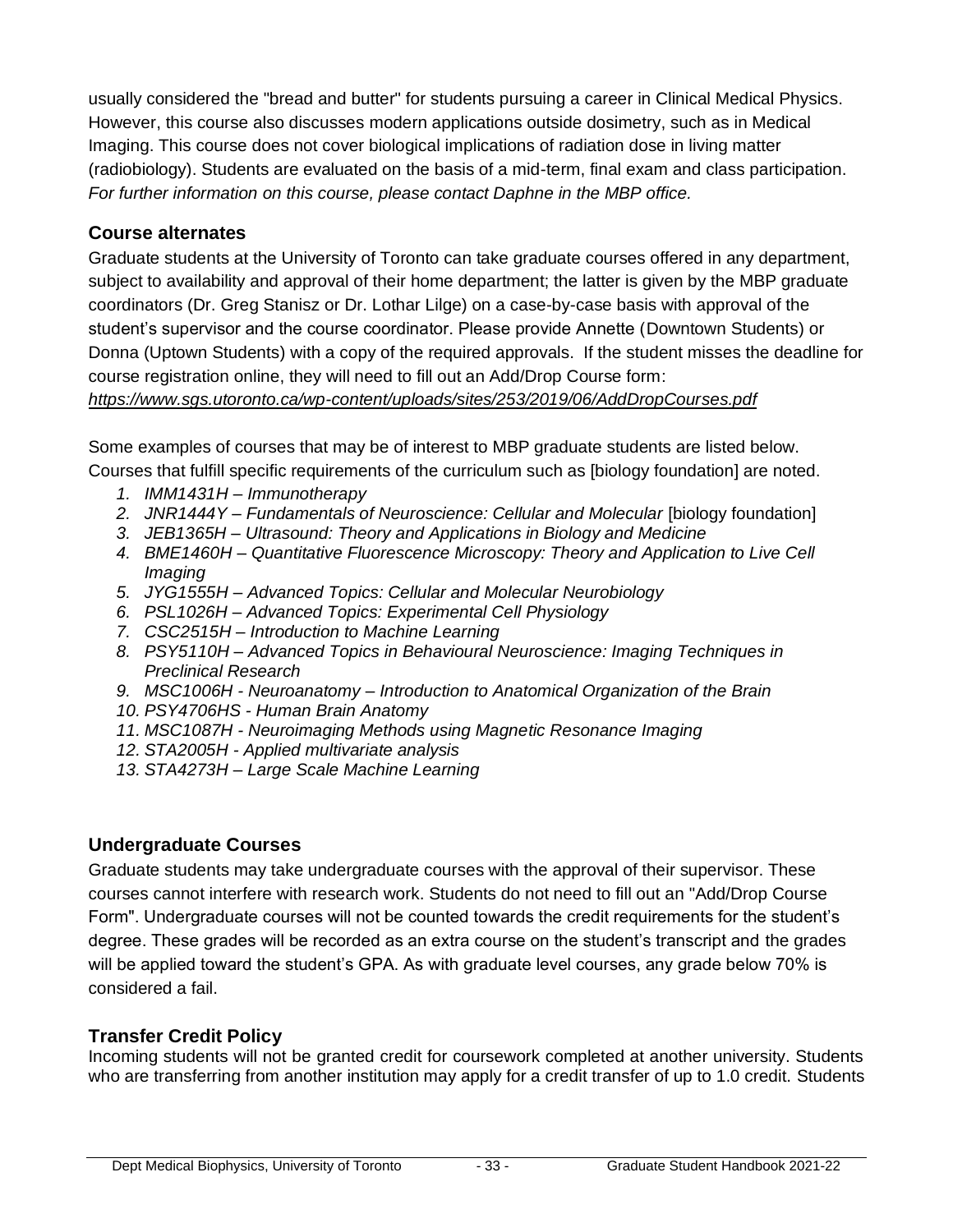will need to complete the Transfer Credit/Course Exemption form found at the URL below and forward to the Graduate Coordinator for approval.

#### *<https://www.sgs.utoronto.ca/wp-content/uploads/sites/253/2020/01/TransferCredit.pdf>*

### **COURSE ENROLMENT AND LECTURE RECORDING POLICY**

To enroll in courses, students must request courses on ACORN. Instructions are available at *<http://medbio.utoronto.ca/content/course-enrolment>*. Students who do not register (pay or defer fees) by the deadline will be removed from their course registration. Courses such as RST9999Y and the seminar course, MBP1015Y are preloaded and requests are not necessary. Students should check ACORN to make sure they are enrolled in these two courses.

If students encounter difficulty when enrolling in their courses, they should contact either Donna (uptown students) or Annette (downtown students).

#### **Internal MBP Course Lecture Recording Policy**

Some MBP courses may be offered in virtual format for the 2021-2022 academic year. As some of our students could be in time zones that may make attending the lectures difficult and live video has the potential for interruption due to technical failures, lectures may be recorded. Recording of lectures may lead to interactive sessions and discussions with students being recorded. The University of Toronto requires that consent be obtained to record students and that students cannot be penalized for refusing to consent to being recorded. Lively interactive discussion is an important component to many of the MBP course modules. To encourage student participation in recorded lectures, an internal MBP policy has been adopted that limits the use and retention of recorded lecture material.

Recorded lecture materials containing interactions with students will only be accessed by students enrolled or formally auditing courses, MBP faculty, and MBP staff. The recordings will only be used as an aid to study the course materials. Students and faculty will not post-online, share, or extract material from these recordings. All copies of these recordings, including those held by the Department, students or faculty will be deleted by the end of the academic year in which they were recorded (i.e. by August 31st at the latest).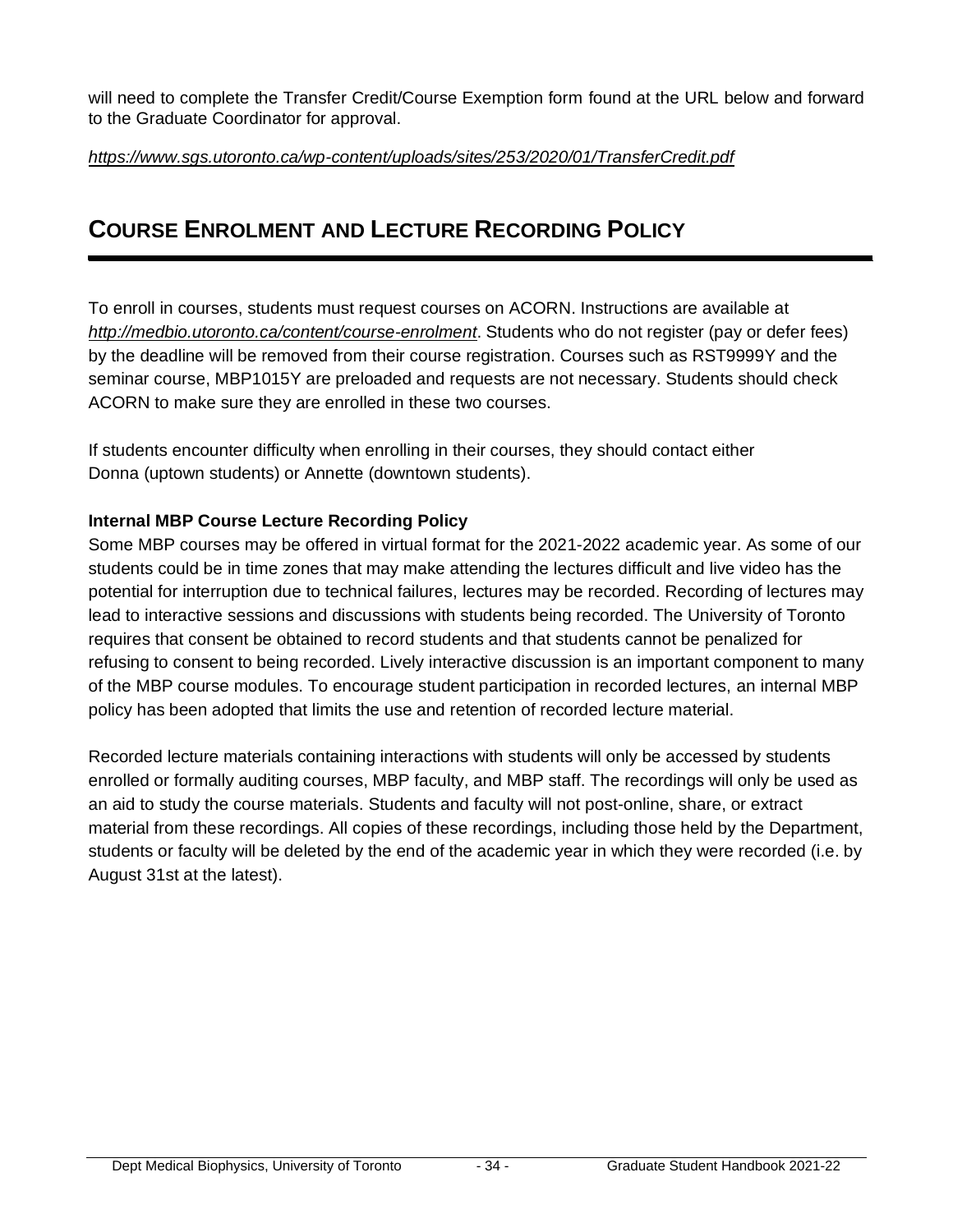# **RESEARCH SAFETY AND ETHICS**

Research involving human subjects, experimental animals, radioisotopes and/or bio-hazardous agents must have formal protocol approved by the research institution (University or affiliated teaching hospital). These protocols must be available to and adhered to by the student.

Research Involving Human Subjects/Animals/Radioisotopes/Bio-hazardous Agents: See *<https://www.sgs.utoronto.ca/policies-guidelines/research-involving-human-subjects/>*

### **Graduate Research Integrity workshop**

The Office of Graduate and Life Sciences Education (GLSE) will hold an annual Research Integrity Workshop for first year research stream MSc and PhD students. It is mandatory for all students to attend an ethics workshop during the student academic career. Two separate sessions will be offered in Fall 2021; you are only required to attend one session.

- Workshop 1 October 13, 2021
- Workshop 2 November 15, 2021

**More information:** *<https://glse.utoronto.ca/graduate-research-integrity-workshop>*

### **Safety Abroad**

The University of Toronto considers activities to be sponsored by the institution when students are conducting research or gaining credit, obtaining funding for their time abroad, or if the activity is sanctioned by the University. Registration with the Safety Abroad Office is a mandatory condition of your participation in U of T travel. Please make sure that you have completed the following steps at least 1 month prior to departure:

- Attend a [Safety Abroad Workshop](http://cie.utoronto.ca/Safety/Student-Workshops.htm) (valid for 18 months)
- Submit a travel [waiver package](http://cie.utoronto.ca/Safety/Safety-Abroad-Database/Waivers-2014-customizable-for-students-with-FIPPA.aspx)
- Obtain or confirm travel health insurance coverage
- Fill in or update your profile on the [Safety Abroad Database](http://www.safety-abroad.utoronto.ca/)

For more information, visit the Safety Abroad Office website at *<https://learningabroad.utoronto.ca/safety-abroad/>*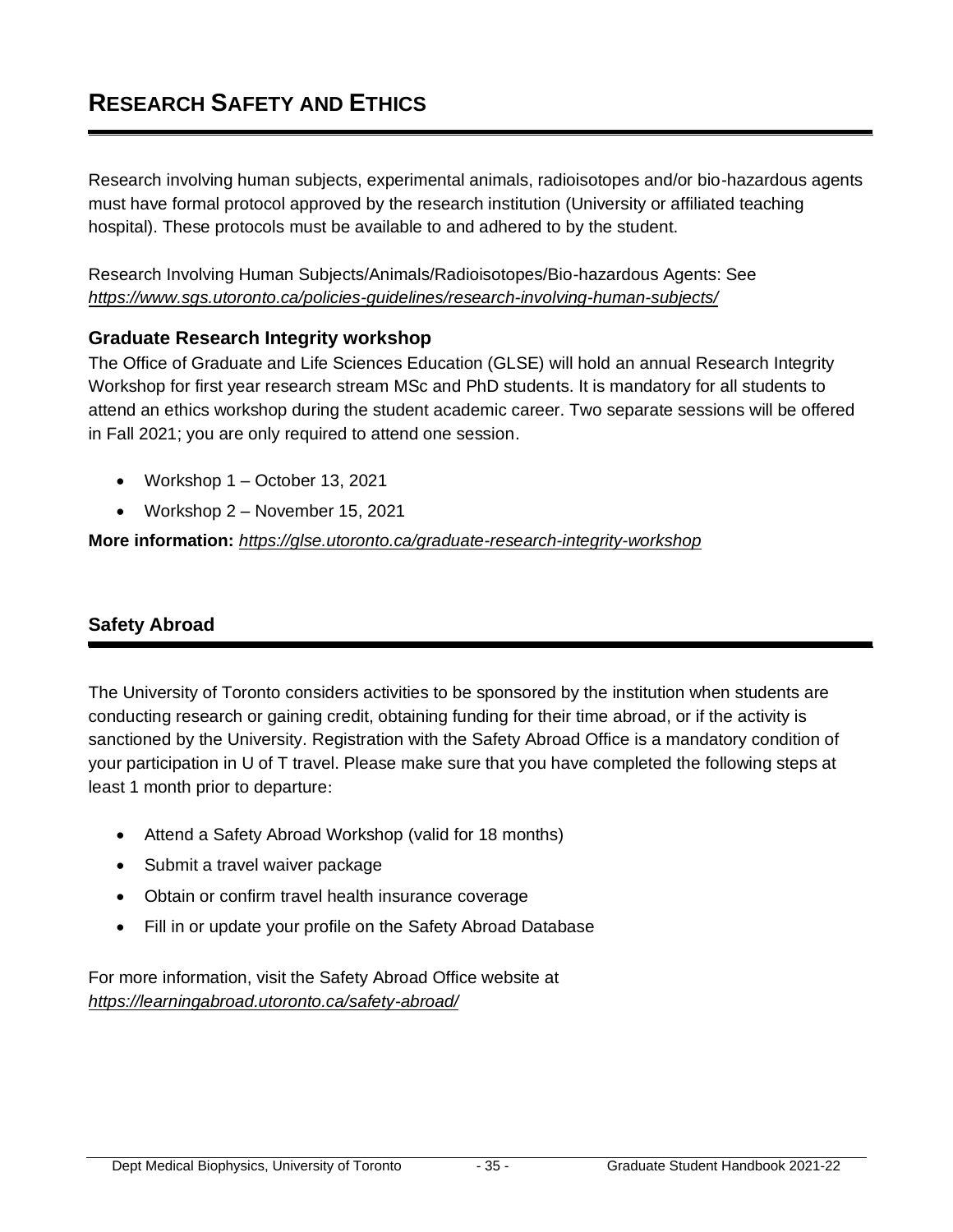The department participates in a number of collaborative programs designed to develop and integrate graduate training in multidisciplinary fields across various departments. Students who enroll in a collaborative program are expected to fulfill the course requirements of both the collaborative program and the home department. However, it is anticipated that in most cases, coursework required by the collaborative program will serve to fulfill, in part, departmental requirements. For example, a neuroscience course offered as part of the CPIN program could fulfill for the requirement that a student complete at least one MBP module with a biology focus. Enrolling in a collaborative program increases the total number of course credits required, as students need to complete the required MBP credits in addition to those required for the collaborative program. Students will receive a notation on their transcript upon successful completion of the program. For more information regarding eligibility and enrollment procedures, please refer to the websites below.

Collaborative program in Biomedical Engineering: *https://ibbme.utoronto.ca/prospective-students/collaborative-specialization/*

Collaborative program in Cardiovascular Sciences: *[http://www.cscp.utoronto.ca/.](http://www.google.com/url?q=http%3A%2F%2Fwww.cscp.utoronto.ca%2F&sa=D&sntz=1&usg=AFQjCNHUu4mwV4uVwXA6_C-VoFTjF6VRxw)* Participating faculty within MBP:

|  | $\bullet$ C. Macgowan | P. Marsden | $\bullet$ A. Moody | • G. Wright |
|--|-----------------------|------------|--------------------|-------------|
|--|-----------------------|------------|--------------------|-------------|

Collaborative program in Genome Biology & Bioinformatics: *<http://gbb.utoronto.ca/>***.** Participating faculty within MBP:

• C. Arrowsmith

• A. Chakrabartty

• L. Attisano

• A. Edwards

• M. Hoffman

• B. Haibe-Kains

- M. Ikura
	- I. Jurisica

• L. Lilge

- G. Privé
- M. Taylor
- J. Woodgett

Collaborative program in Human Development *[https://www.oise.utoronto.ca/aphd/Home/Future\\_Students/Collaborative\\_Specializations.html](https://www.oise.utoronto.ca/aphd/Home/Future_Students/Collaborative_Specializations.html)*

Collaborative program in Neuroscience: *<http://www.neuroscience.utoronto.ca/>.* Participating faculty within MBP: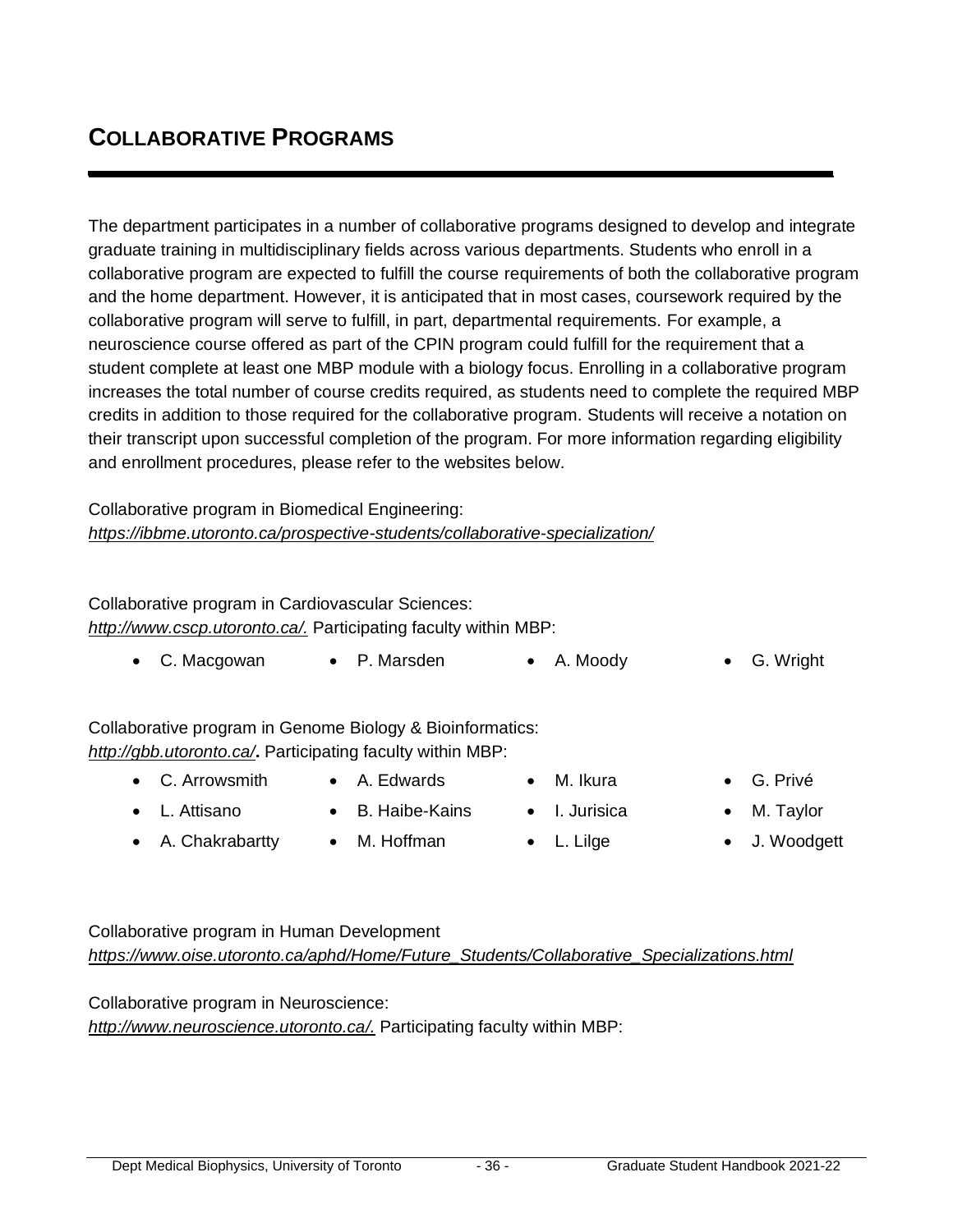- J. Chen
- P. Fraser
- S. Graham
- K. Hynynen
- J. Lerch
- L. Lilge
- B. MacIntosh
- B. Nieman
- J. Sled
- G. Stanisz
- B. Stefanovic
- S. Strother
- U. Tabori
- J. Woodgett
- S. Wong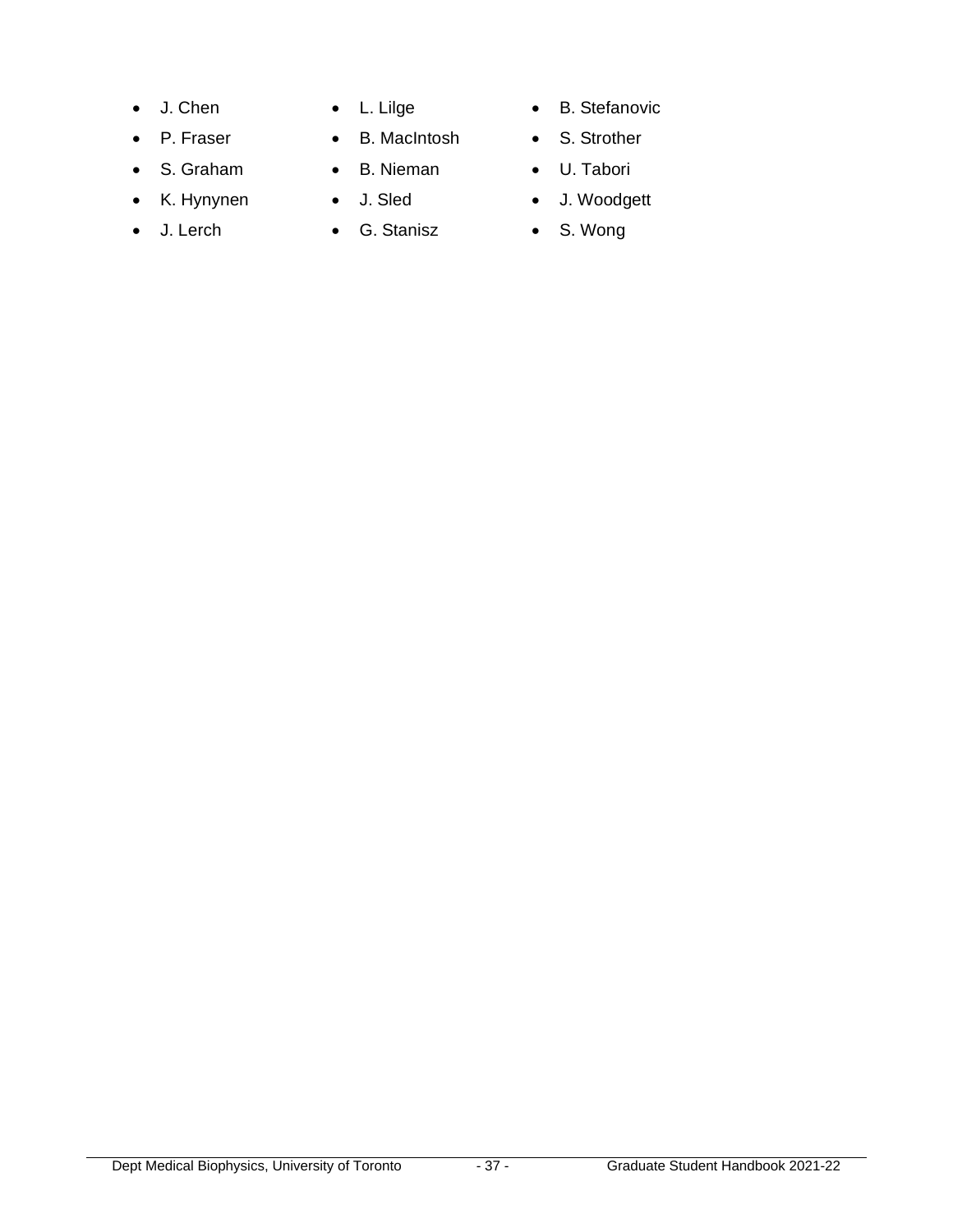# **THE SUPERVISORY COMMITTEE**

#### **General Conditions of Supervision**

Both supervisor and student are required to read their Graduate Department's policies pertaining to their degree program, supervision and student funding.

#### **Co-Supervision**

Should it be necessary for a student to be co-supervised, both the supervisor and the cosupervisor must have an MBP faculty appointment. All requests for co-supervision must be approved by a Graduate Coordinator.

#### **Supervisor's Responsibilities**

- The supervisor will direct the graduate program of the student, facilitating timely completion of research writing and defense in accordance with Department guidelines.
- The supervisor is expected to provide mentorship and serve as an academic role model.
- The supervisor and student together will recruit appropriate members for the graduate program supervisory committee.
- The supervisor will ensure appropriate continuing supervision of the student during any leave of absence by the supervisor from the University, e.g., sabbatical.
- For more information, please refer to the School of Graduate School [Graduate Supervision](http://www.sgs.utoronto.ca/innovations/bestpractices/Pages/Supervision-Guidelines-Faculty/Supervisors-Section-1--Introduction.aspx)  [Guidelines](http://www.sgs.utoronto.ca/innovations/bestpractices/Pages/Supervision-Guidelines-Faculty/Supervisors-Section-1--Introduction.aspx)

#### **Student's Responsibilities**

The student is responsible for becoming familiar with and adhering to the rules, policies and procedures of the Department, the School of Graduate Studies and the University. *[https://www.sgs.utoronto.ca/resources-supports/supervision-guidelines/supervision-guidelines-for](https://www.sgs.utoronto.ca/resources-supports/supervision-guidelines/supervision-guidelines-for-students-section-1-introduction/)[students-section-1-introduction/](https://www.sgs.utoronto.ca/resources-supports/supervision-guidelines/supervision-guidelines-for-students-section-1-introduction/)*

- The student is responsible for preparing a research plan in consultation with their supervisor, and meeting and reporting to the supervisor regularly.
- The student must continue to make adequate progress toward degree completion, documented by reports from the Supervisory Committee.
- In the Department of Medical Biophysics, the recommended time to completion of the MSc is 2 years and for the PhD (including time before reclassification) the recommended time is 5 years, including the time for thesis preparation and the final thesis defense.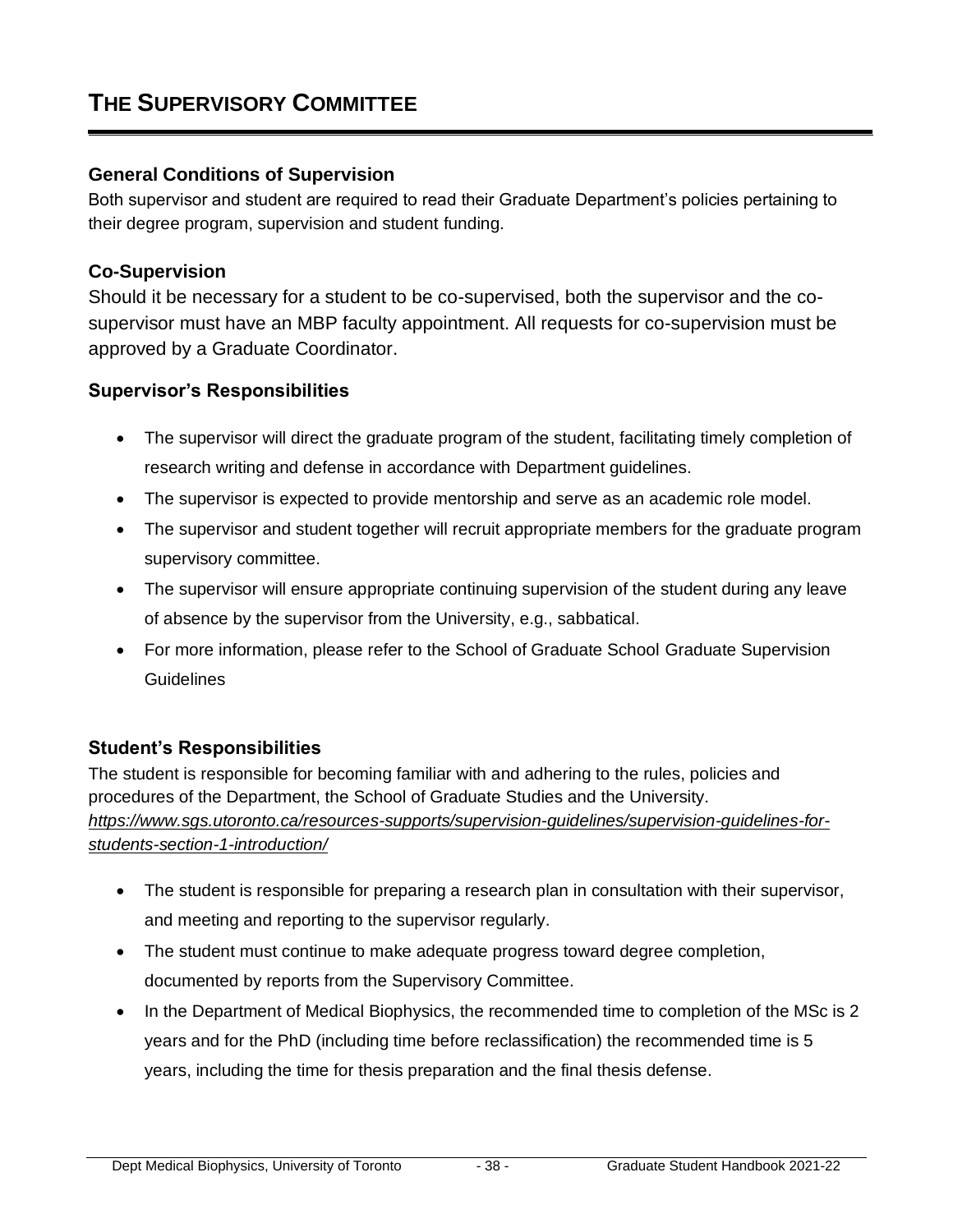# **Purpose of Supervisory Committee**

The Supervisory Committee assists in the recommendation of courses, advises on the proposed research project and monitors the progress of the student in the project. In addition to advising the student, the Committee has the responsibility of protecting the student's interests in completing their degree in a timely manner. Should, for example, a research project not progress satisfactorily, the Supervisory Committee may recommend a shift in scientific direction or a new approach to the supervisor and the student. Students are encouraged to communicate informally on a regular basis with the members of their Supervisory Committee. It is also encouraged, especially in later stages of the program, for the Committee to discuss the student's career aspirations.

The Committee has the responsibility of ensuring that the student completes the program in a timely manner. Committee meetings should take place on a regular basis: at least once every 6 months for MSc students and once every 12 months for PhD students, and once every 6 months for PhD students who have been in the program for more than 4 years. For students who have re-classified to the PhD Program, the 4 years include time spent in the Masters' Program.

A supervisory committee could recommend a meeting at an earlier time, in which case, the student will schedule an earlier supervisory committee meeting accordingly. If a meeting has not been held in the past 6 months for an MSc student or the past 12 months for a PhD student, the Committee must note the reason for the delay on the Supervisory Committee Report. Students should note that they are responsible for holding regular meetings of their Supervisory Committee. In extreme cases where a meeting is more than one year overdue, the student may be denied registration.

Should problems arise in a project, the Supervisory Committee may follow one of several routes, such as:

- Requesting that another meeting be held within a short interval of time, such as three months.
- A recommendation that the student change projects, or even supervisor.
- Enlargement of the Committee to include additional member(s) with specific expertise to evaluate the progress and problems associated with the project.

# **Composition of Supervisory Committee**

The supervisor and at least two additional faculty members are chosen by agreement of the supervisor and student. The Supervisory Committee members must be U of T graduate faculty members; at least one (other than the supervisor) must have a primary appointment in MBP. One member must be at arm's length and not a collaborator with the supervisor. Please check the School of Graduate Studies website: *<https://facultyandstaff.sgs.utoronto.ca/gfm/faculty-members-a-z/>* for a list of appointed faculty. A member of the committee who is outside MBP must have a University of Toronto, School of Graduate Studies (SGS) graduate appointment. Please indicate the department of the non-MBP faculty member. It is recommended not to have a Committee (including supervisor) larger than 3 as it can be very difficult to schedule committee meetings with all the members present.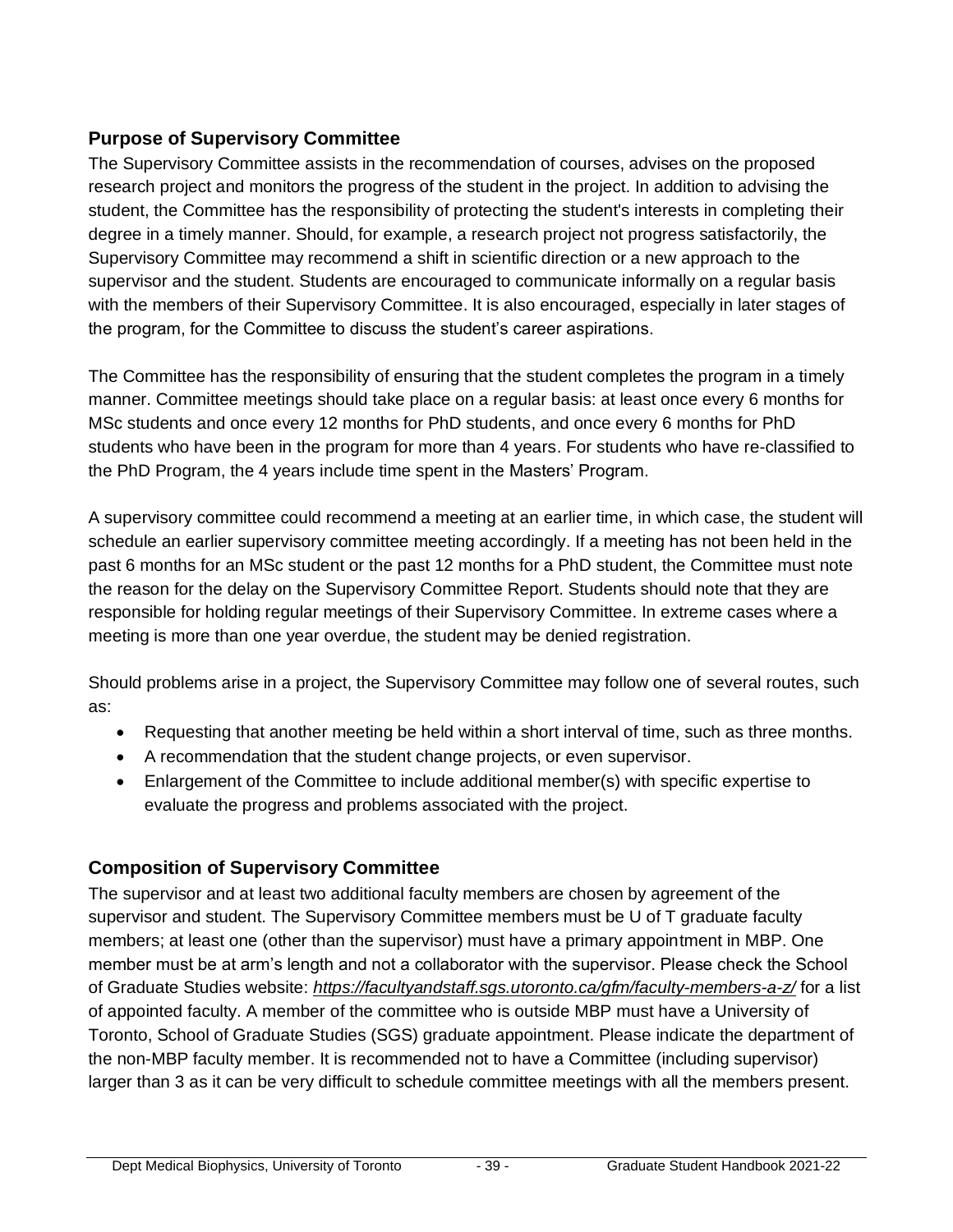Faculty outside the University of Toronto may participate in student Supervisory Committees, but only in an advisory capacity. They will have no voting privileges at examinations.

Co-supervised students must have 4 committee members (including their supervisor and cosupervisor), and the 4**th** member must be at arm's length and not a collaborator with the supervisor or co-supervisor. The co-supervisor must also have a primary appointment in MBP.

#### **Students who wish to have their committee include a member who does not have an appointment to MBP are asked to provide the following information:**

- 1. Do they have an appointment to SGS?
- 2. What department are they with?
- 3. Link to their website
- 4. A brief paragraph describing the expertise they will bring to the committee

A Chair or Graduate Coordinator must approve all Supervisory Committees prior to the first meeting. Please submit the list of Supervisory Committee members via e-mail to either Daphne (Downtown students) or Donna (Uptown students) as soon as possible.

It is the student's responsibility to provide confirmation that the 4th supervisory committee member is at arm's length and has not collaborated/published with the supervisor or co-supervisor.

# **Frequency of Meetings**

It is imperative that all students have their first committee meeting within 3 months of assignment to a permanent lab. This introductory meeting is very important, as its primary objective is to define a research project and agree on an experimental plan.

Subsequent meetings should take place on a regular basis: at least once every 6 months for MSc students, once every 12 months for PhD students, and once every 6 months for PhD students who have been in the program for more than 4 years. For students who have re-classified to the PhD Program, the 4 years includes time spent in the Masters' Program. A supervisory committee could recommend a meeting at an earlier time, in which case, the student will schedule an earlier supervisory committee meeting accordingly.

Failure to have at least one Supervisory Committee meeting per year may result in loss of good academic standing. In extreme cases where a meeting is more than one year overdue, the student may be denied registration

If a meeting has not been held in the past 6 months for an MSc student or the past 12 months for a PhD student, the Committee must note the reason for the delay on the Supervisory Committee Report. Students should note that they are responsible for holding regular meetings with their Supervisory Committee. If there is a problem scheduling a meeting due to committee members' availability, the student may proceed with the meeting with one member absent and meet separately with the absent member.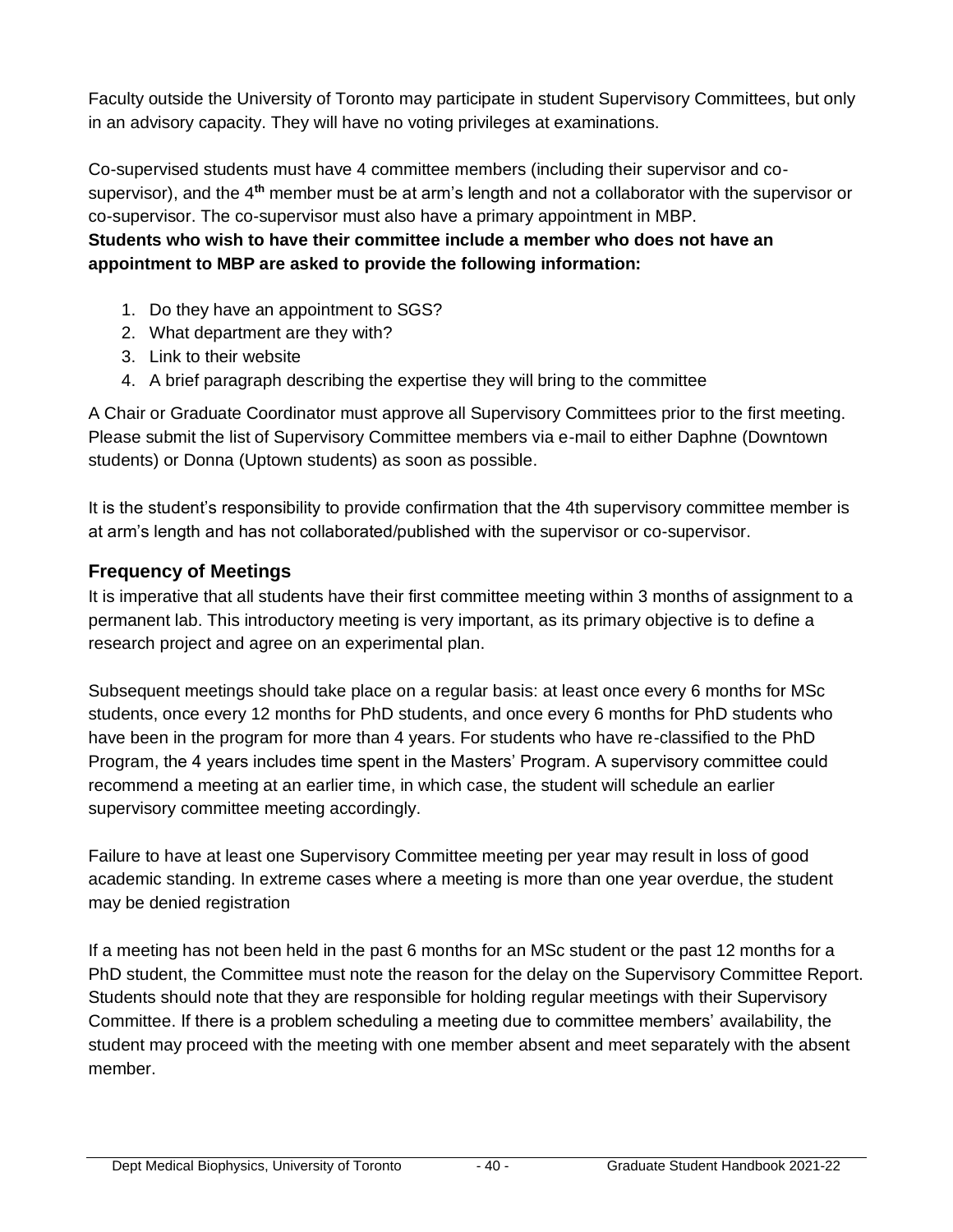After receiving two outstanding committee meeting reminders from the Department, a student must meet with the Chair. Failure to have at least one Supervisory Committee meeting per year may result in loss of good academic standing.

The Department discourages snacks or refreshments being provided by the student at Supervisory Committee meetings.

## **What to Expect During Your First Committee Meeting**

The purpose of the first Committee Meeting is to acquaint the Supervisory Committee with the student and the project, and to assess the trajectory of the project. At the start of the meeting, the student will be asked to leave the room. The Committee will have a brief discussion about the student and the project, after which the student will return.

Students should prepare a short presentation (~15-20 minutes) outlining the project motivation, desired aims, and proposed research methods. Optionally, students may prepare a slide introducing themselves and their educational/employment background. Any preliminary data gathered may be presented. It is not a requirement to have obtained concrete data by the first Committee Meeting.

The Supervisory Committee members may ask questions throughout the presentation. Following the presentation, the student and the Committee will discuss the work presented, the research/experiment plan, and the student's current knowledge of the related research fields. Supervisory Committee Meetings are NOT exams. Students are encouraged to ask questions themselves and highlight areas of the project for which they need clarification and/or guidance.

At the end of the meeting, the student's primary supervisor(s) will be asked to leave the room. At this point, any issues the student would like to bring forward about their supervisor(s) may be privately discussed with the other members of the Committee.

# **MSc Students in Program for More than Two Years.**

If a student has been in the program for more than two years, both the supervisor and student must notify the Chair and propose a plan for degree completion. The first committee meeting after the 2 year mark should occur within 3 months. At this time, the plan for degree completion must be discussed and put into place. Failing this, the Chair or Graduate Coordinator are required to attend the next meeting (the student and/or supervisor must notify them of the time/date of the meeting).

# **PhD Students in Program for More than Four Years.**

PhD students who have been in the program for more than 4 years must have a committee meeting every 6 months. For PhD students who have re-classified from the MSc program, the 4-year period begins from the time they started the MSc program.

At the end of year four, each PhD student continuing into year five is expected to complete the actions outlined in Section A of the '*Time to Completion Plan for PhD Students at End of Year 4*' form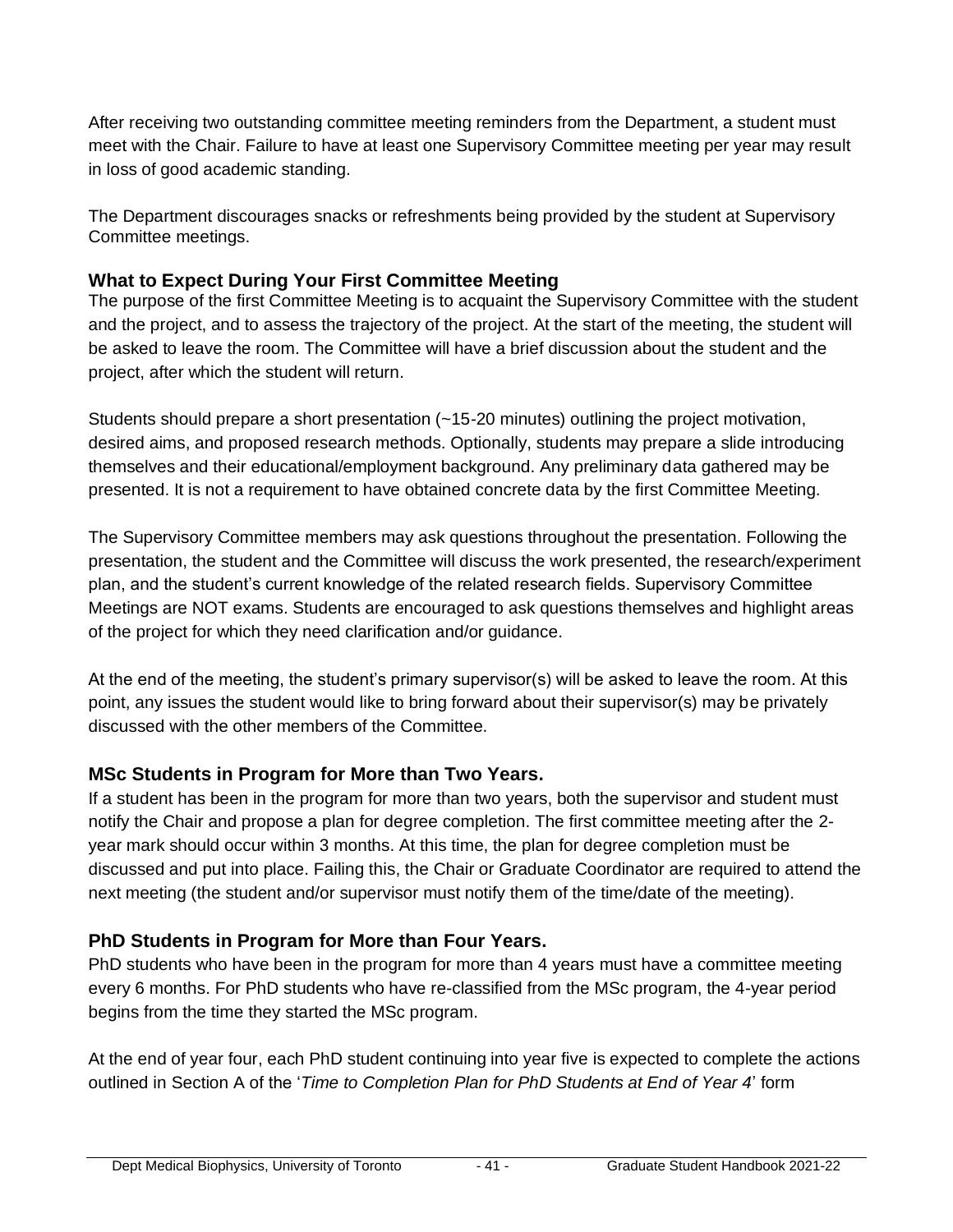(Appendix I) and provide the document to the advisory committee for evaluation at their committee meeting. This document should be approximately 1 page and contain a Gantt chart for evaluation. The document also contains a form (Section B) that is expected to be updated at consecutive committee meetings (every 6 months) until the student graduates. 'Appendix I' provides simple form for student and committee to evaluate if the project is on track for a reasonable time to completion. If a thesis cannot be completed by year 6, a short justification must be provided and approved by the committee. This document must be combined with the committee meeting form and submitted to the department.

If all committee members are not available to meet, the student may have the meeting with one member missing and meet with that member separately to get their feedback. Committee members may also participate in meetings via Skype or conference call.

## **Write up Now**

One of the questions on the Supervisory Committee Report form asks, "Has the student completed all laboratory experiments required to write thesis?" If the answer is yes, an MSc student has a maximum of 4 months and a PhD student a maximum of 6 months in which to prepare the thesis and present signed Form 100 or the PhD Defense form to the Department. If students do not present the Form 100 or the PhD Defense form within the four or six months, as described above, student funding will cease at the end of the defined period. If the write-up time exceeds the 4 or 6 month periods, the student is expected to continue holding committee meetings.

# **Committee Meeting Reports**

Students should ensure that they bring the most recent version of the Supervisory Committee Report form (Appendix C) to their meeting. After each meeting the Committee must complete this report which summarizes the progress of a student, recommendations for next steps and the predicted time to completion. The secretary of the committee, who must be an MBP faculty member, but cannot be the student's supervisor, must complete the report.

When completing the form, please note the following:

- The reverse of the form has room for additional comments from the student.
- The committee members and the student must sign the report.
- General knowledge of the student must be assessed during the meeting and the corresponding evaluation noted. Supervisory Committee Report forms stating that general knowledge was not tested are not acceptable.
- When Section 11 on the Supervisory Committee Report form (Student-supervisor relationship) is being completed, the committee meeting chair must ask the Supervisor to leave the room.

# **Before the meeting**

Once the meeting is scheduled, the student is to complete a Research Summary Report (RSR) form - Appendix B. Completion of this report is mandatory for all students once a Supervisory Committee Meeting has been scheduled. The student is to complete the report and distribute it to the Supervisory Committee members at least 1 week before the committee meeting.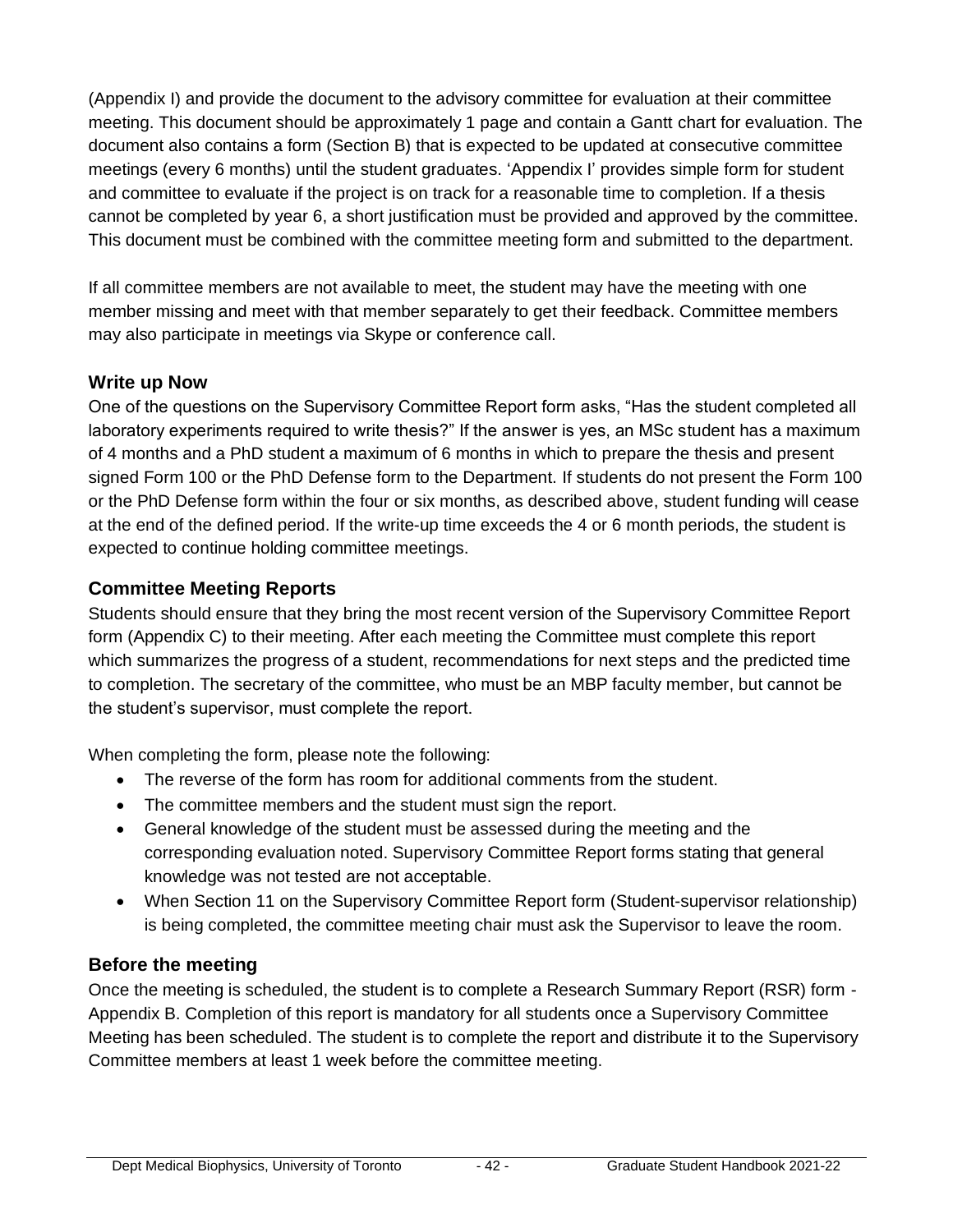Structure of Research Summary Report form (RSR):

- 1-page research summary. This is designed to provide committee members with the necessary background of the students' project, providing more time for discussion of ongoing research.
- 1-page response to committee recommendations from the last meeting. This is designed to provide committee members with a quick summary of how recommendations were implemented, again leaving more time for discussion of ongoing research.
- PhD students in the 4th year must submit a detailed 1 page "plan to completion", which includes a Gantt chart outlining the timeframes for each phase of the plan. This plan will allow PhD candidates to have a clear plan of how to complete a successful thesis within a reasonable time frame.

The student is also to download a Supervisory Committee Meeting report form from the MBP website, complete the areas shaded in gray, then print the form and bring it to the Committee meeting. The Committee is to appoint a member to act as Secretary and complete the remaining areas of the form to document the meeting. The Secretary should have an MBP Faculty appointment. If the secretary is signing the form on behalf of all committee members, they should state this on the form.

## **The completed RSR form is to be handed in to the MBP Office with the completed Supervisory Committee Meeting Report form.**

The student is to bring the following documents to the meeting:

- A copy of the completed Supervisory Committee meeting form from the last meeting
- An unofficial copy of the student's transcript showing all completed graduate courses
- A copy of the completed Research Summary Report form.
- The Supervisory Committee meeting report form with the gray shaded areas completed by the student before the meeting.
- At the end of the meeting, the supervisor should leave the room while the remainder of the committee can confer with the student before completing Question 11.

## **After the meeting**

The student is to distribute copies of the completed Supervisory Committee Meeting Report form as follows:

- 1 copy to each member of the committee
- Original hard copy to the Medical Biophysics Office (e-mailed copies are not acceptable):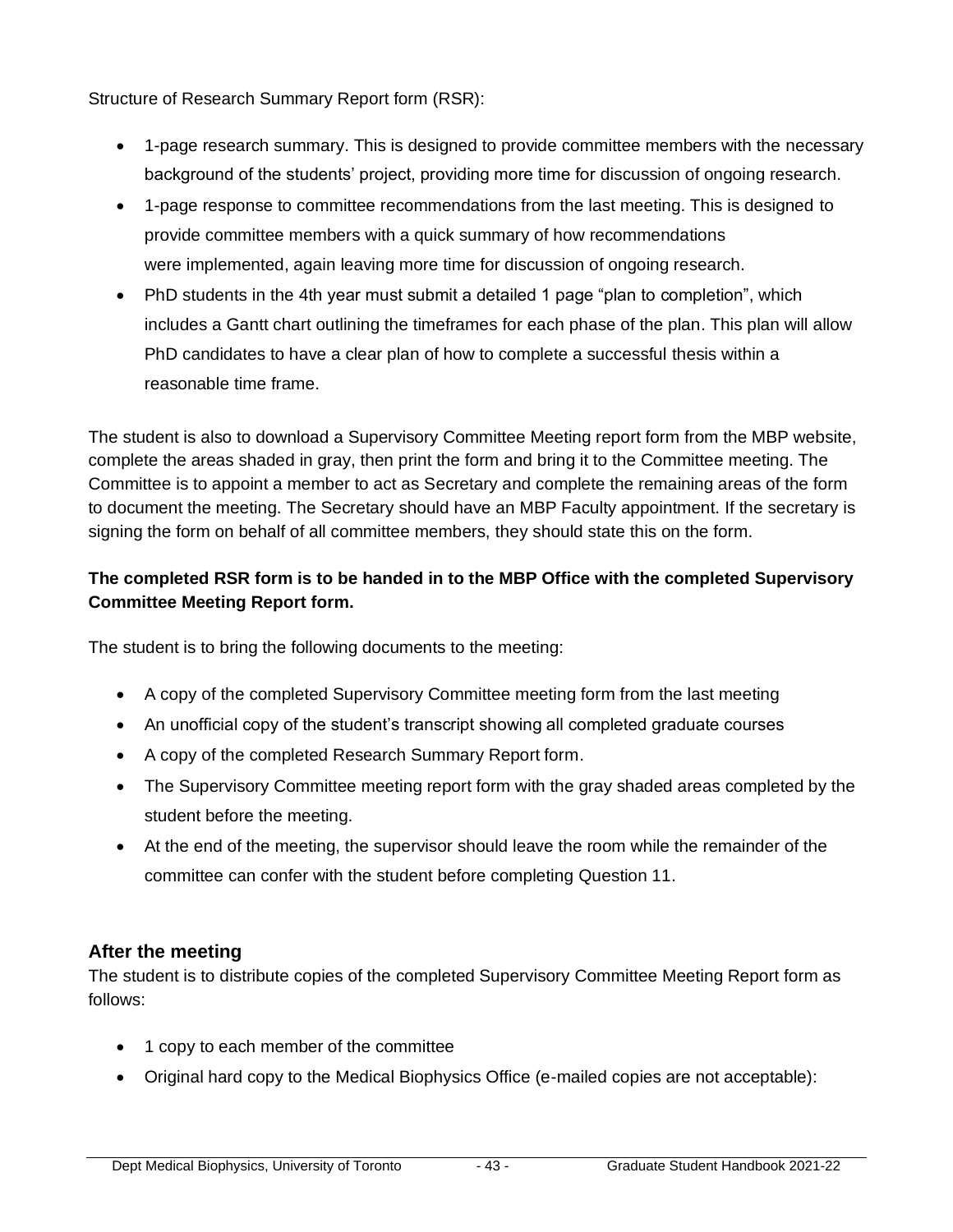- Uptown students: Donna, SRI, Room S665
- Downtown Students*:* Daphne, PMCRT, Suite 15-701
- The original hard copy of the completed Research Summary Report form is also to be submitted to the Medical Biophysics Office.

Should a Supervisory Committee answer "Unsatisfactory" to either Question 6 or 7 on the Supervisory Committee meeting form, it will be necessary for the Graduate Coordinator to attend the next Supervisory Committee meeting.

## **Procedures for meetings while Covid-19 restrictions are in place**

In accordance with the restrictions due to Covid-19, the Department encourages students to hold committee meetings via video conference. Students may contact Daphne Sears to set up a video conference via Zoom.

Students are still expected to complete a Research Summary report before the meeting and email it with the completed Supervisory Committee meeting report form to either Daphne Sears (downtown) or Donna Lobo (Sunnybrook). The student should ensure that the committee member who is acting as Secretary for the meeting has a Committee meeting report form to complete during the meeting. Committee members are to sign the form electronically before it is handed in to the MBP office. Both forms can be found on the MBP website at *<https://medbio.utoronto.ca/handbook-and-forms>*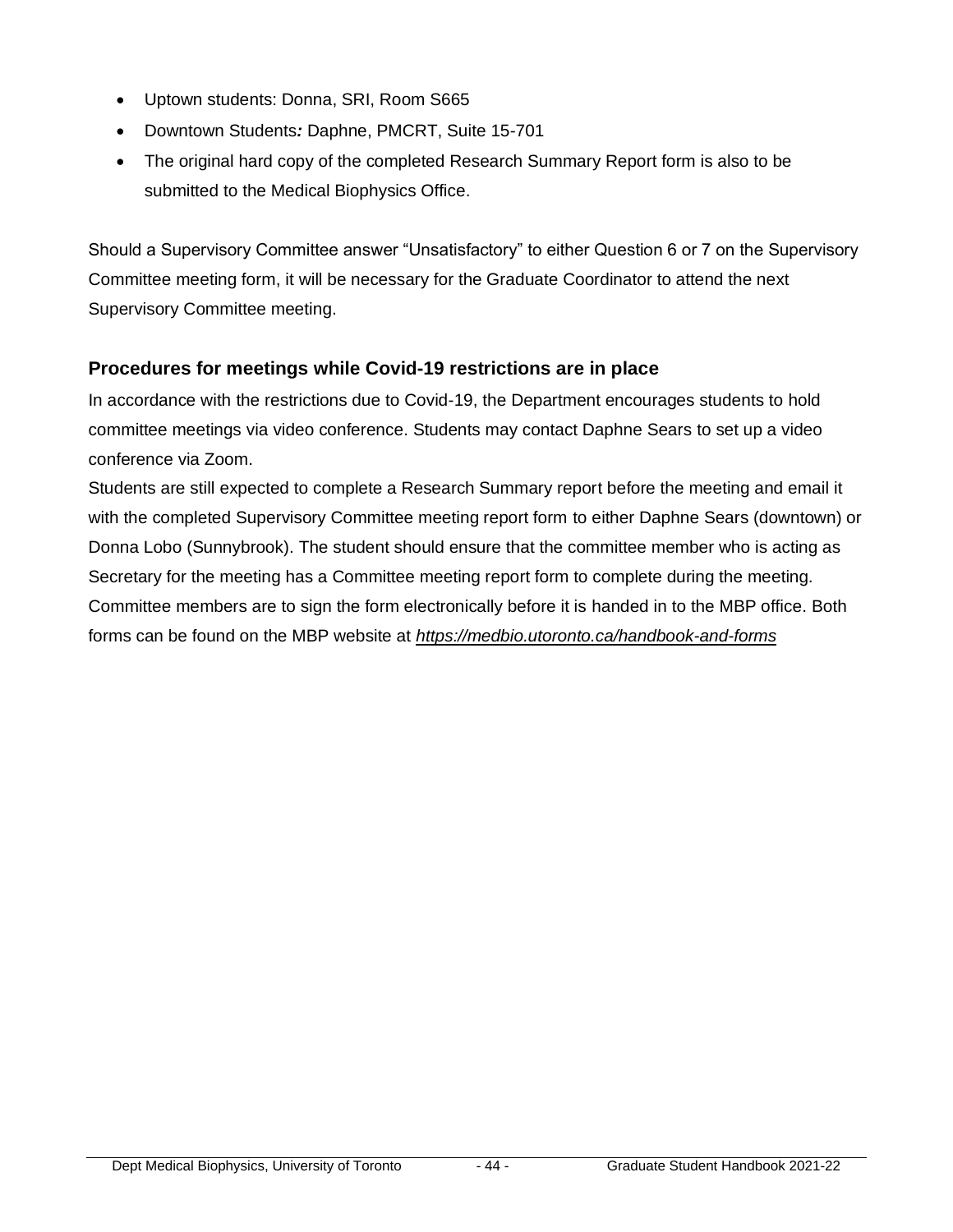If a student encounters difficulty in the lab; for example, the student and their supervisor are having difficulties or the project is not what the student thought it would be, it is recommended that the student speak with one of our Graduate Coordinators (Dr. Lothar Lilge or Dr. Greg Stanisz), the Vice-Chairs (Dr. Chuck Cunningham or Dr. John Sled), the Chair (Dr. Thomas Kislinger), or anyone in the administrative offices, as soon as possible. Students should reach out as soon as they have identified the problem and should not wait until too much time has passed. If the student does need to find another lab/supervisor, the Department will help the student do this as soon as possible. If the student is unable to find a new lab within a reasonable amount of time, the Department may require the student to take a leave of absence, during which time they will neither pay fees nor receive a stipend. During this leave, the Department will continue to help the student find a new lab/supervisor. Please note that no student can be enrolled in our Department without a supervisor.

If at any time during the student's registration within MBP the student proposes to change supervisors, it is important that the Departmental Office be informed in writing by the student and the new supervisor.

## **Grounds for Terminating Registration and Candidacy of Student**

- The student is not making academic progress;
- The student has several unacceptable grades (FZ, INC);
- The student has shown sustained lack of progress as documented on Supervisory Committee reports. (Two committee meetings which report unsatisfactory progress)
- Inactivity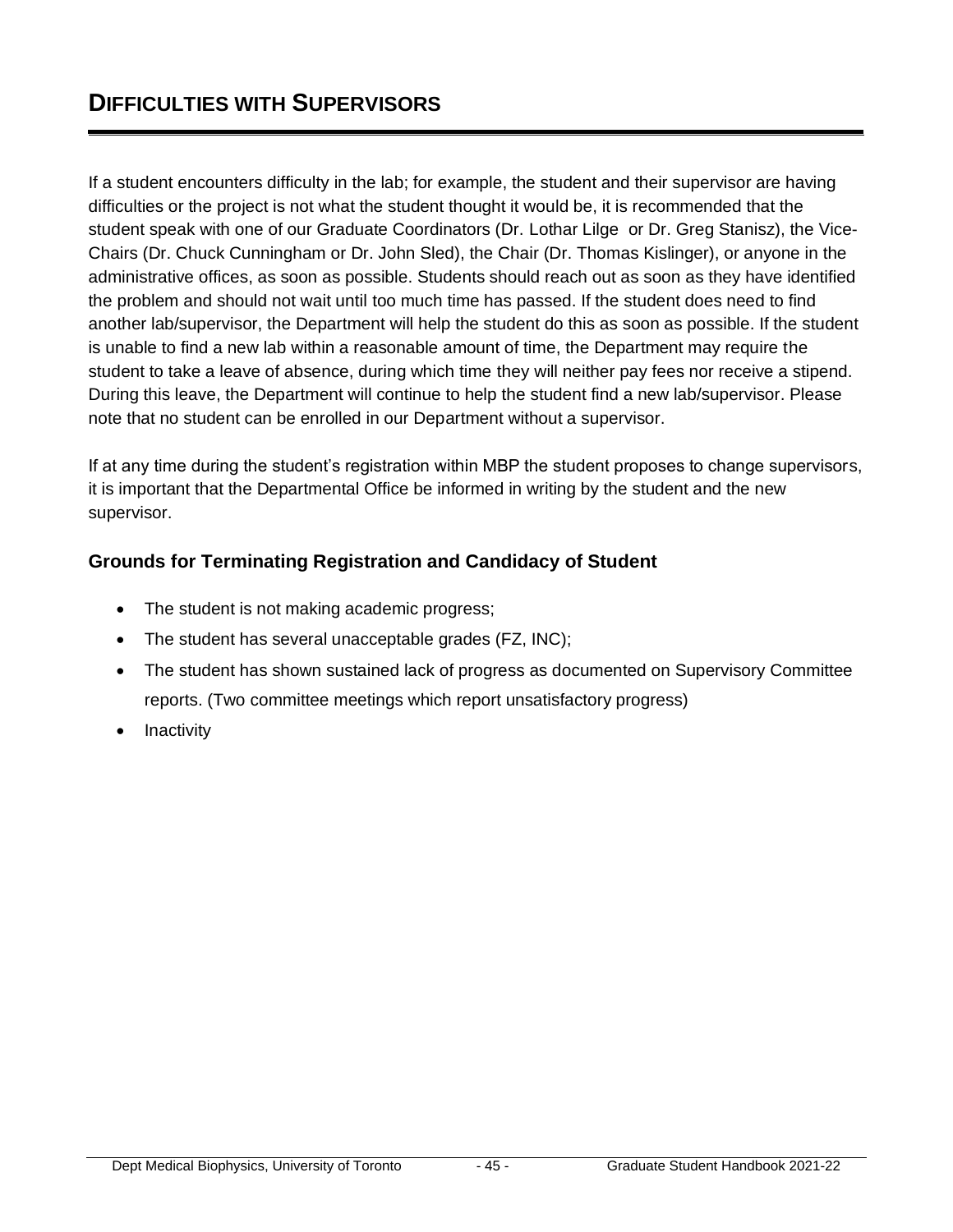# **GUIDELINES FOR THE MSC FINAL EXAMINATION**

An MSc thesis usually consists of one piece of research of publishable quality. In addition to the thesis, the Department requires a defense of the thesis at an oral examination. Besides evaluating both the thesis and the knowledge of the student, this examination committee will also evaluate the suitability of the student as a PhD candidate. It is strongly recommended that the candidate use an SGS Thesis Template available at *[https://www.sgs.utoronto.ca/academic-progress/program](https://www.sgs.utoronto.ca/academic-progress/program-completion/producing-your-thesis/)[completion/producing-your-thesis/](https://www.sgs.utoronto.ca/academic-progress/program-completion/producing-your-thesis/)*. In most circumstances, an MSc thesis should be no longer than 50-75 pages in length (excluding references and figures). The following steps must be taken to prepare for an MSc exam:

- The student should provide the Supervisory Committee with a printed copy of the thesis. Students should provide at least two weeks' notice to Supervisory Committee members prior to a thesis being submitted for review. The review of the thesis should take no longer than 2-3 weeks by the Supervisory Committee member.
- When the Supervisor and Supervisory Committee have approved the written thesis, a final committee meeting should be held to prepare the student for defense. The student should practice the 20-minute presentation and answer questions posed by the supervisor and committee members that will be typical of questions asked during the final defense. The supervisor and committee members confirm that the student is ready to defend by signing Form 100 Appendix E.
- By signing this form, the members of the Supervisory Committee indicate that they have read the thesis, have passed their comments on to the student, and that they agree the student is ready to defend the thesis. The examination will not be scheduled by the MBP office until this form is received with the required Supervisory Committee signatures.
- The Supervisory Committee (usually at the same meeting at which Form 100 is signed) must suggest at least two additional examiners who meet the following criteria:
	- o All must hold an SGS appointment at University of Toronto
	- $\circ$  All must be at arm's length from the supervisor, for example not close collaborators, former trainees or mentors.
	- o At least one must be a member of MBP.
	- $\circ$  One must have expertise in the area of the student's research.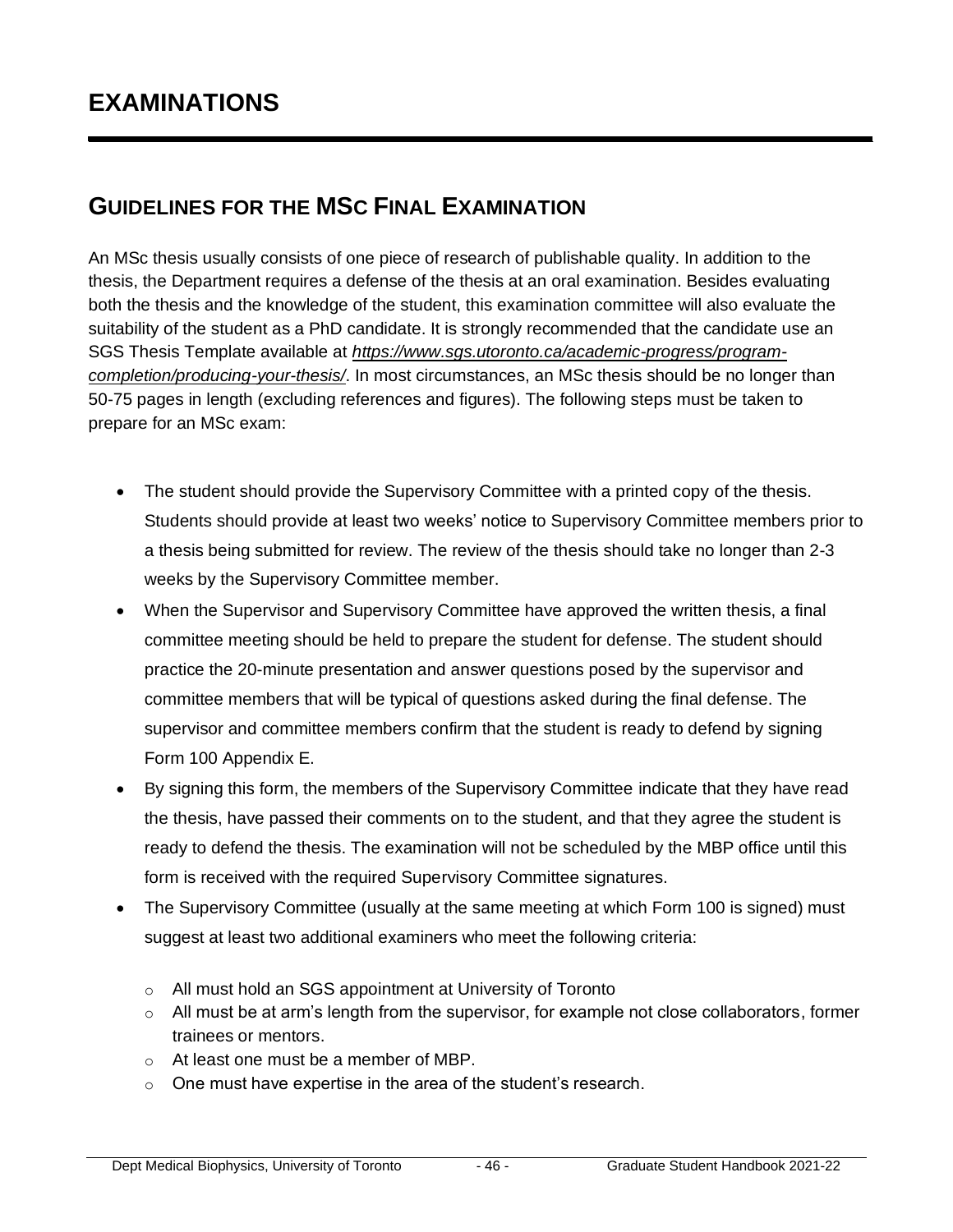$\circ$  One must be sufficiently far from the thesis work to establish the following: (i) the student can address a non-specialist scientific audience; (ii) the student has an adequate breath of knowledge to position and defend their work in the broader context of scientific endeavour.

If a student has a supervisory committee with 4 members including the supervisor, only 3 members can vote at the examination. The supervisor will decide which member will be the non-voting member. Every exam, therefore, has 6 voting members.

• Once suggestions for the composition of the examining committee is complete and the form is signed by all members of the Supervisory Committee, the student submits it to the MBP office (Annette at PMCRT or Donna at SRI). The examining committee must be approved by the Graduate Coordinator or MBP Chair before scheduling the exam. The student needs to make sure this form is complete with the title of the proposal. After the form is approved, the student will find a date with a two-hour time period when these examining committee members are available. The MBP office is available to help if necessary. The MBP office will be responsible for appointing the Chair for the examination. The Chair will also be an examining committee member.

The student will distribute a printed copy of the thesis to all members of the examination committee including the Exam Chair at least two weeks prior to the examination. Failure to do so will result in postponement of the examination. Students are responsible for ensuring that they have the appropriate equipment they need on the day of their examination.

During the examination, the student will be asked to provide a 15-20 minute overview of the thesis. The student will then be questioned extensively on the thesis, peripheral topics related to the thesis and other topics in Medical Biophysics at the MSc degree level. Under exceptional circumstances, the Examining Committee may choose to adjourn the exam. If this occurs, the Committee must reconvene within 6 months, otherwise the examination will be recorded as a fail. Only one adjournment is allowed.

Upon satisfactory completion of the examination, the students will be required to submit their final theses to the School of Graduate Studies ProQuest Digital Library Repository. Please refer to the SGS website *<https://www.sgs.utoronto.ca/academic-progress/program-completion/producing-your-thesis/>* for guidelines and checklists for thesis preparation.

A bound hardcover copy of the thesis must also be submitted to the Department. This can be done at the U of T BookPod. For more information, visit *[http://bookpod.uoftbookstore.com](http://bookpod.uoftbookstore.com/)*/. Students are also free to choose another printing company. There are no requirements regarding colour of the bound thesis. Examples of prior theses can be found in the 5th floor Library at Princess Margaret Cancer Centre, PMCRT Rm. 15-701, and Sunnybrook, Rm. S613.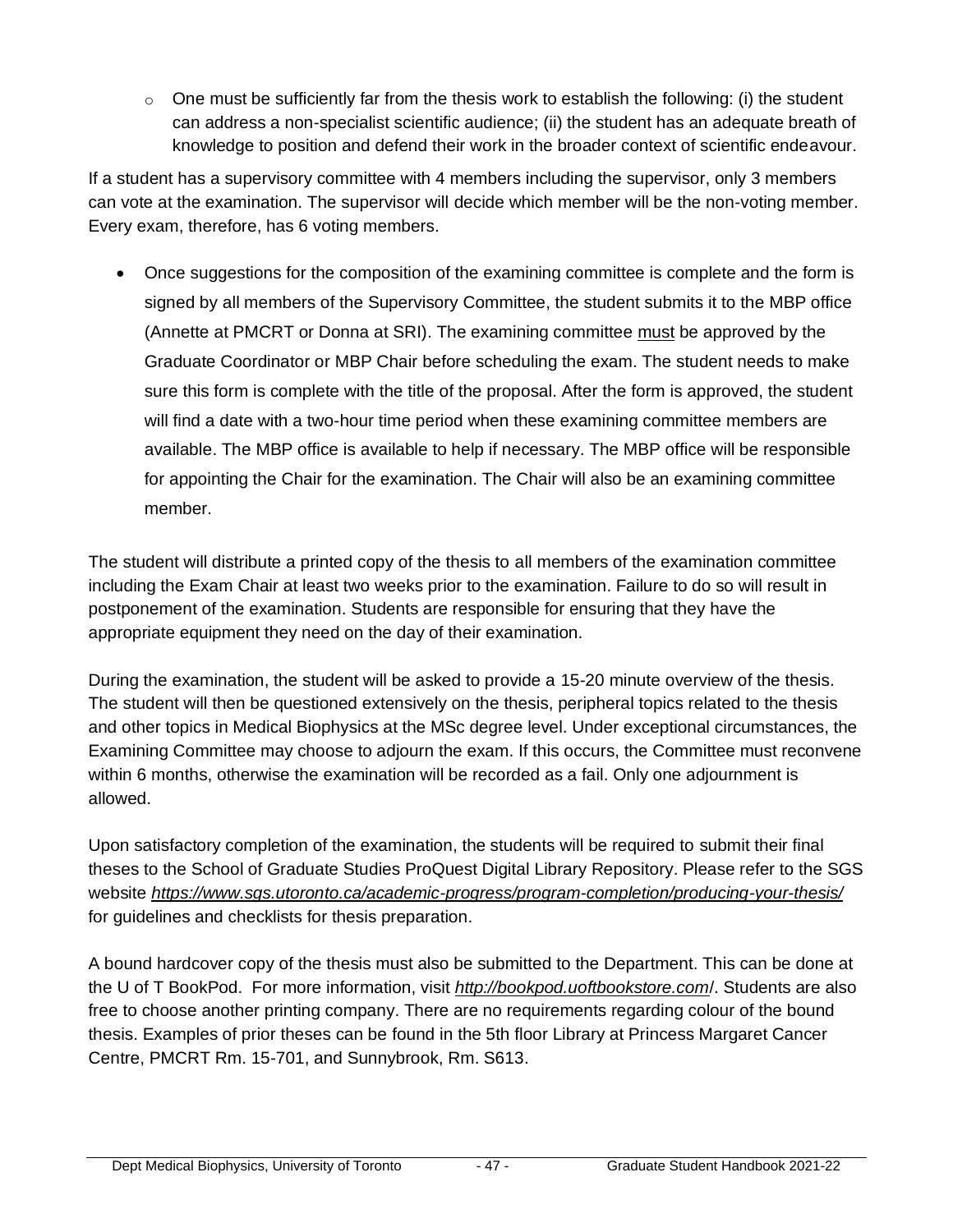If students need to make changes to their theses before handing in the final version to SGS, please remember that the Department will not send in the *Recommendation for Degree* until the Department has been notified by the student's supervisor that the changes are complete. This notification should be sent by email to either Donna or Annette (depending on the student's location). If a student intends to continue in the PhD program in the same lab, the email should also indicate that the supervisor accepts the student as a PhD student.

If the student does not intend to continue in the PhD program in the same lab, the new supervisor must hold a full School of Graduate Studies appointment and the Department must be informed of the change in supervisors. If the new supervisor holds Associate SGS status, the student will need a cosupervisor who is a senior member of the Department. Annette or Donna will inform SGS that the changes are complete and will attach the *Recommendation for the Degree*.

Note: MSc students who plan to defend and submit the final thesis to SGS in order to avoid Fall fees should not register for the Fall (i.e., pay fees or arrange for fee deferral). It is strongly recommended that the defense date is scheduled at least two weeks prior to the SGS deadline. This will allow time for the student to make any corrections to the thesis recommended by the examination committee. However, if the student thinks that they will not be able to meet the deadline and will defend shortly after, the student should register and be sure to apply for the SGS Master Tuition Fees Bursary (*<https://www.sgs.utoronto.ca/awards/%e2%80%8bmasters-completion-bursary-mcb/>*).

# **How to Transition from MSc to PhD Program**

Students who did not reclassify, but have successfully defended their MSc thesis and now intend to enter the PhD program, need to apply for admission on-line at the SGS website (*[https://apply.sgs.utoronto.ca/](http://www.google.com/url?q=https%3A%2F%2Fapply.sgs.utoronto.ca%2F&sa=D&sntz=1&usg=AFQjCNFV331lnv7goYbmvH7mnI9EeQfWJg)*). An application fee applies. Student should apply as soon as they know that they wish to continue in the PhD program (students can be registered in both MSc & PhD program simultaneously).

## **Restrict Thesis Release Date**

It is the intention of the University of Toronto that there be no restriction on the distribution and publication of theses. However, in exceptional cases, the student, in consultation with the thesis supervisor, may request to postpone public access for a period of 1-2 years from the date of the student's convocation. The restriction may be renewed at the discretion of the Chair. Students must submit Restrict Thesis form to MBP office.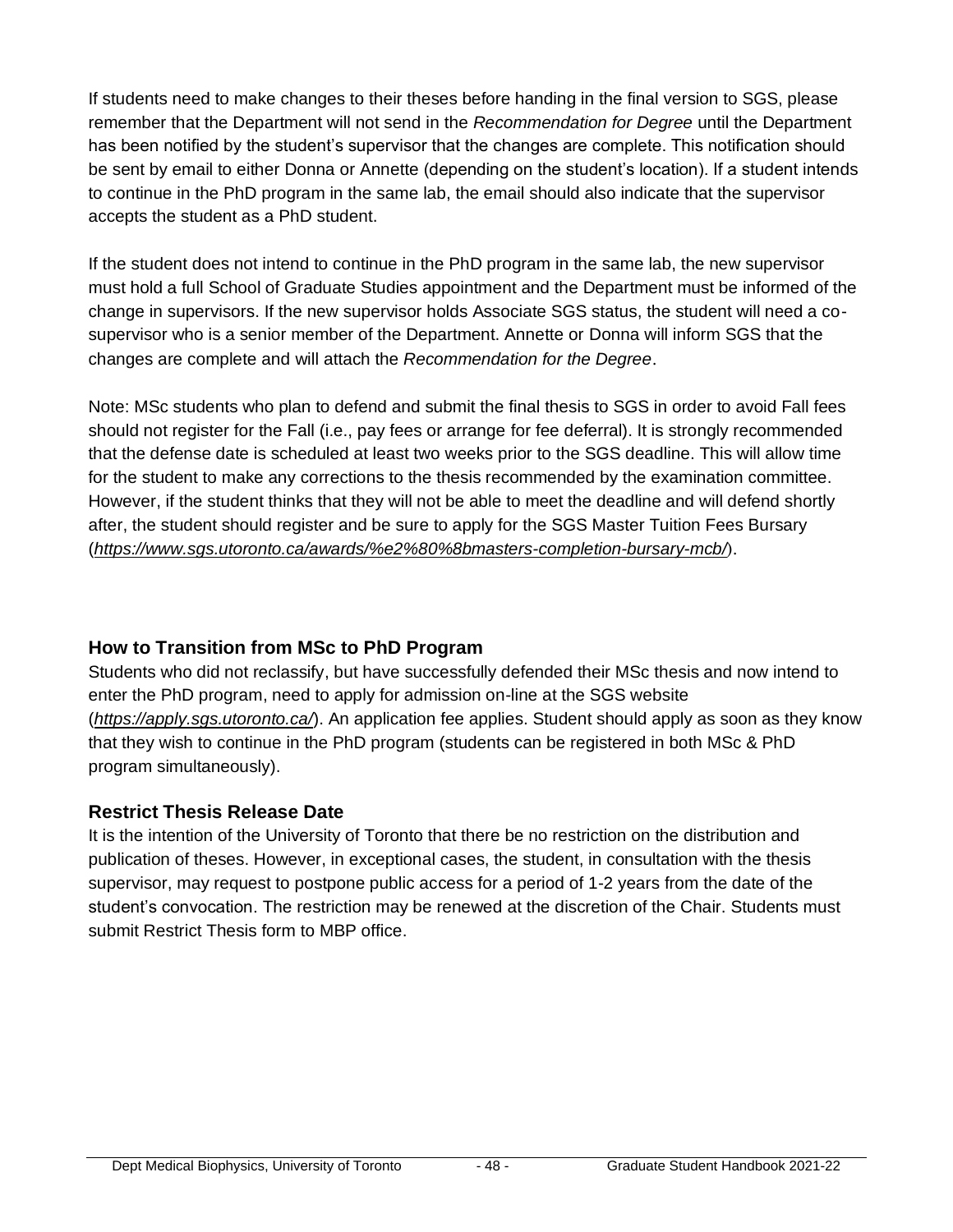#### **Overview**

The Reclassification Examination is an accelerated route into the PhD program for suitable students. Students who chose to reclassify must submit an outline of the proposed research to be completed in the PhD program, which is followed by an oral defense of the research proposal at the reclassification examination. Students who successfully reclassify will immediately transfer into the PhD program and will not receive a MSc degree. Students must have obtained an A- average in courses to date in order to be eligible for reclassification. If no graduate courses have been completed, the final undergraduate year will be considered. Note that courses required for the MSc need not be completed before reclassification.

## **Written Reclassification Proposal**

To prepare for the examination, the student must distribute a research proposal to all of the committee members. The proposal should contain a brief summary of current knowledge relative to the proposed research, including results bearing on the project by other investigators with a list of relevant references; a brief description of the research accomplished so far, and a description of the proposed research. It is important that the research be feasible, even though successful outcome at this stage may not be guaranteed. The written proposal is limited to 20 pages (12-point size and 1" margins) double-spaced (23 lines per page), references and figures excluded, and must be presented to the student's Supervisory Committee for approval before scheduling the exam.

## **Oral Reclassification Defense**

The student is judged on the proposal and its defense, not on the quality or quantity of the work achieved to-date. At the examination, the student will be asked to give a brief 15-20 minute summary of the research proposal. They will then be questioned on the proposal and on peripheral knowledge related to the project. The questioning is likely to be free flowing and less focused on work done: it can range from the actual detail of experiments done to speculative ideas of potential scientific approaches in the field of the proposal and its related areas. In general, examinations are two hours. The committee will evaluate the student in three areas:

- i) the proposed research and defense of its feasibility;
- ii) technical competence;
- iii) scientific knowledge in the area of the proposed research.

The primary criterion for success is that the examination committee feels that the candidate is likely to be a successful independent investigator at the end of a PhD program.

# **Possible Outcomes of the Reclassification Examination**

## i) **Successfully reclassify (pass)**

After the examination, the student should complete a "Program Transfer Request Form" (fill in the top section only). These forms can be printed from the Graduate Student Handbook section of the MBP website (*<http://medbio.utoronto.ca/handbook-and-forms>*) and should be returned to Annette or Donna.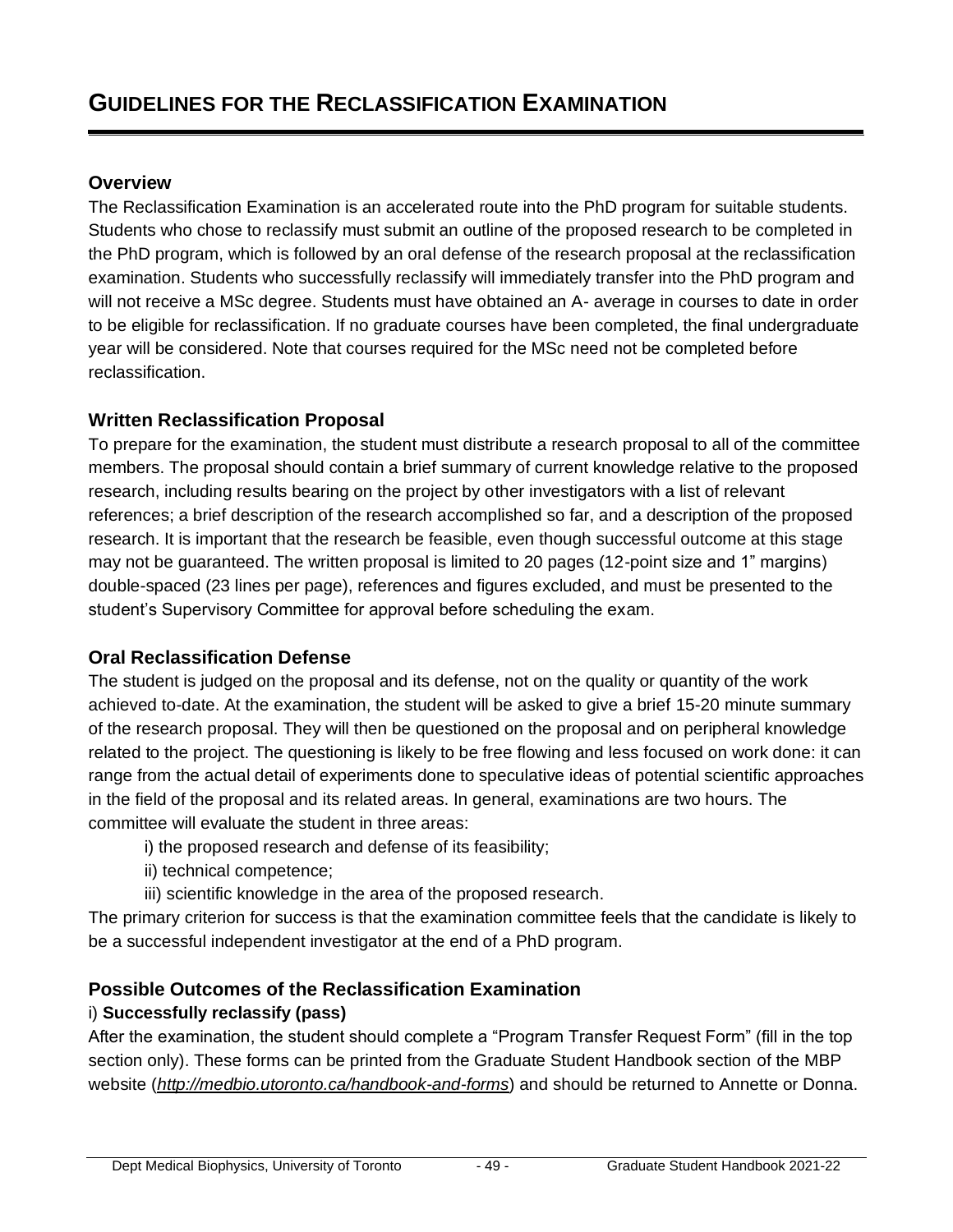This transfer request form will transfer the courses taken during the MSc to the PhD program. Students will be transferred into the second year of the PhD program. The stipend increase is effective from the date of the successful reclassification examination.

## ii) **Continue in MSc program**

If a student receives more than one negative vote, they cannot reclassify. Students who are not reclassified at this examination continue in the MSc program. They will be reconsidered for PhD candidacy at their MSc examination.

## iii) **Adjourn**

If a student is not likely to pass the examination because of a minor deficiency, the examination committee can adjourn and reconvene at a later date to determine if the deficiency has been corrected. The committee must reconvene within 3 months; otherwise, the examination outcome will be recorded as ''Continue in MSc program'.

# **The Reclassification Process**

**Timeline** 

Students not in the rotations program must have their reclassification examination scheduled within 18 months after entry to the program. Students in the rotations program must have their reclassification examination scheduled within 21 months. It should be noted, however, there is no reason that a reclassification exam cannot be held within 6 months to a year of the student entering the program.

| Timeline for 2021 September entry students |
|--------------------------------------------|
|                                            |

| Dates             | To be completed                                     |
|-------------------|-----------------------------------------------------|
| <b>Early 2023</b> | - Submit written proposal to supervisory committee. |
|                   | - Committee meeting. Form 100 signatures            |
| <b>April 2023</b> | - Submit Form 100                                   |
| May 2023          | - Schedule reclassification exam                    |
| May 31, 2023      | - Complete reclassification exam                    |

If there are extenuating circumstances and an exam occurs in August 2023 or beyond, the department will have to seek approval from SGS for the transfer to occur. The student will require a rationale letter from the supervisor as to why the exam is taking place after the deadline. SGS will not approve the transfer until the exam has occurred at which time the MBP office will submit the transfer paperwork with the rationale letter. The student must participate in the reclassification exam prior to SGS determining transfer approval.

If approval by SGS is not granted, the student will remain in the MSc program.

# **Write and Submit Research Proposal to Committee**

At the beginning of 2023, students should be planning, organizing and writing their PhD research proposal.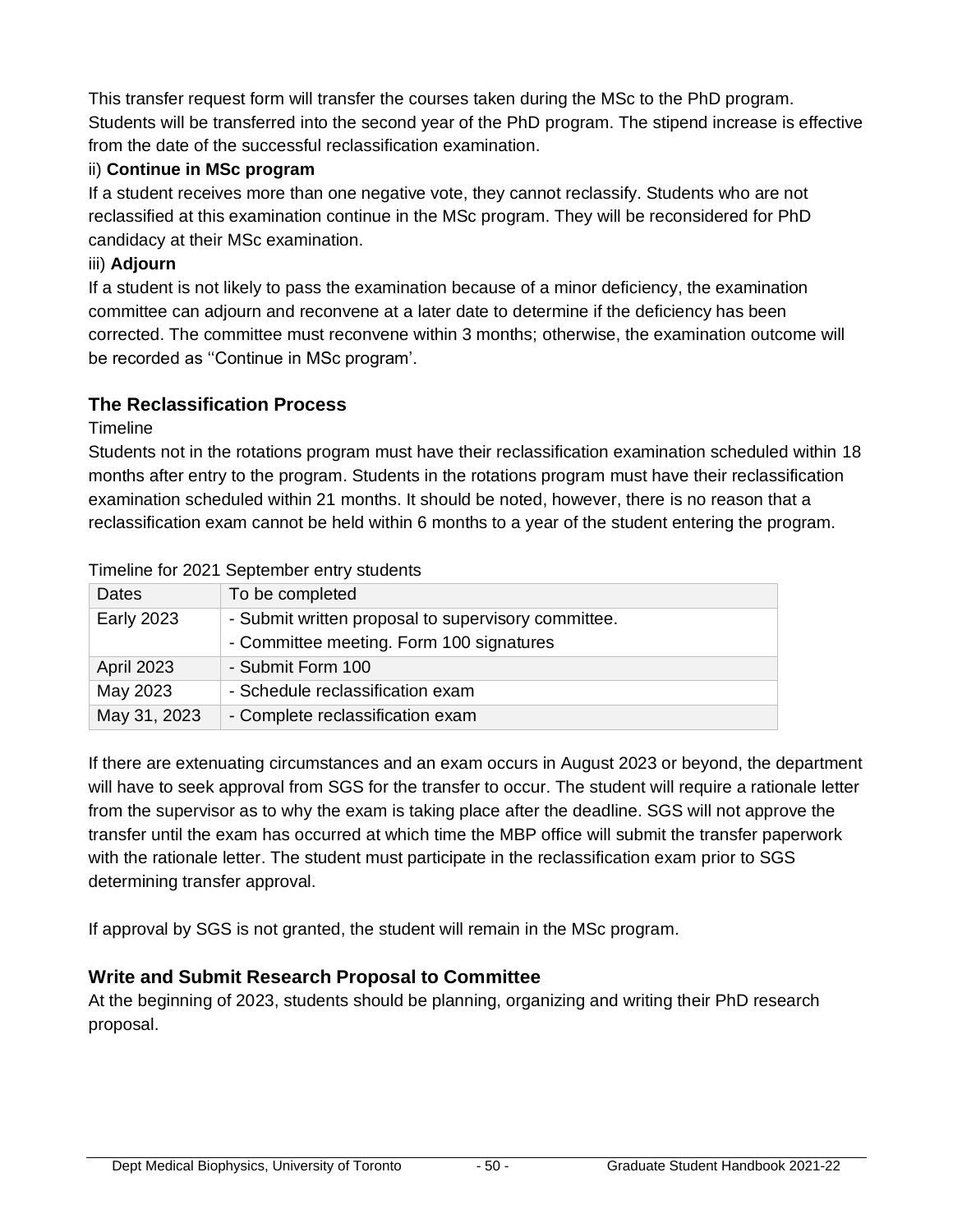## **Supervisory Committee Meeting and Form 100**

- When the written research proposal is complete, students must provide their Supervisory Committee with a copy prior to the committee meeting scheduled to determine whether a student is ready for examination. At this meeting, all supervisory committee members must sign Form 100 indicating that they have read the proposal and passed their comments on to the student and agree the student is ready for the reclassification exam.
- The Supervisory Committee must suggest at least two additional examiners who meet the following criteria:
	- o All must hold an SGS appointment at University of Toronto
	- $\circ$  All must be at arms-length from the supervisor and student, for example not close collaborators, former trainees or mentors.
	- o At least one must be a member of MBP.
	- o One must have expertise in the area of the student's research.
	- $\circ$  One must be sufficiently far from the thesis work to establish the following: (i) the student can address a non-specialist scientific audience; (ii) the student has an adequate breath of knowledge to position and defend their work in the broader context of scientific endeavour.
- If a student has a supervisory committee with 4 members including the supervisor, only 3 members can vote at the examination. The supervisor will decide who will be the non-voting member. Every examination, therefore, has 6 voting members.
- Once suggestions for the composition of the examining committee is complete and the form is signed by all members of the Supervisory Committee, the student submits it to the MBP office (Annette at PMCRT or Donna at SRI). The examining committee must be approved by the Graduate Coordinator or MBP Chair before scheduling the exam. The student needs to make sure this form is complete with the title of the proposal. After the form is approved, the student will find a date and a two-hour time frame when these examining committee members are available. The MBP office is available to help if necessary. The MBP office will be responsible for appointing the Chair for the examination. The Chair will also be an examining committee member.
- After Annette or Donna has informed the student who will Chair the exam, the student will distribute an electronic copy of the proposal to all members of the examination committee at least two weeks prior to the examination. Students should be prepared to distribute hard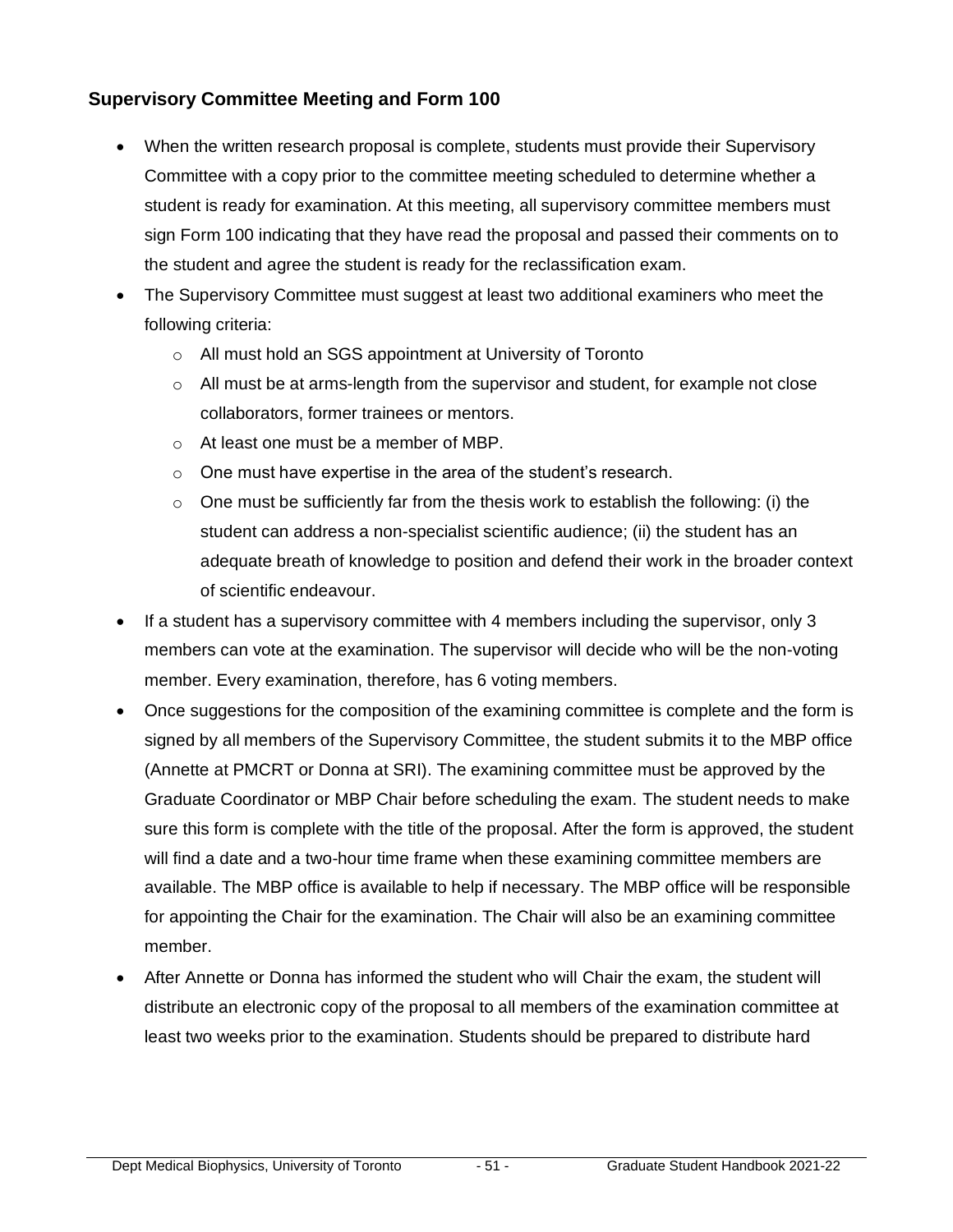copies, if requested by an examiner. Failure to distribute copies in time will result in postponement of the examination.

Students are responsible for ensuring that they have the appropriate equipment they need on the day of their examination.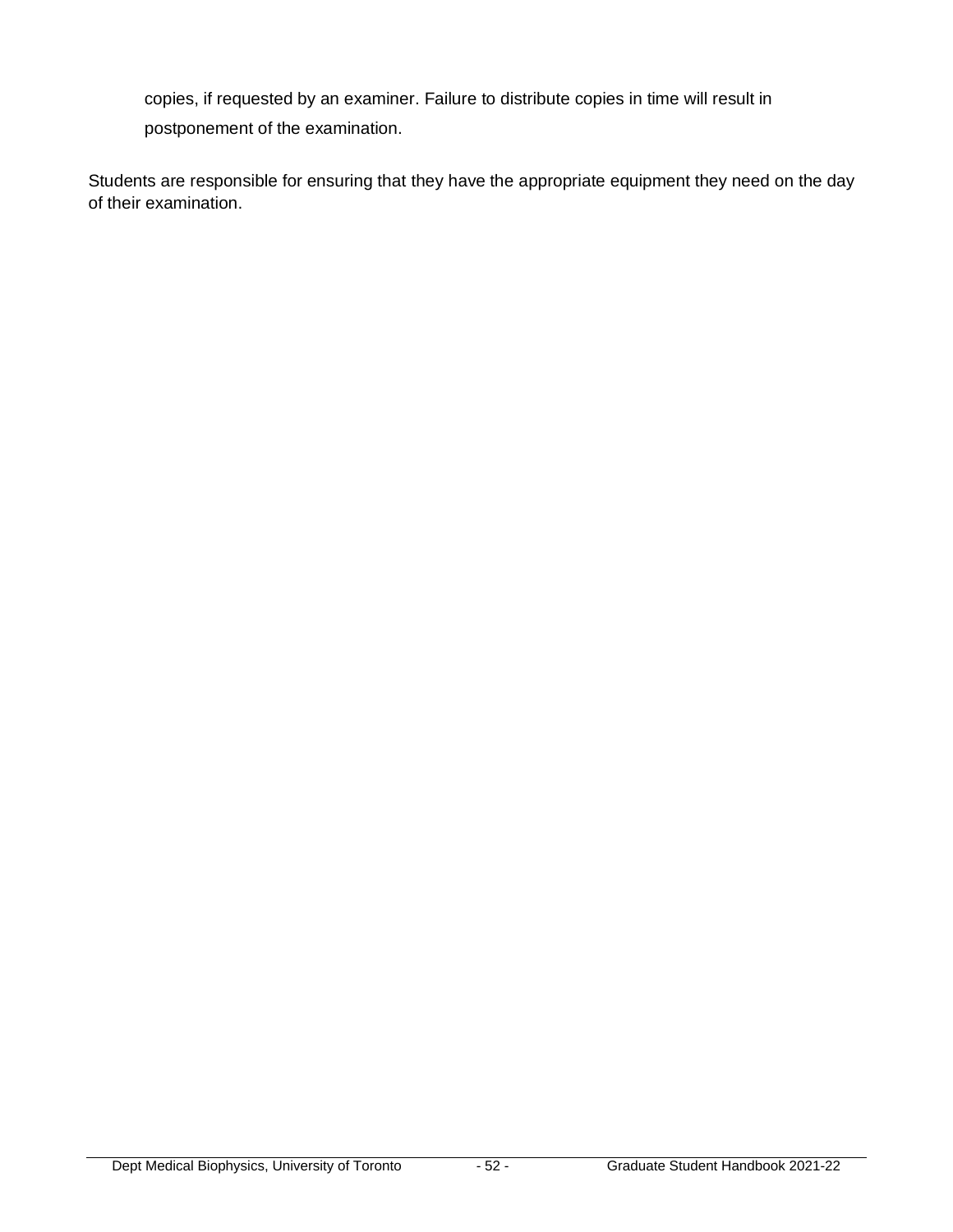# **GUIDELINES FOR THE PHD QUALIFYING EXAMINATION**

All students who enter a PhD program in the Department of Medical Biophysics must prepare a research proposal and pass a Qualifying Examination sometime during their first 15 months in the program in order to continue their studies in the Department. This includes students who have obtained their MSc from MBP (effective September 2008). A student who entered the Department in September 2021, will have the qualifying exam in December 2022. If a student enters the Department in January 2022, they will have the qualifying exam in March 2023. Should an extension be necessary due to serious extenuating circumstances, please contact the MBP office for next steps.

The following steps must be taken to prepare for a Qualifying Examination:

- The student should provide the Supervisory Committee with a printed copy of the qualifying proposal for the intended PhD project (see *Qualifying Proposal* next page). Students should provide at least two weeks' notice to Supervisory Committee members prior to a thesis being submitted for review. The review of the thesis should take no longer than 2-3 weeks by the Supervisory Committee member.
- The Supervisory Committee (usually at the same meeting at which Form 100 is signed\*) must suggest at least two additional examiners who meet the following criteria:
	- o All must hold an SGS appointment at University of Toronto
	- $\circ$  All must be at arms-length from the supervisor and student, for example not close collaborators, former trainees or mentors.
	- o At least one must be a member of MBP.
	- o One must have expertise in the area of the student's research.
	- $\circ$  One must be sufficiently far from the thesis work to establish the following: (i) the student can address a non-specialist scientific audience; (ii) the student has an adequate breath of knowledge to position and defend their work in the broader context of scientific endeavour.
- If a student has a supervisory committee with 4 members including the supervisor, only 3 members can vote at the examination. The supervisor will decide which member will be the non-voting member. Every exam, therefore, has 6 voting members.
- The student completes Form 100 and obtains signatures from their supervisory committee members. Please ensure this form is complete with the title of the proposal. By signing this form, the Supervisory Committee indicates that they have read the proposal, have passed their comments on to the student, and that they agree the student is ready to defend the proposal. Once Form 100 is signed and the supervisory committee has provided suggestions for the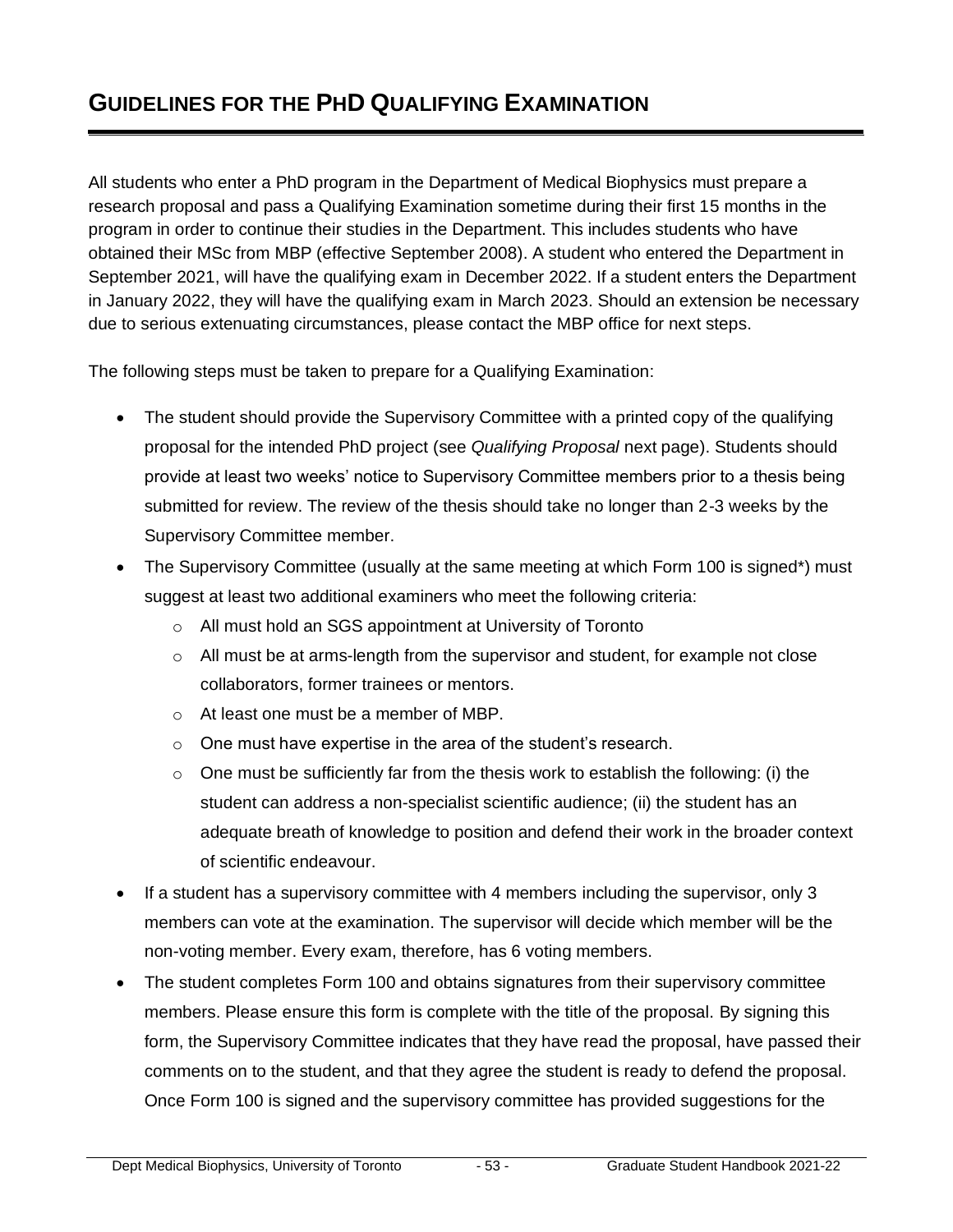composition of the examining committee, the student submits the completed form to the MBP office (Annette at PMCRT or Donna at SRI). Please note: the examining committee must be approved by the Graduate Coordinator or MBP Chair prior to scheduling the exam. After the committee is approved, the student will find a date and a two-hour time frame when these examining committee members are available. The MBP office is available to help if necessary. The MBP office will be responsible for appointing the Chair for the examination. The Chair will also be an examining committee member.

- Students who first enrolled in September 2021, should submit form 100 to Annette or Donna by October 2022, to ensure that the exam can take place by December 2022.
- After Annette or Donna has informed the student who will Chair the exam, the student will distribute an electronic copy of the proposal to all members of the examination committee at least two weeks prior to the examination. Students should be prepared to distribute hard copies, if requested by an examiner. Failure to distribute copies in time will result in postponement of the examination.
- Students are responsible for ensuring that they have the equipment they need on the day of their examination.

# **The Qualifying Proposal**

To prepare for the examination, the student must distribute a research proposal to all of the committee members. The proposal should contain a brief summary of current knowledge relative to the proposed research including results bearing on the project by other investigators with a list of relevant references; a brief description of the research accomplished so far, and a description of the proposed research. It is important that the research be feasible, even though successful outcome at this stage may not be guaranteed. The written proposal is limited to 20 pages (12-point size and 1" margins) double-spaced (23 lines per page), references and figures excluded, and must be presented to the student Supervisory Committee for approval to proceed before the exam.

# **Oral Qualifying Defense**

The student is judged on the proposal and its defense, not on the quality or quantity of the work achieved to-date. At the examination, the student will be asked to give a brief 15-20 minute summary of the research proposal. They will then be questioned on the proposal and on peripheral knowledge related to the project. The questioning is likely to be free flowing, less focused on work done and can range from the actual detail of experiments done to speculative ideas of potential scientific approaches in the field of the proposal and its related areas. In general, examinations last between two and three hours. The committee will evaluate the student in three areas:

- i) the proposed research and defense of its feasibility;
- ii) technical competence;
- iii) scientific knowledge in the area of the proposed research.

The primary criterion for success is that the examination committee feels that the candidate is likely to be a successful independent investigator at the end of a PhD program.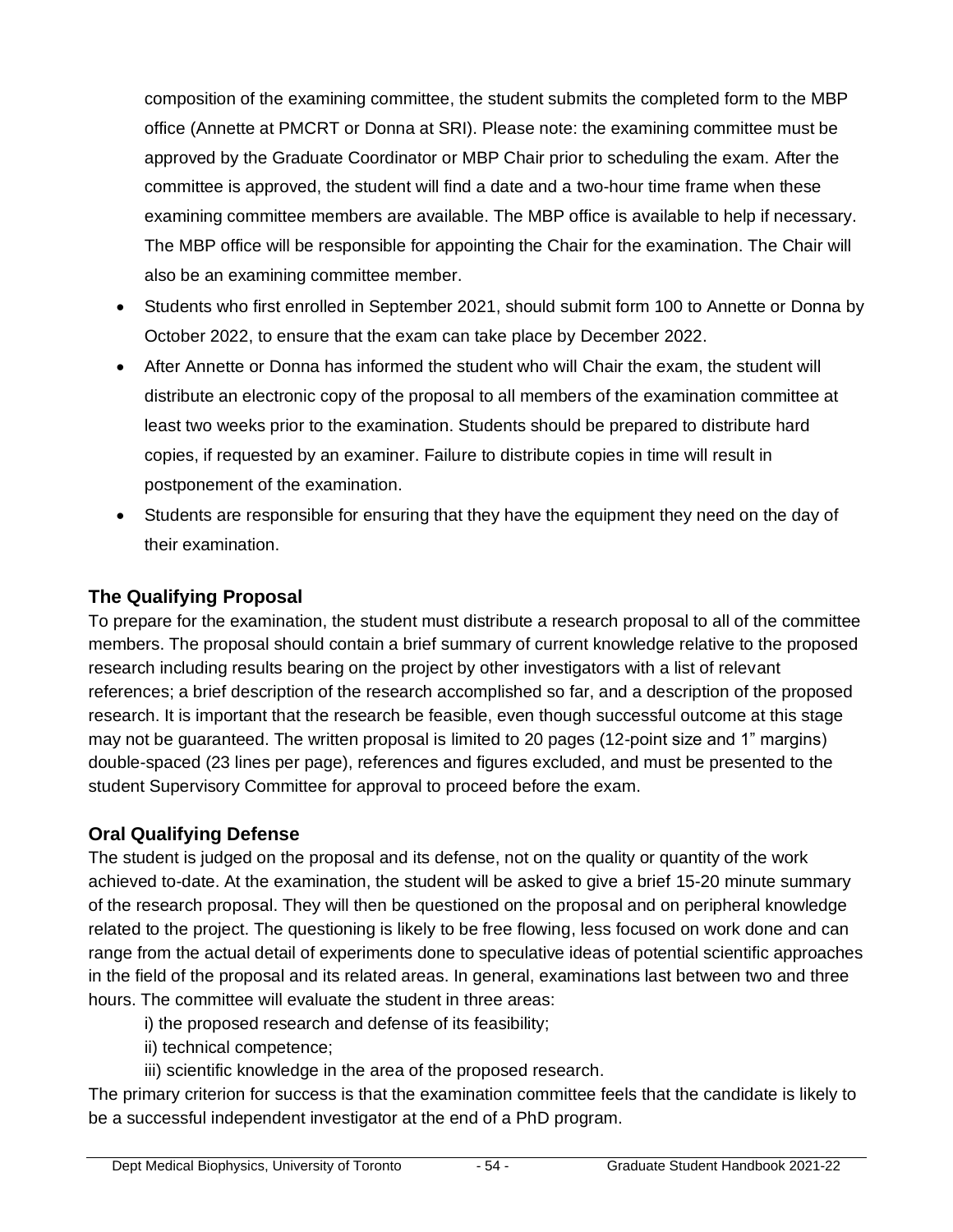## **Possible Outcomes of a Qualifying Examination**

## **i) Pass**

The student continues in the PhD program

## **ii) Fail**

If a student receives more than one negative vote, they have failed the examination. Students failing the qualifying examination may no longer continue in the graduate program in the Department.

## **iii) Adjourn**

Under exceptional circumstances, the Examining Committee may choose to adjourn the exam. The committee must reconvene within 3 months otherwise the examination will be recorded as a failure. Only one adjournment is allowed.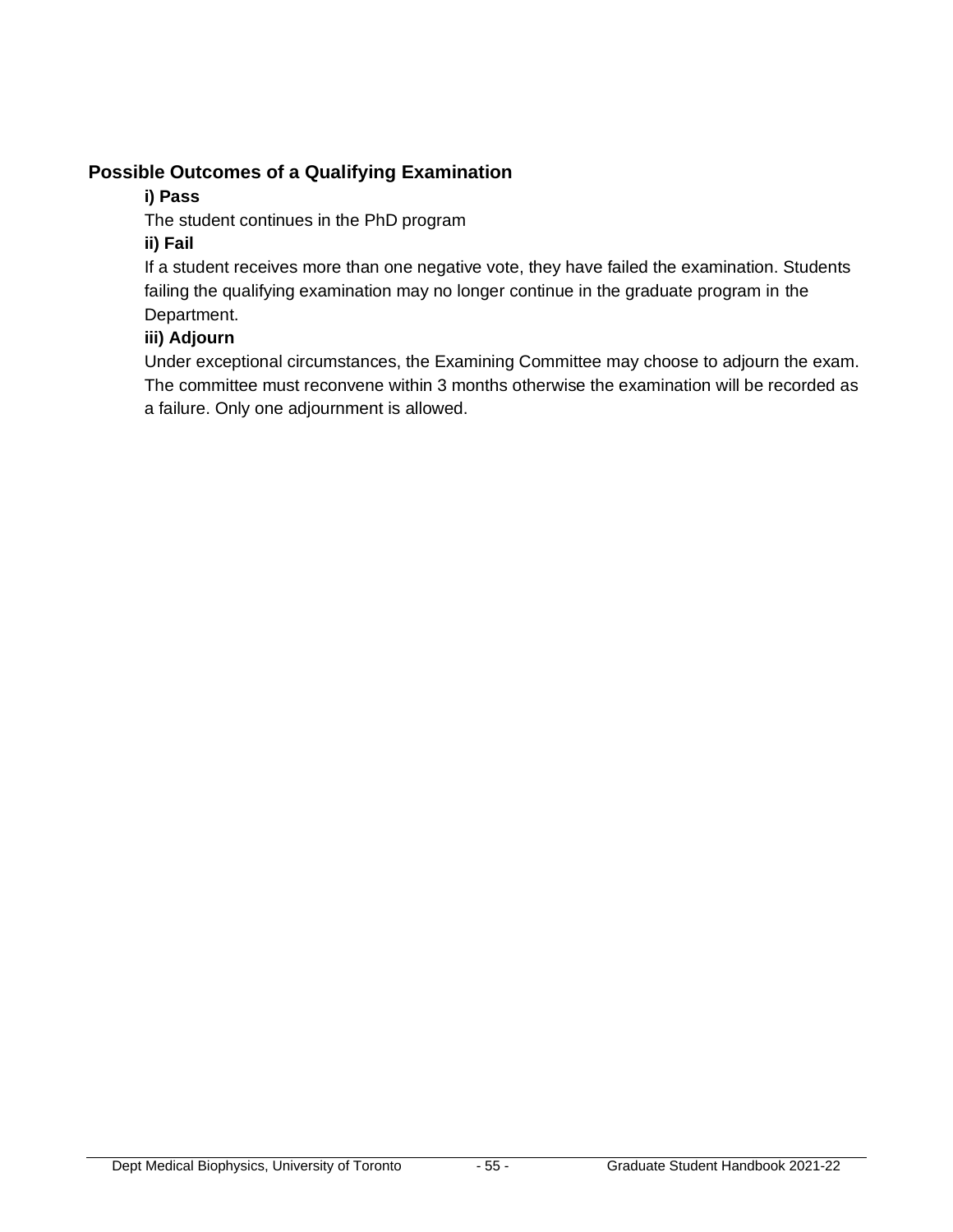Students are expected to complete their PhD theses within 5 years of starting their PhD (that is, from the date of Direct Entry or the date of Reclassification). PhD students who have been in the program for more than 4 years *must* have a committee meeting every 6 months. For students who have reclassified from the MSc program, the 4-year period begins when the student started the MSc program.

A PhD thesis usually consists of 2 or 3 completed pieces of work, each of which could constitute a published manuscript. The research in a PhD thesis must constitute a new contribution to knowledge in the field and be of publishable quality. In most cases a PhD thesis will be no longer than 75-125 pages in length (excluding references and figures). Students should note that writing the thesis and receiving comments back may take 1-3 months. Students should double-check that they have completed all the degree requirements for the program, and/or have given any exemption letters to the Departmental office.

## **The Thesis**

It is expected that the PhD thesis will constitute an original contribution to knowledge in the field, and that the candidate will have demonstrated an appropriate level of scholarship in their chosen area. It is the responsibility of the Supervisory Committee to ensure that the thesis is complete and meets Departmental standards. It is strongly recommended that the candidate use an SGS Thesis Template available at *[https://www.sgs.utoronto.ca/academic-progress/program-completion/producing-your](https://www.sgs.utoronto.ca/academic-progress/program-completion/producing-your-thesis/)[thesis/](https://www.sgs.utoronto.ca/academic-progress/program-completion/producing-your-thesis/)*.

Students should make sure that their supervisor reviews each part of the thesis as it is written. This process will help to make corrections and changes early and help maintain continuity throughout the writing process. Feedback from the supervisor on draft chapters (or parts of chapters) should be provided within two weeks or an agreed period. Students do not normally need permission to copy previously copyrighted material unless the thesis contains an exact copy of a published entity. Copied material and its source must be identified in the thesis.

## **The PhD Examination Committee**

If the Supervisory Committee has four members (including the Supervisor), only 3 of the 4 members may vote at the examination, but all 4 members are expected to be present at the Examination. Usually, it is the Supervisor who does not vote, but the student should discuss this with the supervisor and supervisory committee.

The Examination Committee will include an external examiner from outside the University of Toronto. This examiner will provide a written appraisal. SGS rules require that the external examiner's appraisal be made available to the student and the Examining Committee two weeks before the examination.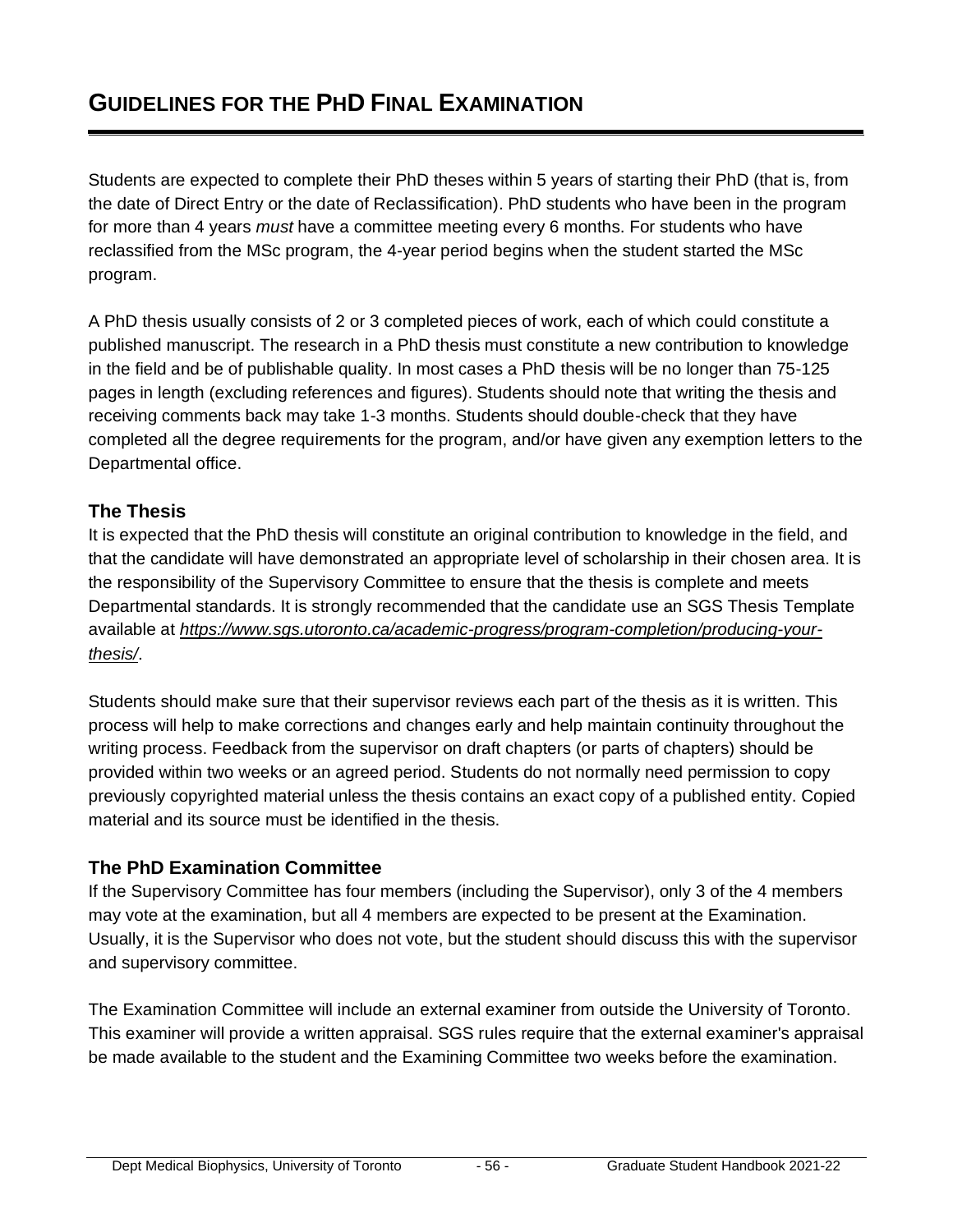# **Composition of the Examination Committee**

(Limited by SGS to a maximum of 6 voting members)

- *All* members of the Supervisory Committee (*of which 3 members vote)*
- External Examiner (who must be outside of U of T, be at an Associate Professor rank or higher, and arms-length to both the student and supervisor. This person MUST attend and be present during the exam. They must submit a written appraisal 2 weeks before the date of the exam. *(1 vote)*
- Another MBP faculty member who must be sufficiently far from the thesis work to establish the following: (i) the student can address a non-specialist scientific audience; (ii) the student has an adequate breath of knowledge to position and defend their work in the broader context of scientific endeavour. *(1 vote)*
- An Internal to U of T/External to MBP Faculty member. This member must not have been closely involved in the supervision of the thesis. This member must have an Associate or Full membership with SGS and arms-length to both the student and supervisor (SGS status may be checked at *<https://facultyandstaff.sgs.utoronto.ca/gfm/faculty-members-a-z/>*). In the event that it is difficult to appoint a suitable internal examiner outside of MBP, a Medical Biophysics faculty member can be appointed provided the arms-length criteria are met. *(1 vote)*
- Chair of Examination, appointed by SGS and non-voting.

## **Procedure and Timelines**

Students are encouraged to read through the guidelines here first, and then speak with either Annette or Donna for further discussion of the procedures.

At least 8-9 weeks before the examination:

- 1. The student obtains approval from the Supervisor to distribute a complete, edited draft of the thesis to all members of the Supervisory Committee. Students should provide at least two weeks' notice to Supervisory Committee members prior to a thesis being submitted for review. The review of the thesis should take no longer than 2-3 weeks by the Supervisory Committee member.
- 2. After the Supervisor and Supervisory Committee members have read the thesis, they will communicate any comments and concerns they may have to the student and at the same time can propose three internal to the university and external to the department examiners and three external examiners on the Final Committee Meeting Report for PhD Oral (*Appendix F*).
- 3. The student then submits the Final Committee Meeting Report (Appendix F) to Annette or Donna. The Graduate Coordinators will approve the suggested external examiner and additional examiners. Once this form has been approved the supervisor will receive email confirmation from Annette or Donna to contact the potential examiners for their availability for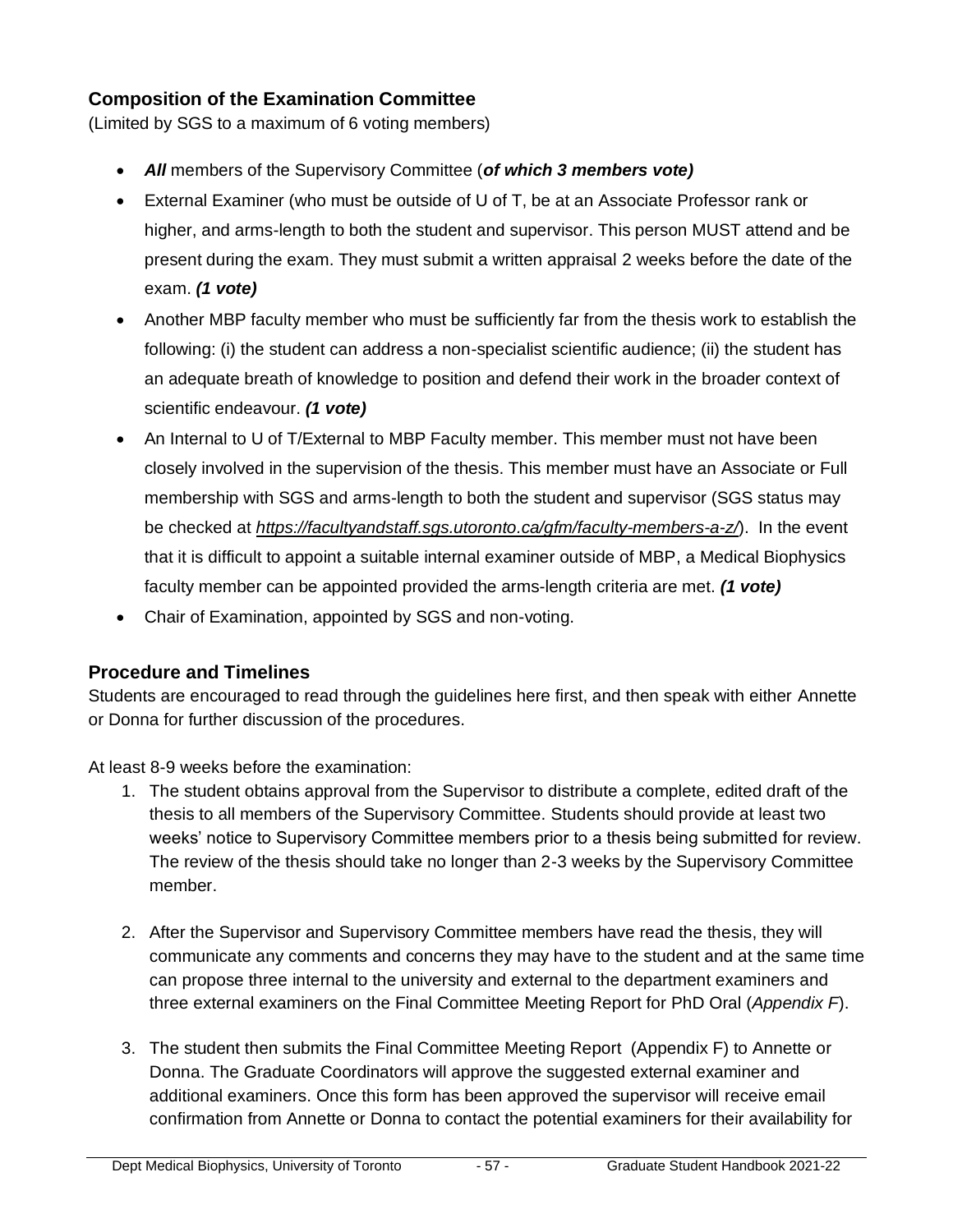the PhD exam. *Please note that it is up to the supervisor and the student to decide the time and date for the PhD examination.* The supervisor should explain to the external examiner that they are expected to write an appraisal of the thesis and submit it two weeks before the date of the exam.

An email will be sent together with an official appointment letter to the external examiner. The Department will outline the obligations of the external examiner as well as assist with potential travel arrangements and reimbursement procedures. Please note that the Department will reimburse the external examiner's economy airfare/transportation, plus reasonable expenses for one-night accommodation, meals and ground transportation up to \$1500. If the travel costs exceed that amount, it is expected that the supervisor will pay the difference. *The student must not be involved in this process, nor contact any of the examiners.*

At least 7-8 weeks before the examination:

- 1. A completed PhD Thesis Defense Form (Appendix G) should be submitted to Annette (downtown students) or Donna (uptown students). At the same time, the student will send Annette or Donna their abstract and title of the thesis.
- 2. Once the Graduate Coordinator approves Appendix G , Annette or Donna will send a confirmation email to the examining committee to confirm their participation for the exam.
- 3. The student provides an electronic copy of the thesis to all Examiners except for the external examiner. The student will need to send an electronic copy to Annette or Donna who will email it to the external examiner directly. The SGS Exam Chair does not need a copy of the thesis.

Two weeks before the examination:

1. If the external examiner has provided the appraisal by email, the MBP office will send it to the candidate and the examination committee. If the appraisal has not been received, the Department will ask the student if they are willing to proceed in spite of the delay in receipt of the appraisal. If the student agrees, they will be asked to sign a waiver to this effect. If the student does not wish to proceed, the oral examination will be postponed.

# **The Day of Examination**

## **Public Oral Presentation:**

This is a departmental requirement and not considered part of the official exam by the University. The student will present a 30-40 minute seminar on their work, in the presence of the Examination Committee, open to the public. The SGS Chair is invited to attend but need not do so. The Supervisor will introduce the candidate and the lecture. A public question period is permitted, but the Examination Committee does not take part in this question period. Questions from the examining committee are reserved for the closed examination. Faculty and students are encouraged to attend the oral presentations.

## **Closed Examination:**

The Examining Committee will retire to examine the candidate. The closed portion of the examination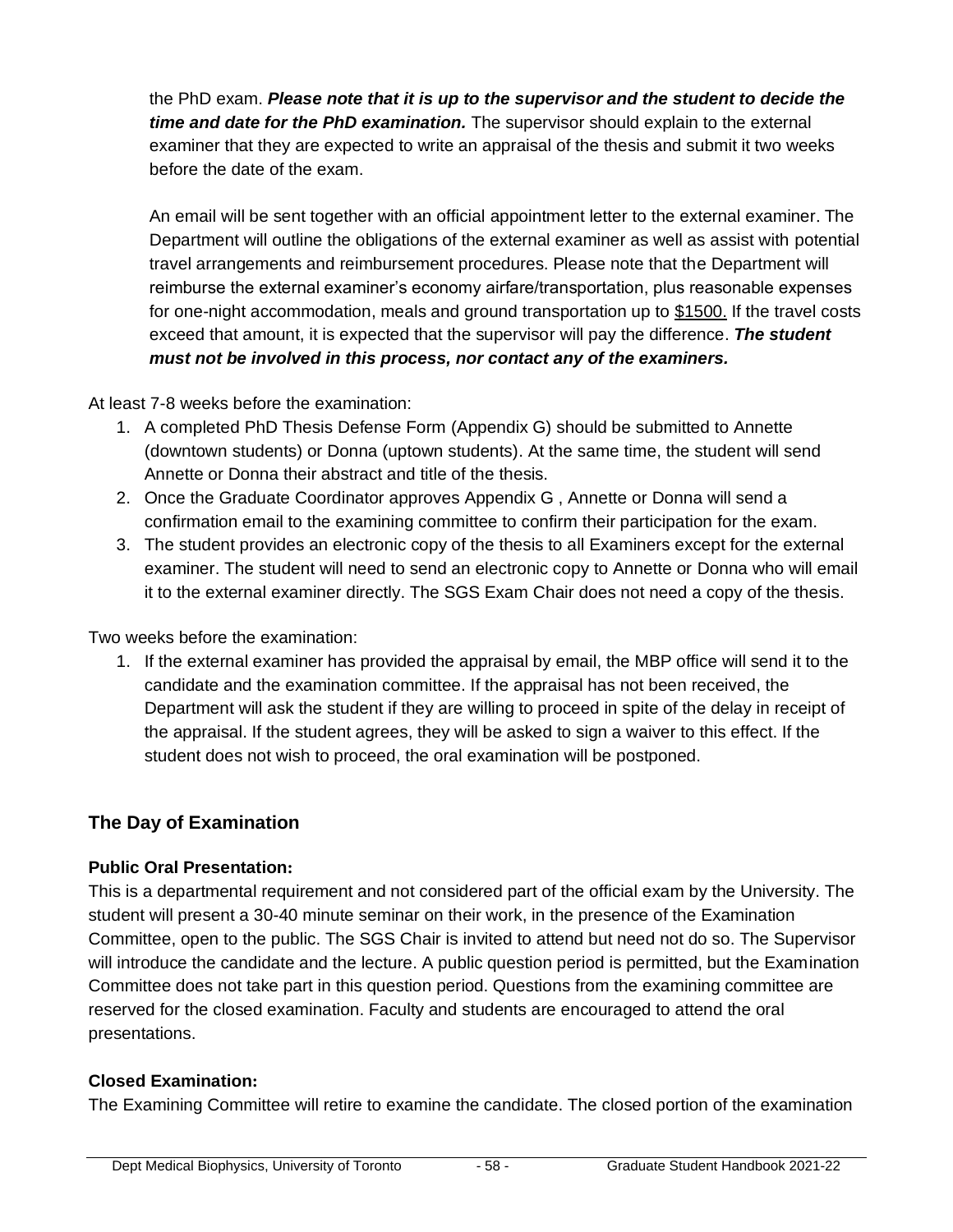will start not less than 10 minutes and not more than 2 hours after the public oral presentation. Please note that the Chair of the examination will invite the PhD candidate to make a presentation at the start of the closed exam -- students may decline if they wish.

## **Immediately after the Examination**

The candidate will be told at the end of the exam of the outcome and if any corrections/modifications need to be done to the thesis. Once these have been completed, the Supervisor must email a letter to the PhD Oral Examination Office (*sgs.doctoral@utoronto.ca*), with a copy to either Annette or Donna, certifying that the changes are complete. Once the changes are completed the student will upload their thesis to ProQuest.

*The candidates do not need to go to SGS for post examination paperwork. The post examination paperwork will be emailed to them.*

## **Possible outcomes of a PhD Examination**

- i) Pass with no changes to thesis.
- ii) Pass with Minor Corrections: The candidate has 1 month from the date of the exam to complete any minor corrections.
- iii) Pass with Minor Modifications: The candidate has 3 months from the date of the examination to complete the minor modifications.
- iv) Adjourn: The candidate has one year in which to schedule a reconvened examination, otherwise the result is considered to be a fail.

## **Additional notes:**

The Department requires one copy of the bounded hard cover thesis. This can be done at the U of T BookPod. For more information, visit *[http://bookpod.uoftbookstore.com](http://bookpod.uoftbookstore.com/)*/. Students are also free to choose another printing company. Students can choose whichever colour they prefer.

# **Restrict Thesis Release Date**

It is the intention of the University of Toronto that there be no restriction on the distribution and publication of theses. However, in exceptional cases, the student, in consultation with the thesis supervisor, may request to postpone public access for a period of 1-2 years from the date of the student's convocation. The restriction may be renewed at the discretion of the Chair. Students must submit Restrict Thesis form to MBP office.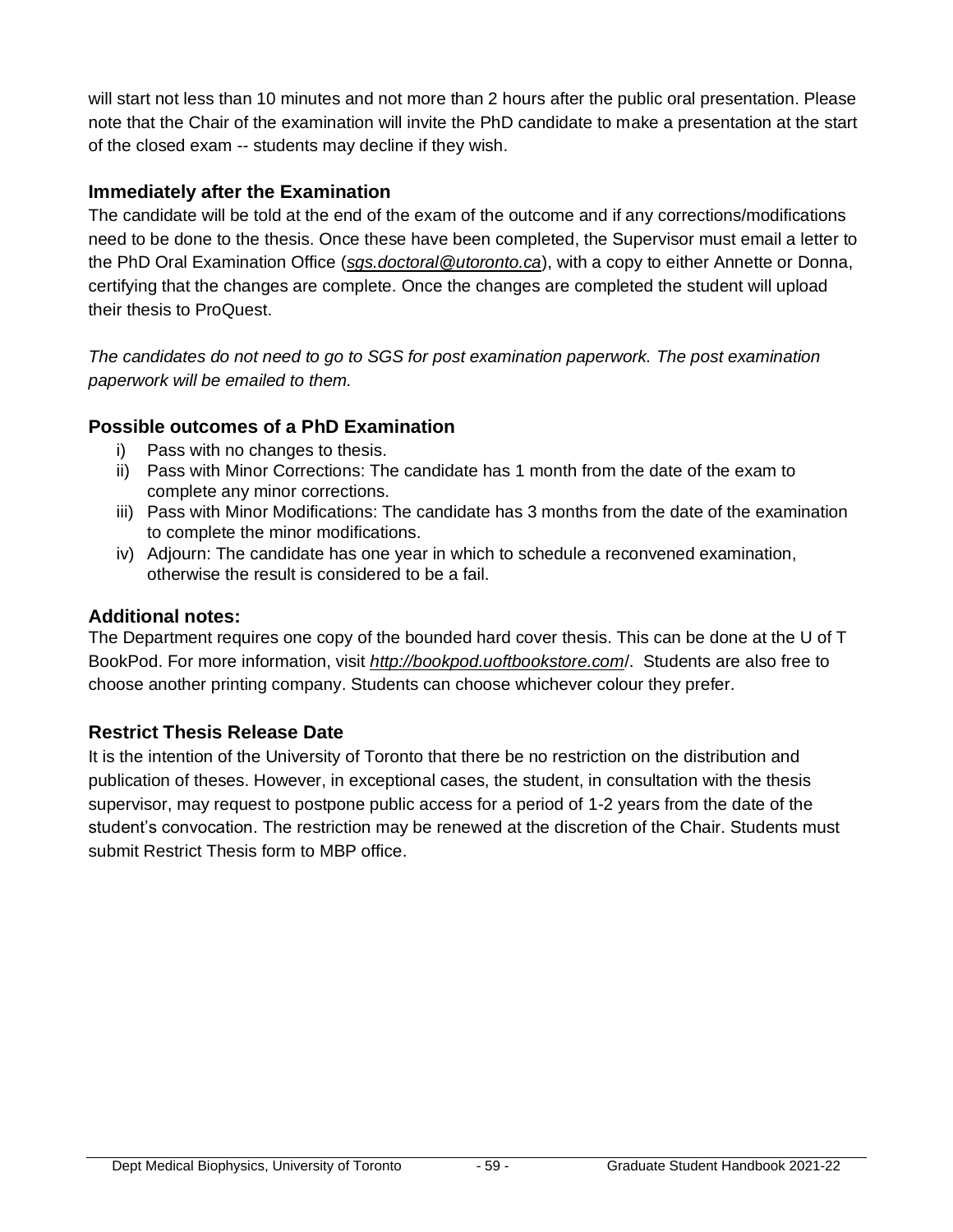# **TUITION FEES FOR FINAL YEAR DOCTORAL STUDENTS**

Academic fees for doctoral students in the final year of their program are prorated and based on the 12-month academic year. Incidental fees are charged on a sessional (term) basis. Doctoral candidates who complete all degree requirements (i.e., defend and submit a final thesis with all corrections and modifications approved) by September 15, 2021 do not pay fees for the Fall session. After September 16, a monthly fee will be charged for each month in which all degree requirements are not completed by the 15<sup>th</sup> day of the month. Doctoral students finishing between September 15 and January 14 will pay a one-session incidental fee and those finishing between January 15 and August 30 will pay a two-session incidental fee. Doctoral students will be billed for the annual fee but may choose to pay (1) the full fee, (2) the minimum first payment or (3) the fee based on expected date of completion. If a student pays less than the full year fee, please note that starting November 16 a monthly service charge will be applied to any outstanding balance. When degree requirements are complete, the Student Accounts Office will adjust the fees accordingly, including services charges to outstanding balances that have accrued since November 16. For final year doctoral student fee schedule, please see: *<https://www.sgs.utoronto.ca/academic-progress/program-completion/final-year-fees/>*

# **CONFIRMATION OF DEGREE & CONFIRMATION OF REGISTRATION LETTERS**

Confirmation of Degree Requirements letters (confirming that all degree requirements have been met) can only be issued by the School of Graduate Studies. It is their policy that all student fees must be paid in full before a letter is issued. To request such a letter, please go to the SGS website, *<https://www.sgs.utoronto.ca/academic-progress/student-forms-letter-requests>* and look under Confirmation Letters. SGS will confirm that all degree requirements have been met and that the student has no outstanding financial obligations to the University. There is no fee for the letter, for which 5 business days should be allowed.

Students who require a letter confirming enrolment for OSAP, immigration, and other governmentrelated purposes must also obtain the Confirmation of Registration letter from SGS, as outlined above.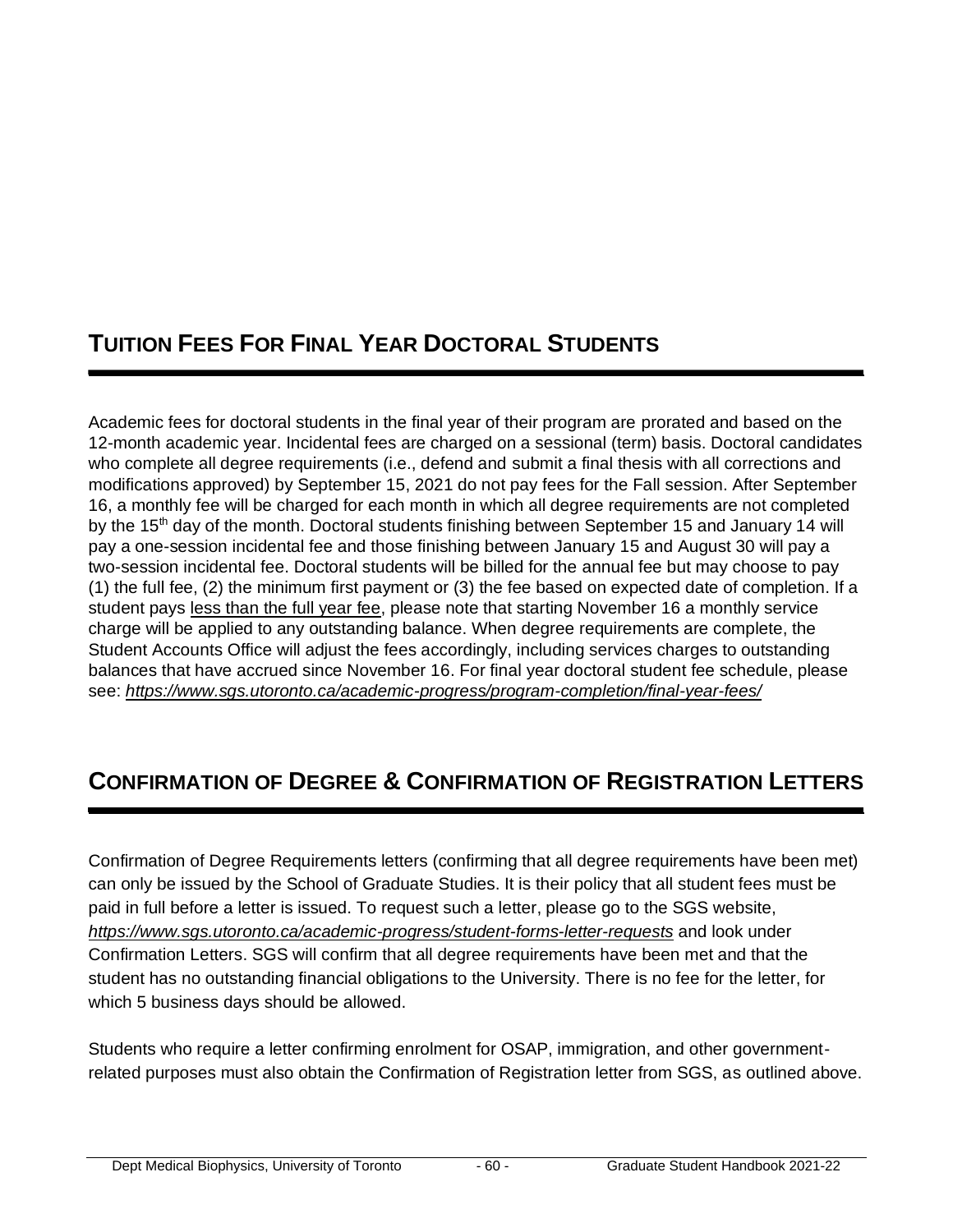# **GENEVA PARK RETREAT**

Due to COVID-19 the Department will be holding a two-day virtual retreat on Monday, September 27 and Tuesday, September 28 in lieu of the Geneva Park Retreat. Talks will be given by faculty, students and post-docs. In addition, there is a keynote speaker and an EDI session organized by the Student Executive. Registration for the event will open in early September.

Learn more about this event at: *<https://medbio.utoronto.ca/geneva-park-retreat>*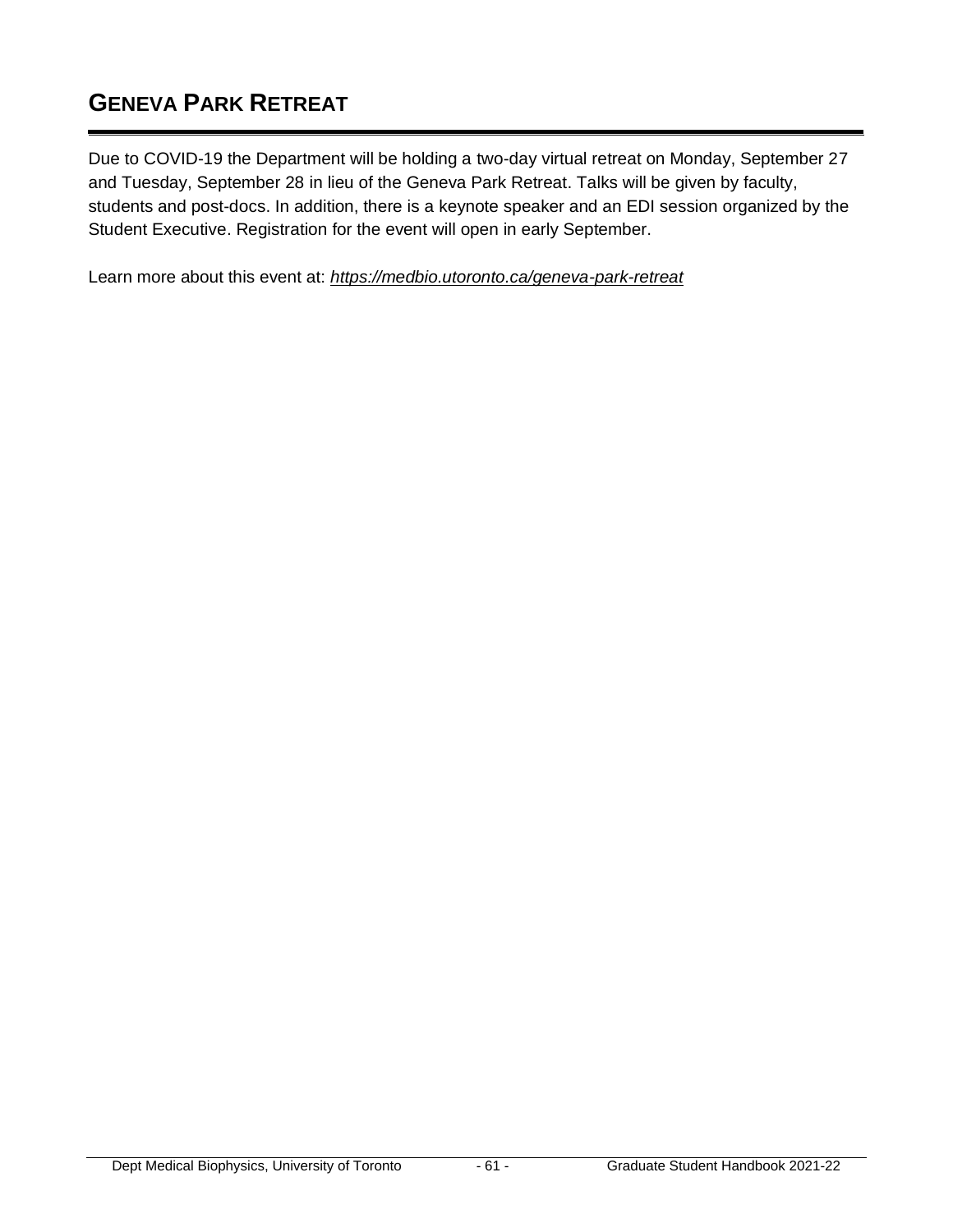# **MBP GRADUATE STUDENT EXECUTIVE**

Students enrolled in the department of Medical Biophysics are members of the MBP student association. A portion of the students' incidental fees goes to the Graduate Students Association (GSA), which in turn funds the MBP Graduate Student Executive.

The MBP Graduate Student Executive is an elected body of graduate students who represent student interests by participating in the standing committees of the Department, in addition to organizing academic, social and sporting events throughout the year. The MBP Graduate Student Executive meets semi-regularly over the course of the year to plan events and discuss issues of relevance to students. The MBP Graduate Student Executive is comprised of two cooperative branches – one at uptown (Sunnybrook and Rotman) and one downtown (PMCRT, HSC, OICR, Mount Sinai, St. Michael, Princess Margaret). Elections for these positions are held in September at both Sunnybrook and Princess Margaret; a listing of current representatives can be found at: *<http://www.mbpgsa.ca/policies>*

#### **Elected Positions**

Each branch has members filling the following positions:

# **DOWNTOWN**

#### **PRESIDENT**

- Advocate for MBP students at faculty and departmental levels;
- Coordinate and supervise the affairs of the GSA;
- Sit on the MBP Faculty Executive Committee as the student representative;
- Attend meetings of the interdepartmental Presidential Roundtable;
- Call and preside over meetings of the GSA;
- Appoint the Chief Returning Officer (CRO);
- Coordinate the MBP Open House, with the administration and the CRO;
- Coordinate the MBP Interview/Orientation Day, with the administration.

#### **VICE-PRESIDENT**

- Appoint and liaise with the head coordinators of the Geneva Park and JLM Committees;
- Schedule and coordinate GSU representatives to attend monthly UTGSU meetings;
- Facilitate the first-year mentorship program, giving guidance to the First-Year Representatives;
- Assume the roles and responsibilities of the President should the President be unavailable:
- Act as ombudsperson;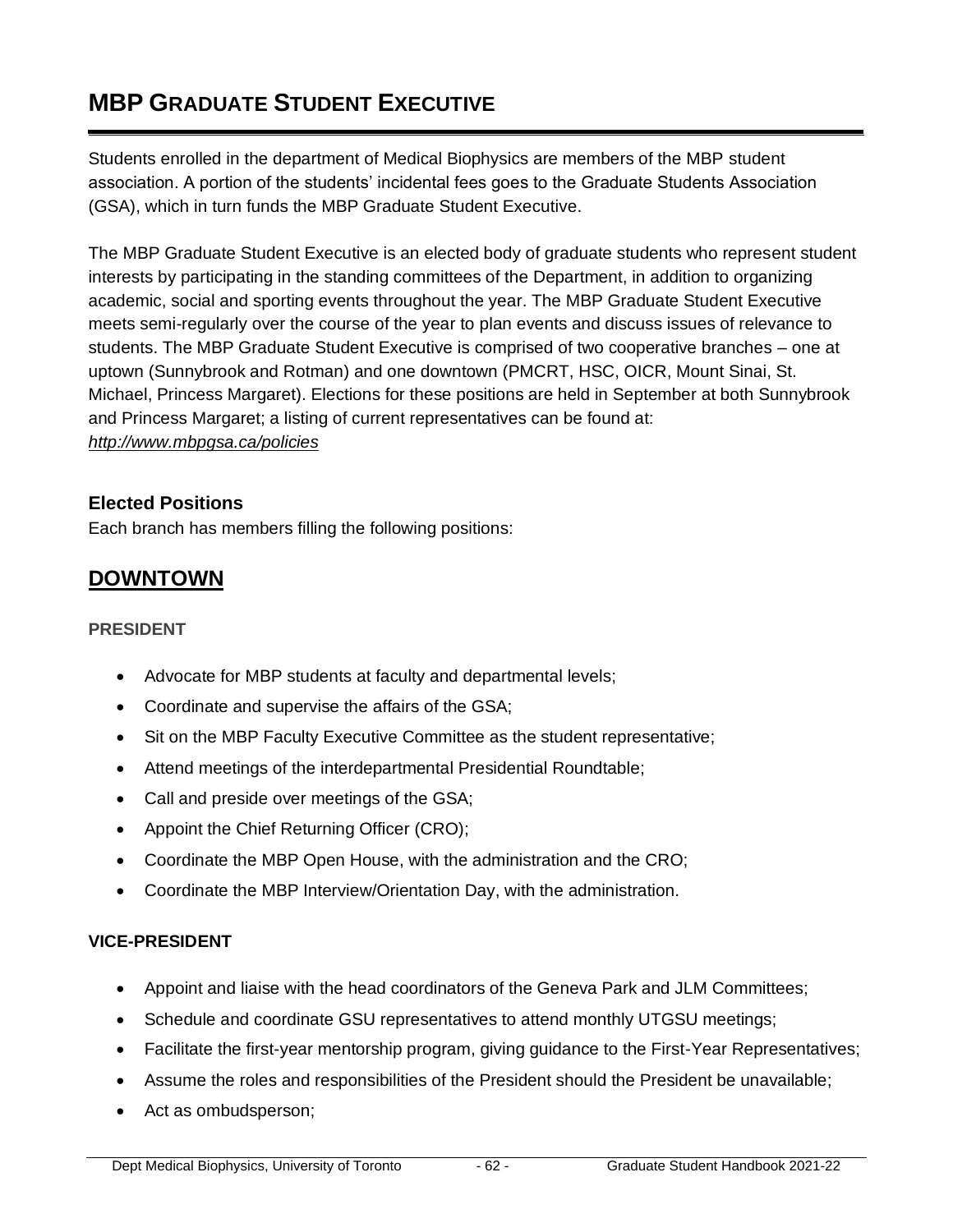- Address issues/conflicts raised by students through an ad-hoc feedback committee;
- In the case there is no fit candidate for Finance Representative, the Vice-President will assume the roles and responsibilities outlined.

#### **FINANCE REPRESENTATIVE**

- Represent and coordinate the financial affairs of the GSA;
- Keep proper records of financial spending of the GSA and its various committees, in the case of an audit;
- Manage the budgets of the GSA and its various committees;
- Ensure the Student Initiative Fund is upheld.

#### **COMMUNICATIONS REPRESENTATIVE**

- Responsible for the transcription and distribution of the agendas and/or minutes of meetings of the GSA;
- Responsible for the transcription and distribution of minutes of any town halls called by the Department Chair;
- Maintain all documentation relevant to the GSA, including but not limited to contact information of council and committee members, the Constitution, and the By-Laws.
- Maintain the various social media platforms of the GSA and, in the case there is no fit candidate for Webmaster, the GSA website;
- Coordinate the bi-weekly student newsletter, and any other communications or media initiatives.

#### **SOCIAL REPRESENTATIVES**

- Maximum of 2 may be elected;
- Act as head coordinator(s) of the Social Committee;
- Organize monthly social events;
- Organize the annual MBP Holiday Party, and appoint a separate organizing committee, if necessary;
- Coordinate sports-related events, including but not limited to intramural teams, viewing events, tournaments, etc.;
- Represent MBP when organizing collaborative events with other departments.

#### **FIRST-YEAR REPRESENTATIVES**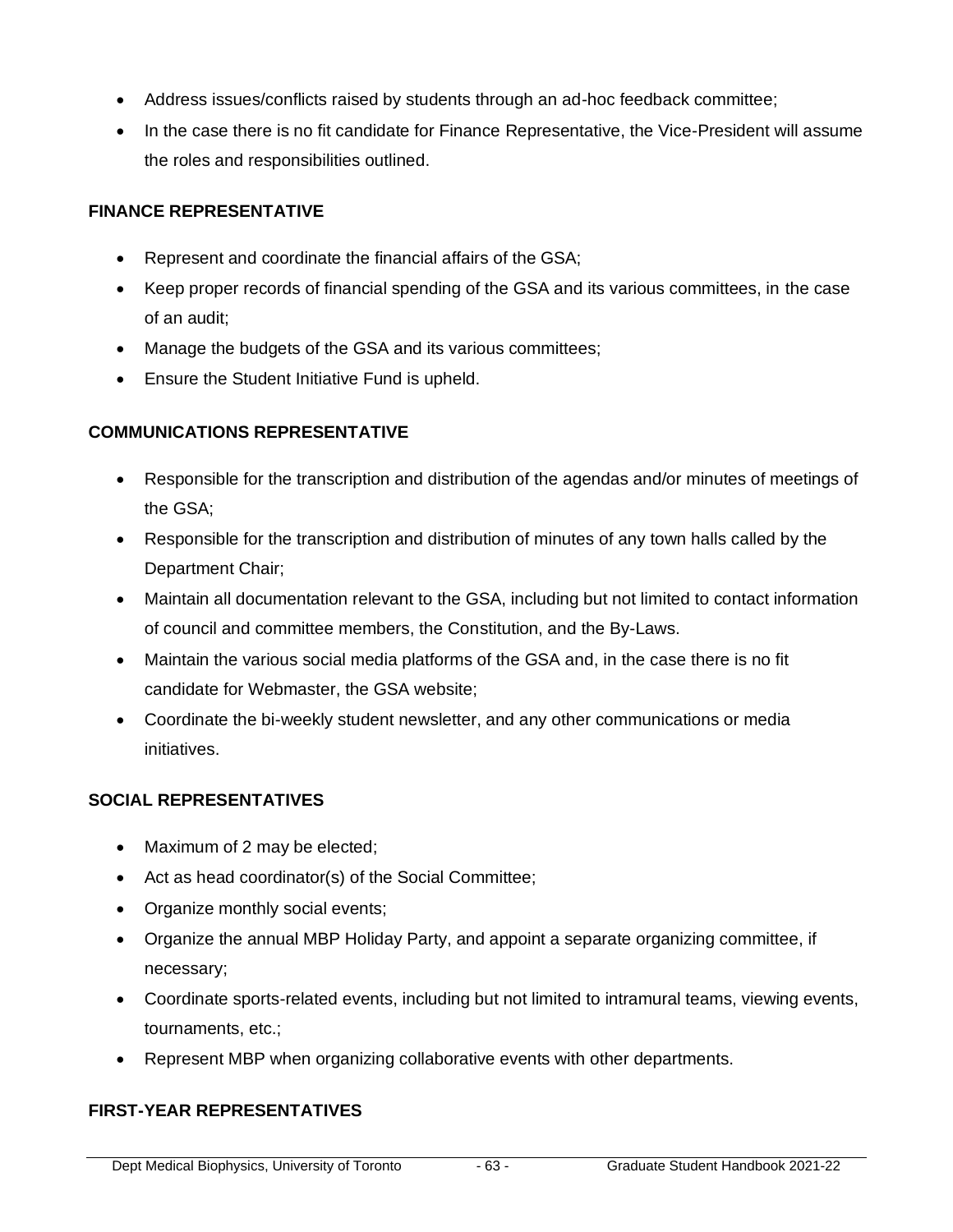- Maximum of 2 may be elected;
- Present first-year interests and concerns to the GSA;
- Coordinate the MBP Mentorship Program, and any other first-year-related initiatives.
- Aid in the organization of the MBP Orientation Day with the President.

# **UPTOWN**

#### **PRESIDENT**

- Coordinate and supervise the affairs of the GSA;
- Sit on the MBP Faculty Executive Committee as the student representative;
- Call and preside over meetings of the GSA;
- Appoint the Chief Returning Officer (CRO);
- Coordinate the MBP Open House, with the administration and the CRO;
- Coordinate the MBP Interview/Orientation Day, with the administration.

#### **VICE-PRESIDENT**

- Assume the roles and responsibilities of the President should the President be unavailable;
- Represent and coordinate the financial affairs of the GSA;
- Keep proper records of financial spending of the GSA and its various committees, in the case of an audit;
- Manage the budgets of the GSA and its various committees;
- Ensure the Student Initiative Fund is upheld.

## **APPOINTED POSITIONS & COMMITTEES**

#### **WEBMASTER**

- The webmaster may be from either Downtown or Uptown, but must be available by, minimum, email to both Downtown and Uptown representatives;
- Maintain and update the GSA website;
- Maintain the various social media platforms of the GSA, if necessary;
- Integral to maintaining the GSA website's elections platform during Elections.

## **DOWNTOWN**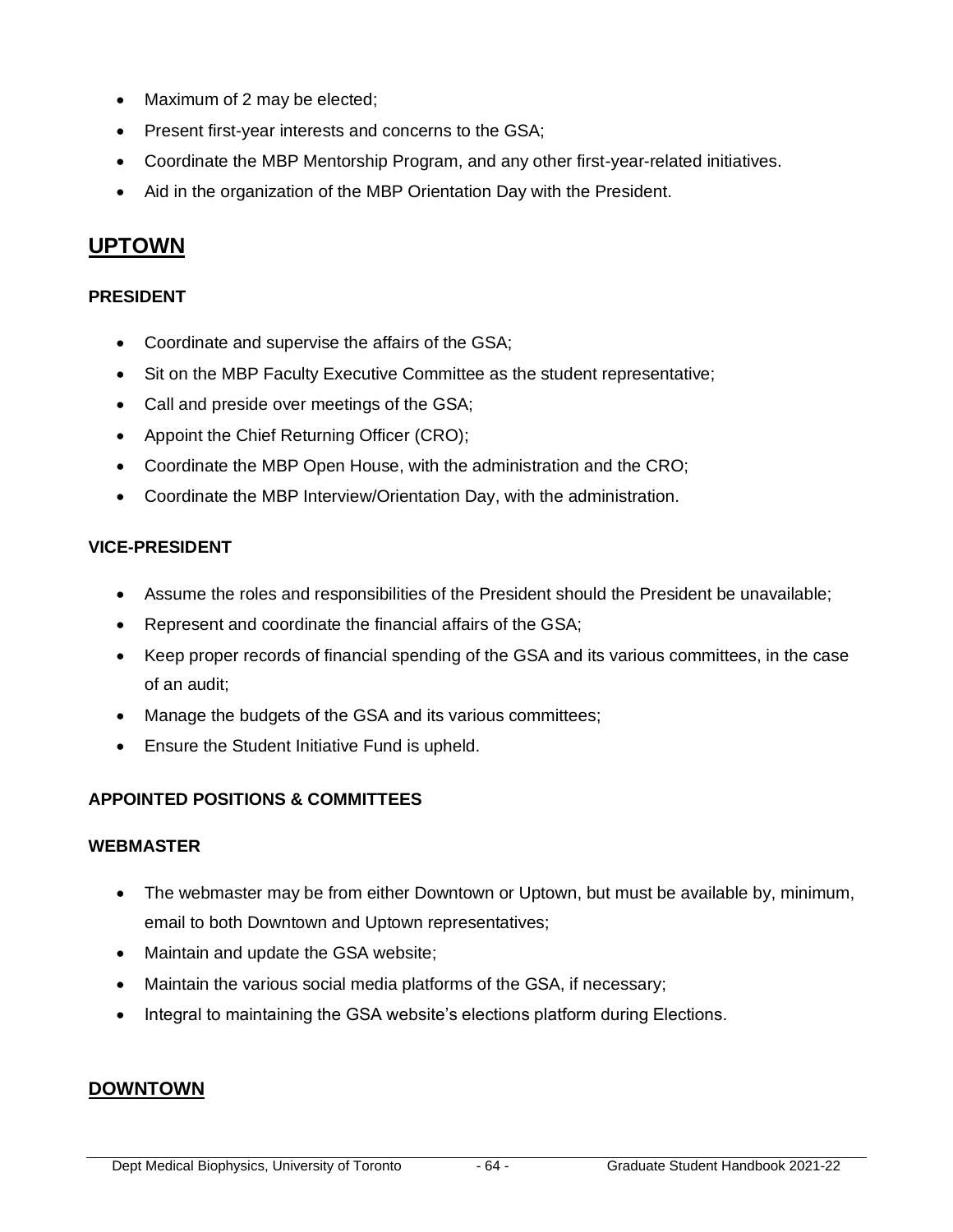## **CHIEF RETURNING OFFICER (CRO)**

- Must be a currently enrolled student who has previously served as MBPGSA President (at any time), or Vice-President in the case there is no fit candidate;
- Aids the President in their duties in an advisory capacity;
- Ensure the Constitution and its By-Laws are upheld;
- Act as Chief Electoral Officer (CEO) and coordinate the general elections with impartiality, with the aid of the administration and Webmaster.

## **GSU REPRESENTATIVES**

- Minimum of 2 must be appointed from the Downtown GSA;
- Attend monthly UTGSU Council meetings;
- Report all UTGSU affairs at meetings of the GSA;
- Act as liaison between the GSA and the UTGSU.

#### **SOCIAL COMMITTEE**

Chaired by the Social Representatives, the MBP Social Committee organizes various events to cater to the social needs of MBP students. We plan annual events, such as the FacMed Halloween Party, Movember x MBP, the Holiday Party, and St. Patty's Day, and complement these with smaller, monthly events that are more diverse in nature, such as movie nights, summer patio nights, day trips to explore Toronto, and sports games. Every member is given the opportunity to plan and execute an event on their own, so this is a great opportunity to get involved with the MBPGSA.

Please be advised that in light of possible COVID-19 restrictions and social distancing requirements, social events may be held online through Zoom.

## **MBP Symposium (formerly JAMES LEPOCK MEMORIAL (JLM) SYMPOSIUM COMMITTEE**

The James Lepock Memorial Student Symposium is an important event, which commemorates the significant contributions of the Dr. James Lepock to research and the Department of Medical Biophysics and provides an opportunity for MBP students to present their research in a conference setting. The JLM Symposium is a student-led initiative, which fosters scientific debate across disciplines, streams and institutes. MBP students have the opportunity to showcase their research in the form of either a scientific poster or oral presentation at the Symposium, and best presenters are recognized with merit awards. **All first-year students are expected to present a poster at this symposium.** This event also features keynote addresses from both local and international experts in the field of Medical Biophysics and is attended by more than 150 students and faculty members every year.

The JLM is a day-long event and is open to all graduate students, post-doctoral fellows, summer/co-op students in MBP and all faculty members in the Temerty Faculty of Medicine. Each year, the Symposium Committee plans and executes to deliver a successful JLM Symposium.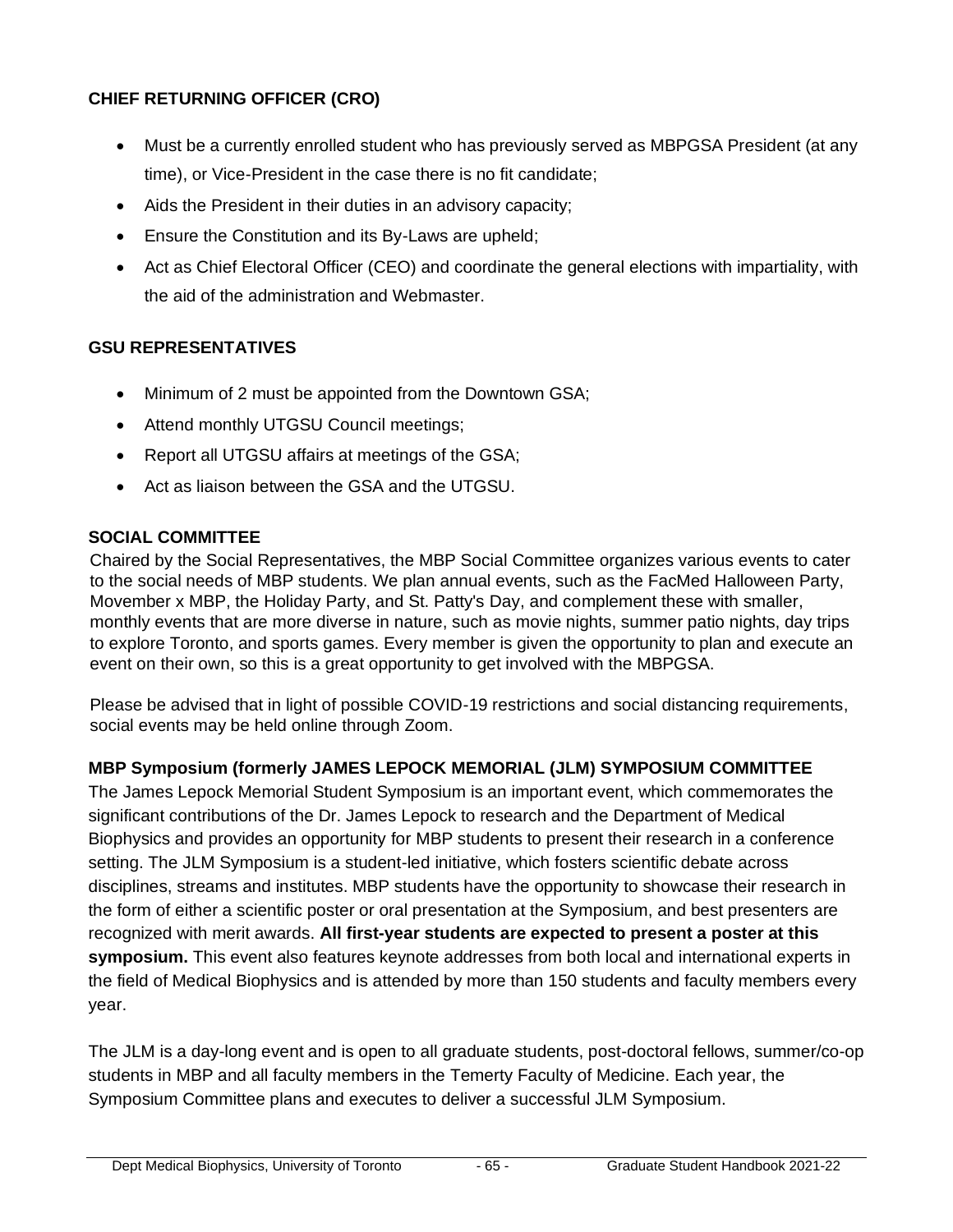#### **GENEVA PARK RETREAT COMMITTEE**

The MBP Geneva Park Organization Committee plans and organizes the scientific programs for the annual Medical Biophysics Annual Retreat at Geneva Park. This event occurs over three days and allows for students to meet with faculty members in Medical Biophysics and to learn about their research programs in a relaxed and bucolic setting. We have a Departmental meeting, keynote talk, spotlight talk, and an award banquet, as well as recreational time. Members of this committee connect with faculty, schedule speaker events, and plan recreational activities for students.

#### **MBP CAREER DEVELOPMENT ASSOCIATION**

The MBP Career Development Association is a new student-run initiative aimed to connect current MBP students with alumni through panel sessions, workshops, culminating in an alumni reception. Our goal is to offer students with resources to aid in the transition from graduation to employment. Along with our alumni events, we intend to build an online network through LinkedIn to connect the MBP community. We are also collaborating with other graduate career-development associations (Molecular Genetics, Laboratory Medicine and Pathobiology, and Science Career Impact Project) to hold inter-departmental events.

#### **MBP COMMUNITY OUTREACH COMMITTEE**

The MBP Community Outreach Committee is a student-run initiative with a passion for promoting scientific engagement and community-building outreach activities. We believe in equal access to STEM opportunities and partner with the MBP community, surrounding research institutes, and outreach leaders to bring cutting-edge MBP research exposure to younger generations from a variety of socioeconomic and educational backgrounds. Successfully led initiatives include a March Break Camp for high-school students, one-day hands-on scientific workshops, and an e-mentorship program between MBP graduate students and the Foundation for Student Science and Technology. We also engage MBP graduate students and faculty to participate in our non-science related outreach activities, which include partnering with FixThe6 in a 100 for the Homies event to benefit the homeless population in Toronto and partnering with Canadian Blood Services for Team Blood Drives.

## **UPTOWN**

## **CHIEF RETURNING OFFICER (CRO)**

- Must be a currently enrolled student who has previously served as MBPGSA President (at any time), or Vice-President in the case there is no fit candidate;
- Aids the President in their duties in an advisory capacity;
- Ensure the Constitution and its By-Laws are upheld;
- Act as Chief Electoral Officer (CEO) and coordinate the general elections with impartiality, with the aid of the administration and Webmaster;
- In the case that there is no eligible candidate, the Downtown CRO will assume these roles.

#### **GSU REPRESENTATIVES (min. 2)**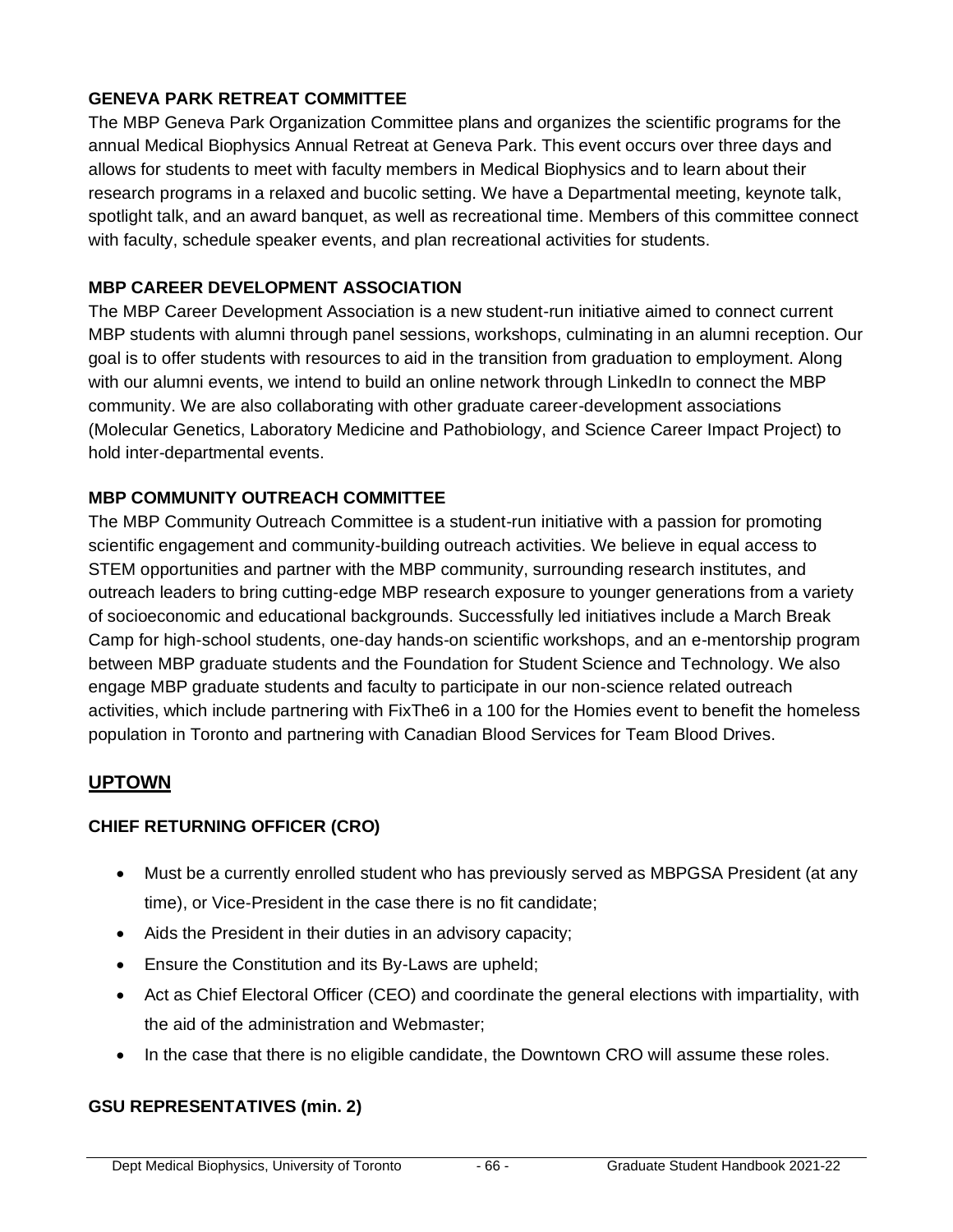- Minimum of 2 must be appointed from the Uptown GSA;
- Attend monthly UTGSU Council meetings;
- Report all UTGSU affairs at meetings of the GSA;
- Act as liaison between the GSA and the UTGSU.

#### **MBP OLYMPICS COMMITTEE**

The MBP Olympics Committee help to organize and run our annual MBP Olympics Games held at Sunnybrook Park. This includes helping to plan the various games and competitions, recruiting teams to participate, organizing our end-of-year Olympics BBQ and more.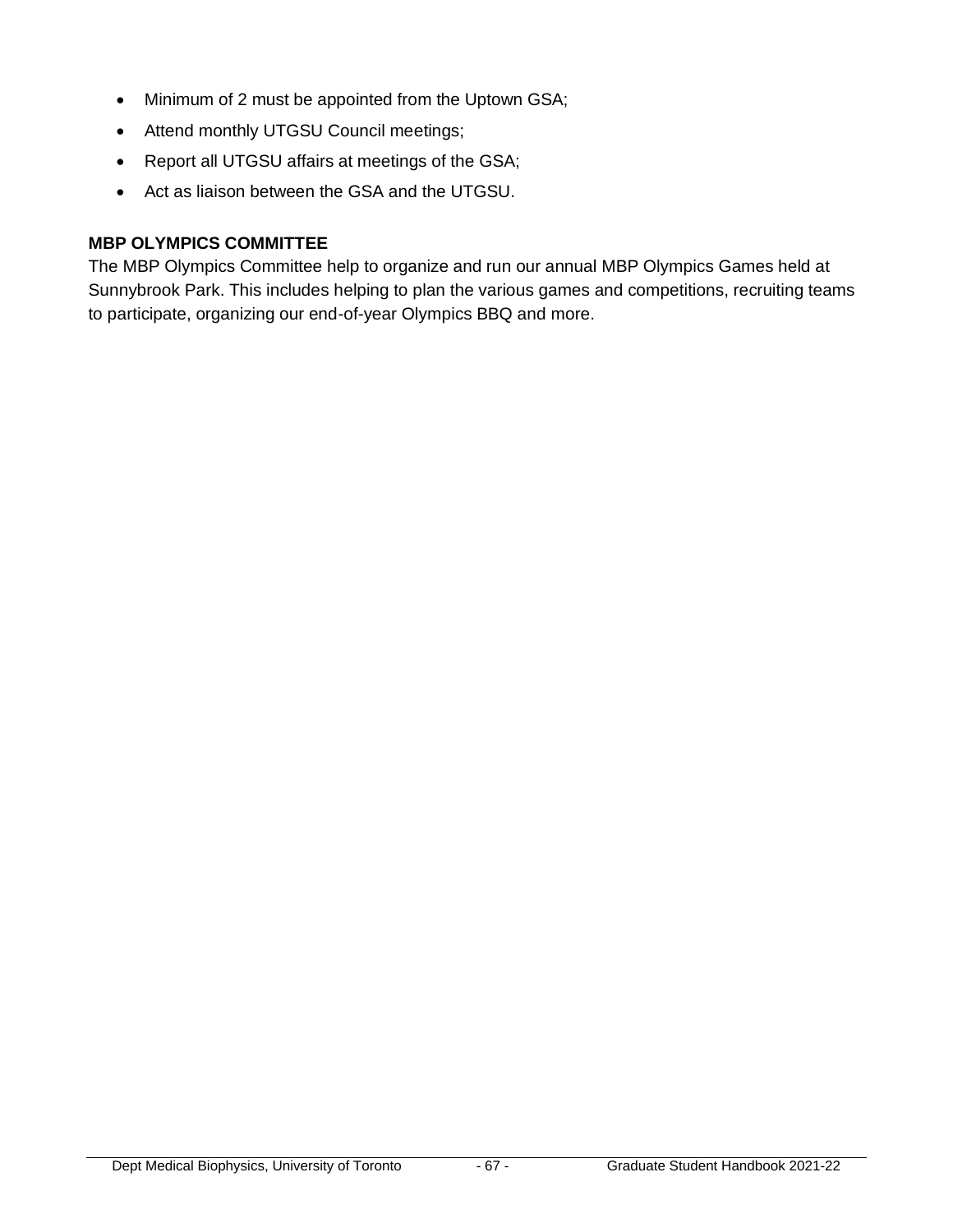It is possible that illness may interrupt a graduate training program temporarily. Under these circumstances, the student and the supervisor should discuss the projected absence as early as possible so that the student's work may be covered (e.g. cells or animals maintained). A prolonged absence may necessitate a change in the research project, and this too needs to be discussed. In most cases, satisfactory ways of resolving research, academic and financial issues are reached between the student and the supervisor concerned. When this is not possible, the Graduate Coordinator or Department Chair should be consulted. Before or during compassionate leave for urgent family reasons, the student needs to inform the supervisor so that important aspects of their research can be attended to pending the student's return. If an extended leave is required, a Leave of Absence form should be completed. Please drop by the departmental office to pick up the form.

Maternity leave generally provides more opportunity for planning of the necessary absence. As early as possible, the student should discuss her work environment with the supervisor so that potential hazards to the fetus can be avoided. As well, the student and her supervisor should discuss the length of pre- and post-natal absence and plans for her research project during the absence. Depending on the length of the maternity leave, and the nature of a particular project, it may be necessary to continue the research temporarily using other laboratory personnel, or in rare cases to switch to a new project. The student's stipend will continue to be paid by her supervisor during maternity leave to a projected maximum time of 4 months. A student may apply for a one to three term leave of absence from the University. During this leave, students do not pay fees, register, make use of the University's facilities and are not eligible for any awards.

# **The School of Graduate Studies policy on leave**

Graduate students whose program require continuous registration may apply to their Graduate Coordinator for a one session to three session leave during their program of study for:

- Serious health or personal problems which temporarily make it impossible to continue in the program, or
- Parental leave by either parent at the time of pregnancy, birth or adoption, and/or to provide full-time care during the child's first year. Parental leave must be completed within twelve months of the date of birth or custody. Where both parents are graduate students taking leave, the combined total number of sessions may not exceed four.
- During the leave, students will not be paid stipend or receive award installments.

Once on leave, students will neither be registered, nor will they be required to pay fees for this period. In general, students on leave may not make demands upon the resources of the University, attend courses or expect advice from their supervisor. As an exception, students on leave for parental or serious health reasons who wish to consult with their supervisor or other faculty are advised to make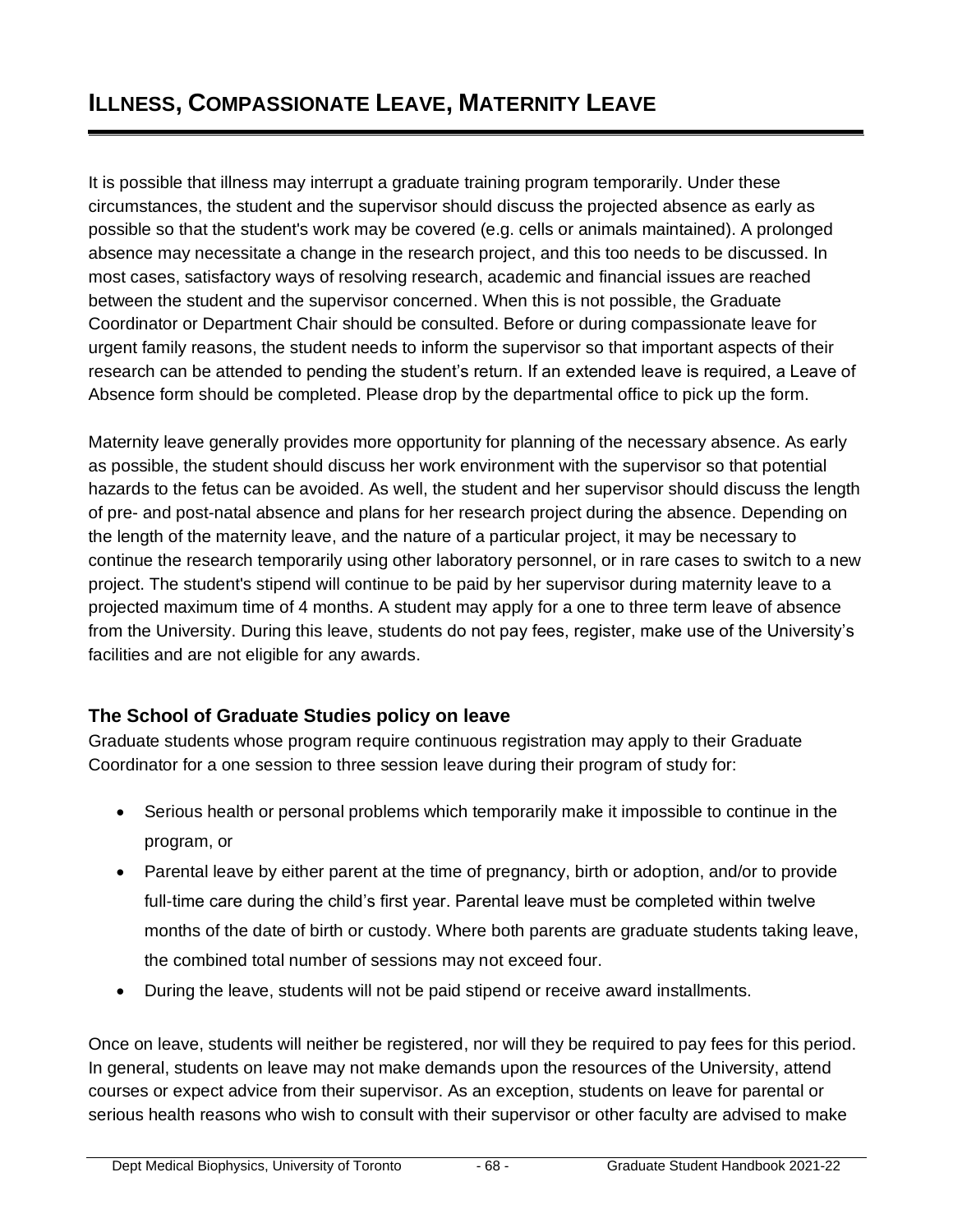special arrangements through their department. Students on leave will not be eligible to receive University of Toronto fellowship support. In the case of other graduate student awards, the regulations of the particular granting agency apply.

Students may make application for a leave by completing the Leave Request Form and submitting it to their Graduate Coordinator for approval. The form is then sent to the School of Graduate Studies for processing. The termination date of the degree program will be extended by the duration of the leave taken, i.e., one, two, or three sessions as appropriate. Except for parental leave or in exceptional circumstances, it is not expected that a student will be granted more than one leave under the terms of this policy. Normally the start and finish of the leave would coincide with the start and end of a session. When students require a leave to begin in mid-session, they are advised to contact the Director of Student Services at the School of Graduate Studies to make special arrangements. Leave requests that do not fall under the terms of this policy will require final approval from the School of Graduate Studies. If the student plans on taking maternal or parental leave, they should discuss this well in advance with their supervisor and the Departmental office as some of the granting agencies may assist with this. The amounts and terms vary depending on the source of the student's stipend.

# **Leave of Absence Stipendiary Fund**

The Office of Graduate and Life Sciences Education (GLSE) in partnership with the School of Graduate Studies and with support from the SGS Dean's Innovation Fund created the *Leave of Absence Stipendiary (LOA) Fund* for research-stream graduate students. The LOA is available for a one-term leave of absence due to health issues (physical and/or mental health challenges). Funding is available up to \$5,000 per student for one term on a one-time only basis. Please visit *<http://www.glse.utoronto.ca/glse-leave-absence-stipendiary-fund>* for additional information and application instructions.

# **Temerty Faculty of Medicine Guidelines on Graduate Student Personal Time Off**

Within the Temerty Faculty of Medicine, it is recognized that many graduate students conduct their research almost exclusively within a laboratory setting, where they may or may not have control over their hours and the flow of the research program. Students are not employees and therefore have no rights to employee benefits, including paid vacation entitlement. However, it is recognized that in order for a graduate student to reach their full potential, achieve academic excellence and maintain a healthy work life balance, they benefit from some personal time off or 'vacation'. There are SGS policies and procedures in place for students who require a leave of absence for parental, personal or medical reasons. However, there are no University or SGS policies regarding graduate student personal time off / 'vacation'. The following guidelines for faculty and graduate students provide a framework for reasonable expectations. As a general rule, students might reasonably expect up to three weeks (15 working days) per year in personal time off, plus statutory holidays, under the following conditions:

• Time off provisions should be negotiated, in a clear and transparent manner, between the supervisor and the graduate student.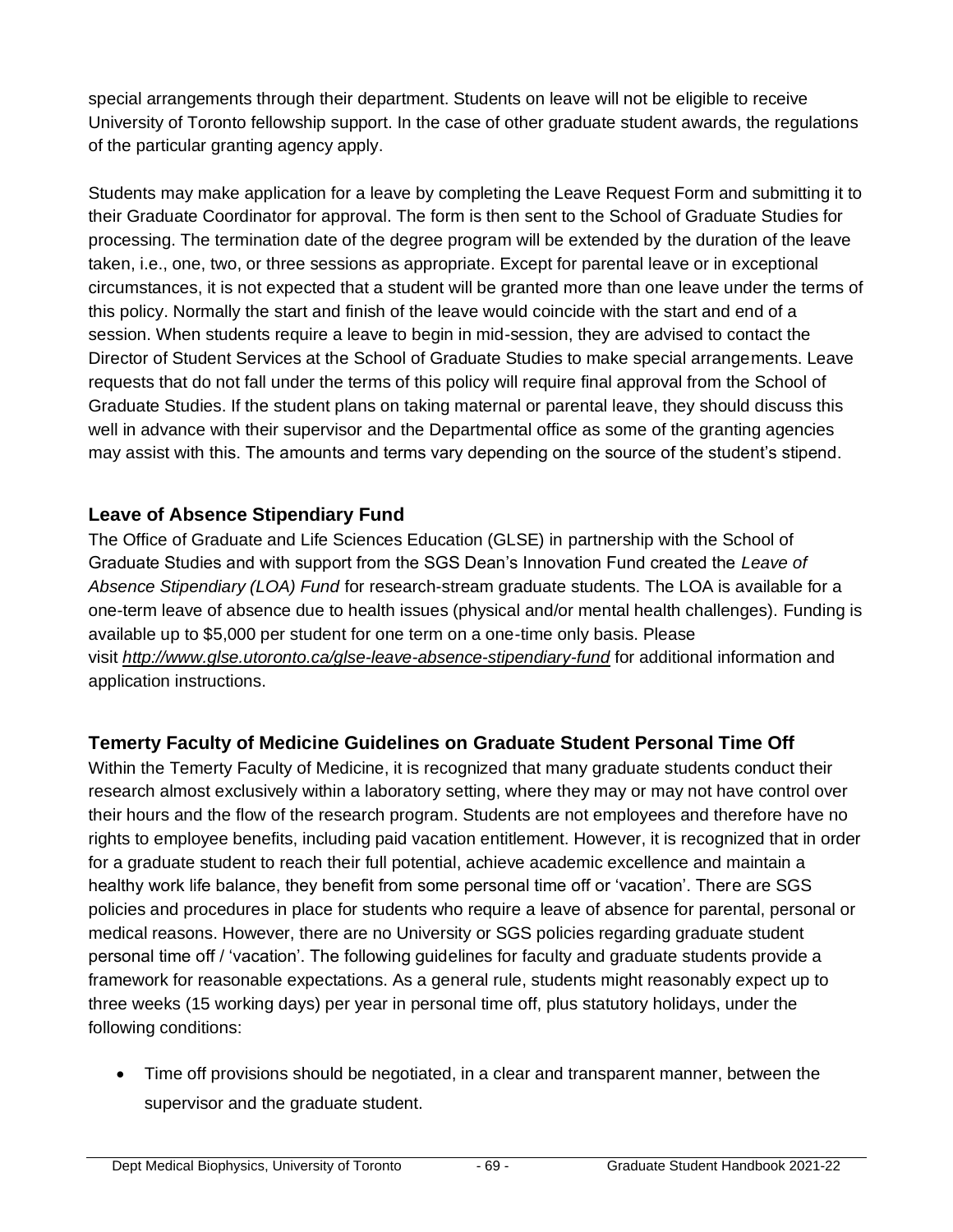- Time off should not compromise the research program and/or the student's graduate studies. Students must ensure that laboratory work, experimentation and other time sensitive activities are either completed, or arrangements made for others to continue ongoing work.
- Consideration should be given to when the building or lab is closed (i.e. winter holidays) when taking time off.
- Time sensitive deadlines (i.e. award applications, abstract submissions) must be taken into consideration.
- Time off cannot be carried forward from year to year.
- Time off should be requested as far in advance as possible.
- The student and supervisor should be able to maintain contact as appropriate if the student is away for an extended period.
- Given that students receive remuneration as a stipend, not salary, the stipend continues, unaffected by this personal time off.
- Attendance at social activities within the academic community (departmental picnic etc.) or scientific meetings do not fall under the category of personal time off.
- Sick leaves or absences for health reasons must be documented and do not fall under category of personal time off.

# **MENTAL HEALTH RESOURCES FOR MBP STUDENTS**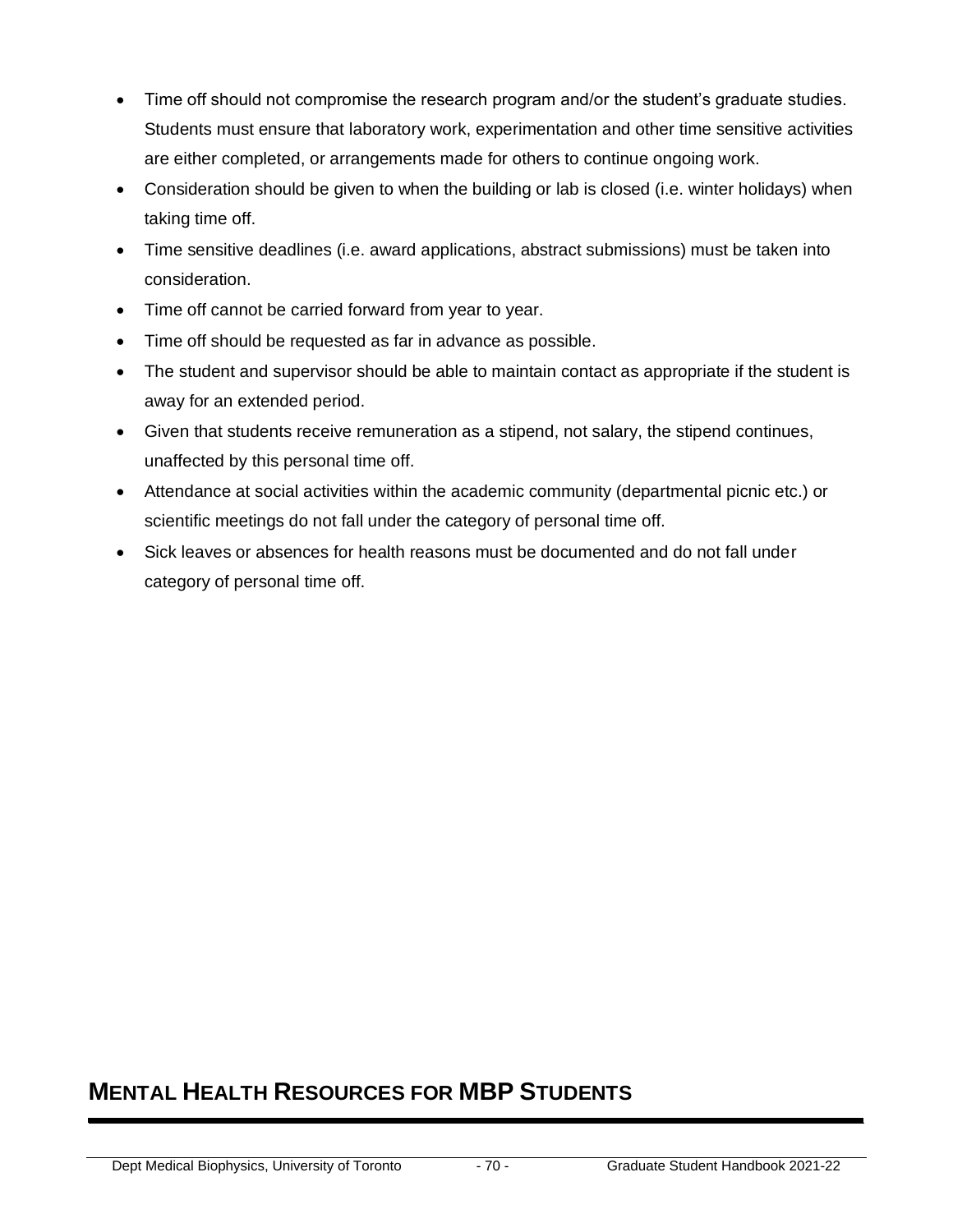In crisis, visit the closest Emergency Room or call 911. For a more complete list of resources, please visit: *<https://medbio.utoronto.ca/mental-health-resources>*

## **Counselling**

#### **School of Graduate Studies Embedded Counsellors** (free)

Phone: 416-978-8030, Ext. 5. Book an appointment for counselling by phone or walk-in at 214 College Street, Room 111 Note: Phone rarely answered; may be on hold for 30-60 minutes.

**OISE Psychology Clinic** (~\$25/session) Email: oiseclinic@utoronto.ca, Phone: 416-978-0620 Location: 252 Bloor Street West, Suite 7-296

**Free Walk-In Counselling Services:** List of locations at *[www.utgsu.ca/insurance/walk-in-counselling/](http://www.utgsu.ca/insurance/walk-in-counselling/)*

#### **Community Helplines: 24-hour access to anonymous support (unless otherwise noted)**

**Good 2 Talk Student Helpline:** 1-866-925-5454 **Distress Center Hotline:** 416-408-4357 **Suicide Prevention Hotline:** 1-800-273-8255 **Gerstein Center Mental Health Crisis Line:** 416-929-5200 **Assaulted Women's Helpline:** 416-863-0511 **My SSP for International Students**: 1-844-451-9700 **Anishnawbe Health Mental Health Crisis Line for Aboriginal students**: 416-891-8606 **Drug and Alcohol Helpline**: 1-800-565-8603 **Ontario Mental Health Helpline**: 1-866-531-2600 **Ontario Problem Gambling Helpline**: 1-888-230-3505 **Sexual Assault & Domestic Violence Care Centre**: 416-323-6040 **Toronto Rape Crisis Centre**: 416-597-8808 **LGBTQ Youthline** (peer support, open Sun-Fri 4-9pm): 1-800-268-9688

#### **Online Mental Health Resources**

**UTGSU Wellness Portal** (*<http://uoft.me/wellnessportal>*): Information hub for wellness resources at U of T.

**U of T Safety & Support** (*[http://safety.utoronto.ca](http://safety.utoronto.ca/)*): Compilation of on- or near-campus resources for crises.

**Graduate Peer Support Network** (*<https://uoftgpsn.ca/>*): A student-led, student-centred initiative that aims to support University of Toronto graduate students in their health and well-being. **Identify, Assist, Refer Training** (*[http://iar.utoronto.ca\)](http://iar.utoronto.ca/):* Online training module to provide tools to help a friend.

**LinkMentalHealth.com** *[\(http://www.linkmentalhealth.com](http://www.linkmentalhealth.com/)*): Help to find local therapists specific to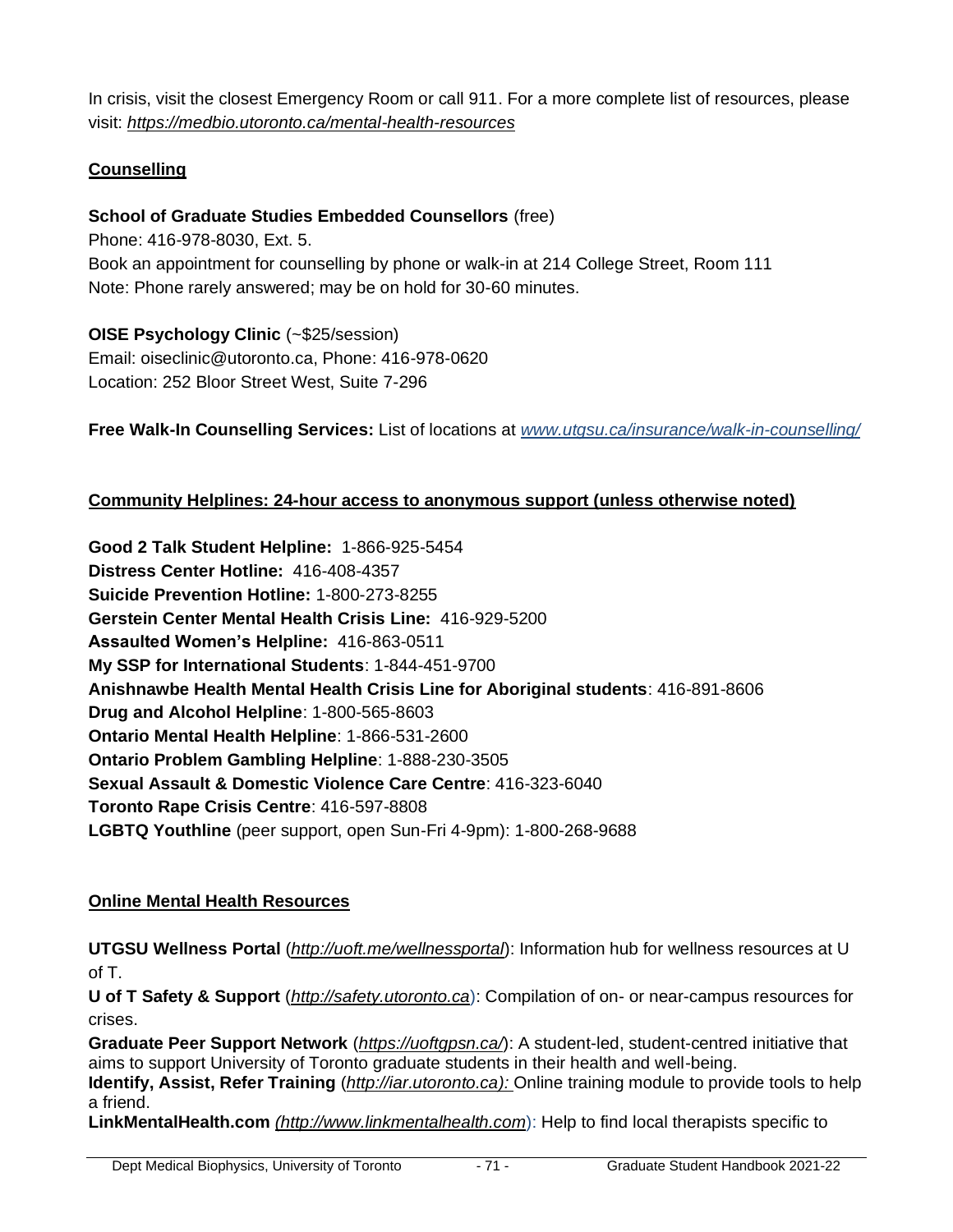your needs.

**eMentalHealth.ca** (*<https://www.ementalhealth.ca/>*): Search engine for local mental health resources. **TranQool** (*[https://tranqool.com](https://tranqool.com/)*): Video-based counselling and therapy.

**Be Safe** (*<https://besafeapp.ca/>*): App for creating a safety plan to prepare for a crisis.

**Headspace** (*[https://www.headspace.com](https://www.headspace.com/)*): App to aid with mindfulness and meditation.

*Compiled by the MBPGSA Mental Health & Wellness Committee.*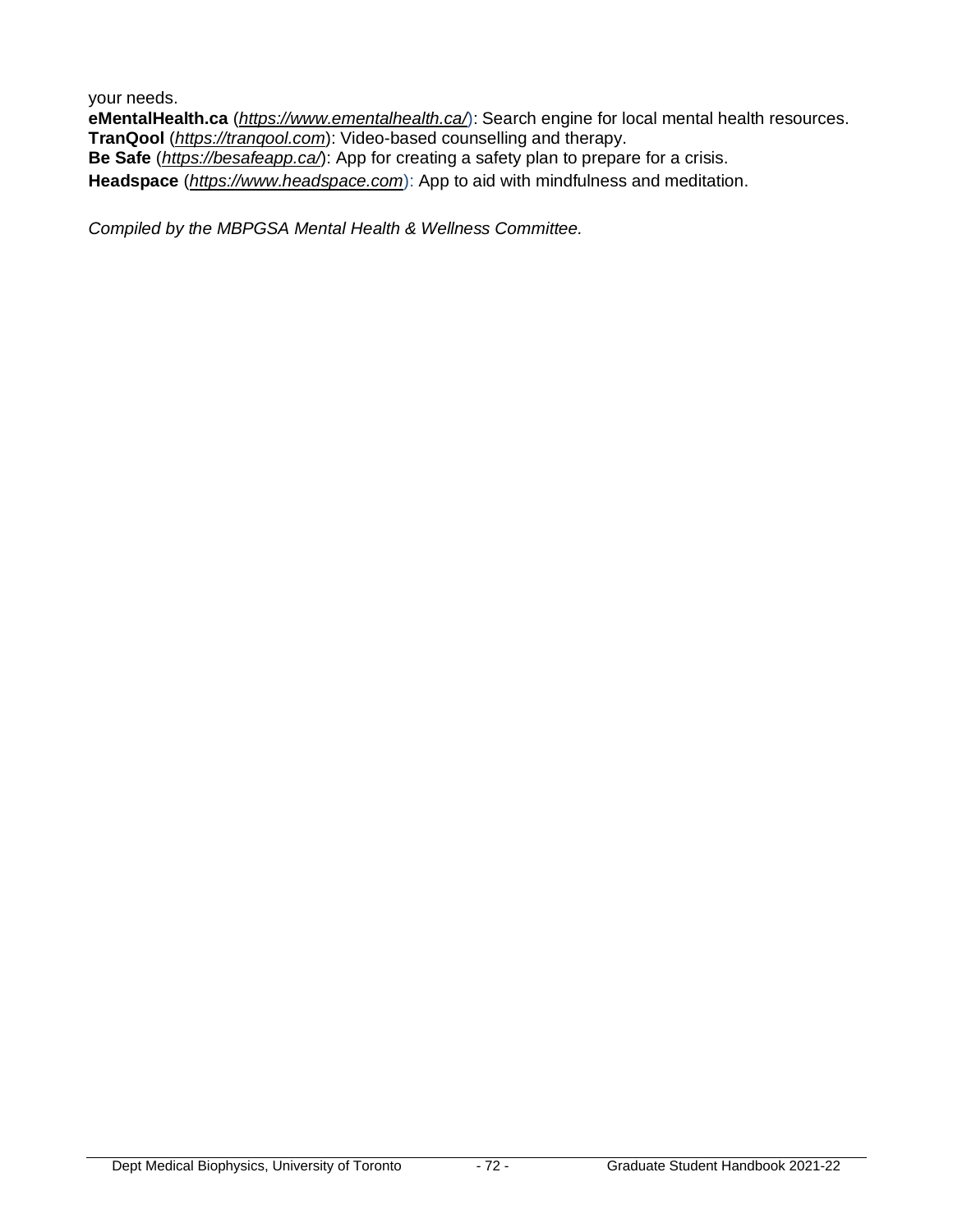The office of Graduate Centre for Academic Communication (formerly English Language and Writing Support) will provide professional development to graduate students who wish to improve their oral and written communication skills. The Office offers individual consultations and a range of workshops and free non-credit courses for both native and non-native speakers of English. Their aim is to teach students to express their ideas precisely, edit their work effectively, and present their research confidently. For more information and registration, please visit *<https://www.sgs.utoronto.ca/resources-supports/gcac/>*.

## **PLAGIARISM**

It is the student's responsibility to be aware of and avoid plagiarism in their work. The University's understanding of plagiarism is found in the Code of Behavior on Academic Matters and includes the following statements:

"It shall be an offence for a student knowingly ... to represent as one's own idea or expression of an idea or work of another in any academic examination or term test or in connection with any other form of academic work, i.e., to commit plagiarism."

*Wherever in the Code an offence is described as depending on "knowing", the offence shall likewise be deemed to have been committed if the person ought reasonably to have known.* All students should consult the following website: *[https://www.sgs.utoronto.ca/policies](https://www.sgs.utoronto.ca/policies-guidelines/academic-integrity-resources/)[guidelines/academic-integrity-resources/](https://www.sgs.utoronto.ca/policies-guidelines/academic-integrity-resources/)*.

There is a link in this website to an article titled Plagiarize; it is a very useful document.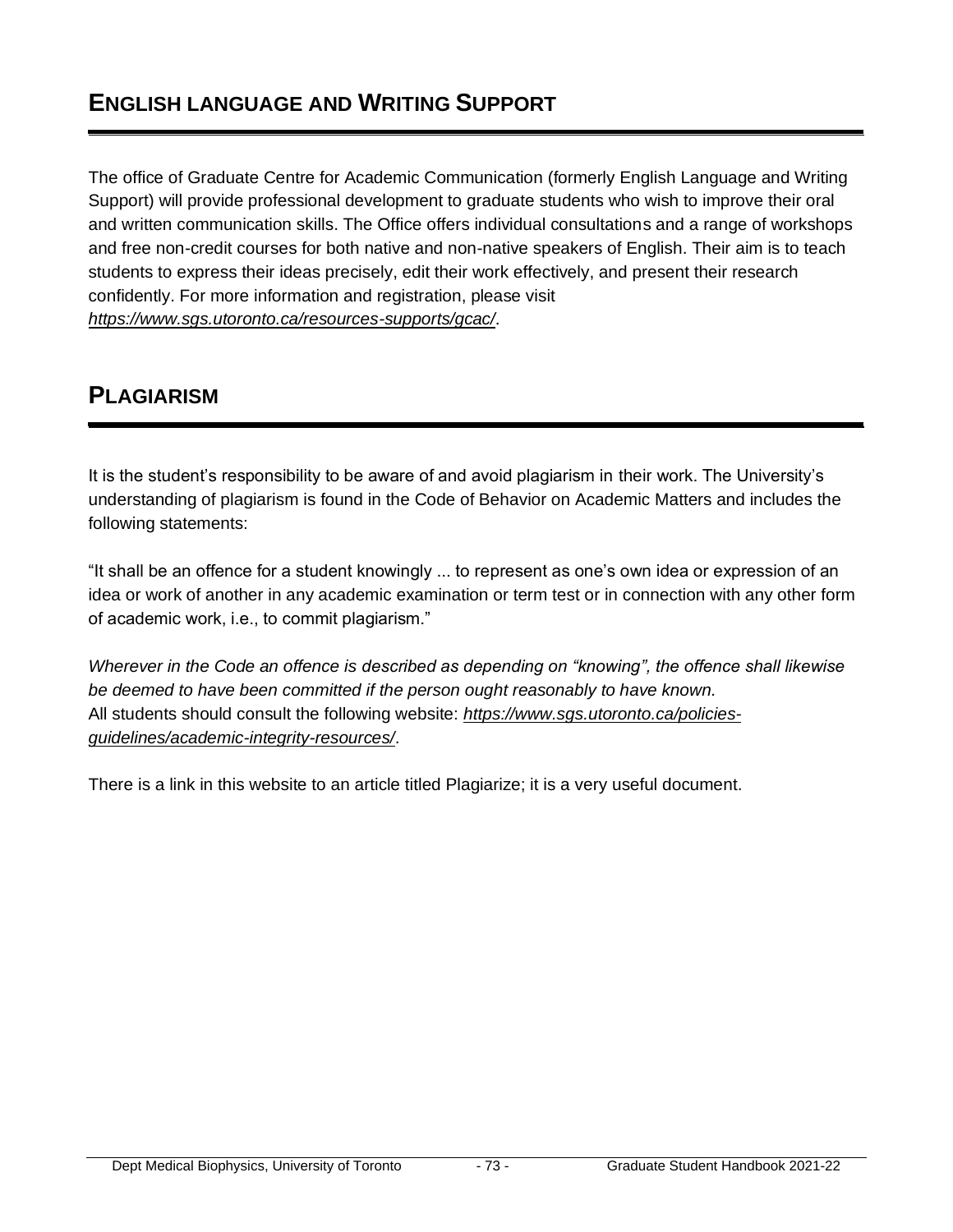## **CRISIS AND SUPPORT SERVICES FOR STUDENTS**

| <b>Feeling Distressed?</b>                                                                                                                                                                                                           | http://www.studentlife.utoronto.ca/feeling- |
|--------------------------------------------------------------------------------------------------------------------------------------------------------------------------------------------------------------------------------------|---------------------------------------------|
| Resources available to U of T students in<br>distress                                                                                                                                                                                | distressed                                  |
| <b>Counselling and Psychological Services</b><br>Counselling for emotional or psychological<br>problems<br><b>Psychiatric Service</b><br>Assessment and treatment of emotional or<br>psychiatric concerns                            | 416-978-8070                                |
| Student Crisis Response Program Coordinator<br>Available to consult about students in distress<br>or difficulty                                                                                                                      | 416-946-7111                                |
| <b>Community Safety Office</b><br>Available to consult with students, staff and<br>faculty concerned about issues of personal and<br>community safety                                                                                | 416-978-1485                                |
| <b>Assault Counselor/Educator</b><br>Available to consult with staff and faculty<br>concerned about issues related to assault                                                                                                        | 416-978-0174                                |
| <b>Campus Chaplains' Office</b>                                                                                                                                                                                                      | 416-946-3120                                |
| University chaplains representing major world                                                                                                                                                                                        | or                                          |
| religions available for consultation on a range of                                                                                                                                                                                   | 416-946-3119                                |
| issues, from religious practice to personal                                                                                                                                                                                          |                                             |
| concerns.                                                                                                                                                                                                                            |                                             |
| http://www.studentlife.utoronto.ca/mf/chaplains                                                                                                                                                                                      |                                             |
| Sexual and Gender Diversity Office<br>Available to consult on issues of concern to the<br><b>LGBTQ community</b>                                                                                                                     | 416-946-5624                                |
| Centre for International Experience<br>Offers consultation on issues or concerns<br>related to culture and ethnicity<br>http://cie.utoronto.ca                                                                                       | 416-978-2564                                |
| Health & Wellness Counselling Service at SGS<br>To better meet the diverse needs of the<br>graduate student population, graduate students<br>can access counselling services at the School<br>of Graduate Studies, 65 St. George St. | 416-978-8070                                |
| <b>Counselling and Learning Skills Services</b><br>An hour is set aside each day to see students<br>on an emergency basis                                                                                                            | 416-978-8070                                |